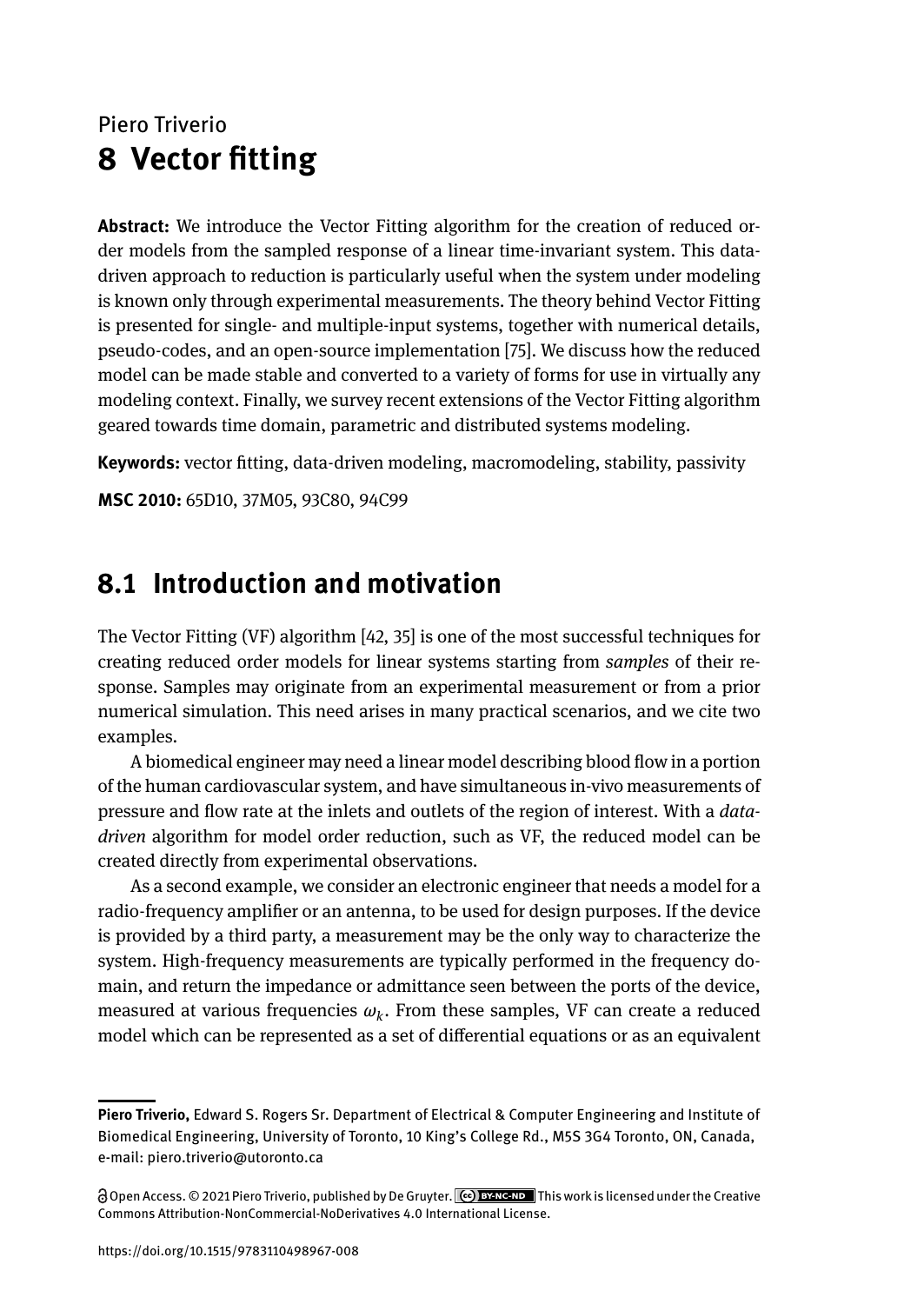circuit for use in subsequent simulation, including those performed in the time domain.

The main advantage of a data-driven approach to reduced order modeling is that only samples of the system response are required. This feature makes data-driven reduction a natural choice when experimental measurements are readily available. Furthermore, data-driven reduction can also be applied when samples originate from a numerical simulation based on first-principles equations, such as Maxwell's equations for electromagnetic phenomena. Although in this second scenario one could technically use *equation-driven* methods, the available simulator may not allow the user to export the discretized first-principles equations for reduction. This is the case for most commercial simulators used by industry. The main disadvantage of datadriven reduction is that it offers less physical insight into the system under modeling, since it leads to a "black-box" reduced model. By starting from a first-principles model, equation-driven methods are typically better in this regard, since they can provide to the user more information about which features of the original model were retained, and which features were discarded.

## **8.2 The Sanathanan–Koerner algorithm**

### **8.2.1 Problem statement**

We assume that the system under modeling is linear and time-invariant, with input  $u(t) \in \mathbb{R}^{\bar{m}}$  and output  $y(t) \in \mathbb{R}^{\bar{q}}$ . Because of linearity and time-invariance, the output can be written as a convolution

$$
y(t) = \int_{-\infty}^{+\infty} h(t - \tau)u(\tau) d\tau
$$
 (8.1)

between input  $u(t)$  and the impulse response  $h(t) \in \mathbb{R}^{\bar{q} \times \bar{m}}$  of the system, which is unknown. Applying the Laplace transform to both sides of (8.1), we get

$$
Y(s) = H(s)U(s),\tag{8.2}
$$

where  $s = \sigma + \jmath\omega$  is complex frequency. In (8.2),  $U(s) \in \mathbb{C}^{\bar{m}}$  and  $Y(s) \in \mathbb{C}^{\bar{q}}$  are the Laplace transforms of  $u(t)$  and  $y(t)$ , respectively, and  $H(s) \in \mathbb{C}^{\tilde{q} \times \tilde{m}}$  is the transfer function of the system. The VF algorithm solves the following problem. Given  $\bar{k}$  measurements of the transfer function

$$
H_k = H(j\omega_k) \quad k = 1, \dots, \bar{k}, \tag{8.3}
$$

determine a rational function  $\widetilde{H}(s)$  that approximates the given measurements

$$
\widetilde{H}(j\omega_k) \simeq H_k \quad \forall k = 1, \dots, \bar{k}.\tag{8.4}
$$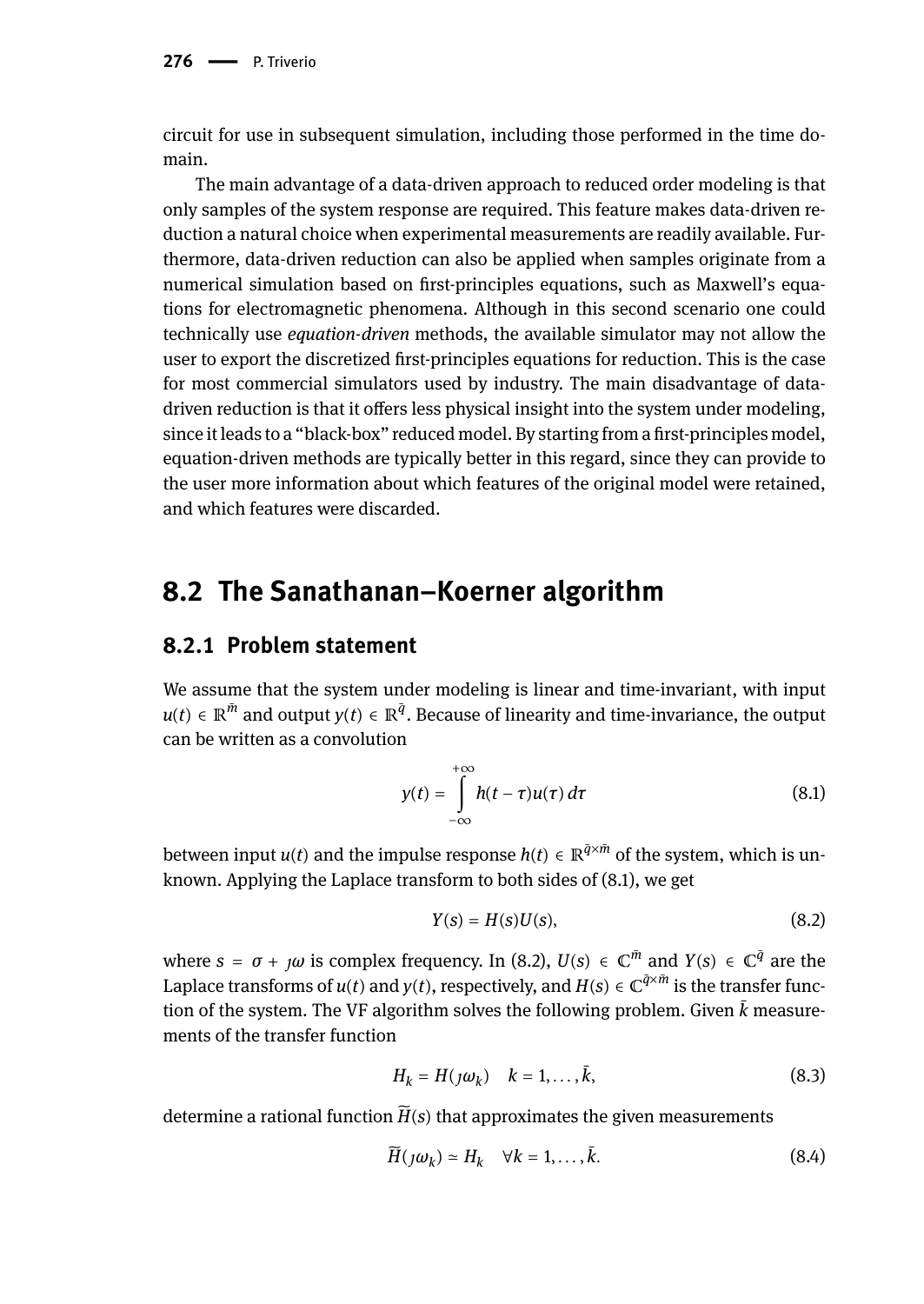In VF,  $\widetilde{H}(s)$  is chosen to be a rational function. Rational functions are universal approximators, and can therefore approximate a wide range of functions with arbitrary accuracy. Moreover, since the transfer function of lumped systems is rational by construction, this is a natural choice to model dynamical systems. Finally, rational functions can be represented as a state-space system, a poles-residue form, a set of differential equations, an equivalent electric circuit and many other forms. This flexibility facilitates the integration of the reduced model into existing software for computational mathematics and system simulation.

## **8.2.2 The Levy and Sanathanan–Koerner algorithms**

The first attempts to solve (8.4) numerically date back at least to the 1950s, with the work of Levy, Sanathanan and Koerner among others. We briefly summarize their work since the VF algorithm can be better understood from that perspective. For simplicity, we initially consider the case of a system with a single input and a single output ( $\bar{m}$  =  $\bar{q}$  = 1). The general case will be discussed in Section 8.3.5.

In order to solve the approximation problem (8.4), we must first choose a suitable parametric form for  $\widetilde{H}(s)$ , which is the model that we want to estimate from the given samples. The most natural choice is to let  $\widetilde{H}(s)$  be the ratio of two polynomials

$$
\widetilde{H}(s) = \frac{n(s)}{d(s)} = \frac{\sum_{n=0}^{n} a_n s^n}{\sum_{n=0}^{n} b_n s^n},
$$
\n(8.5)

where *a<sup>n</sup>* , *b<sup>n</sup>* ∈ ℝ are unknowns, and *n*̄is the order of the desired model. Since one coefficient can be normalized, we let  $b_{\bar{n}} = 1$ . In (8.5), we chose the same degree  $\bar{n}$  for numerator and denominator. This choice is appropriate for transfer functions that are known to be bounded when  $s \to \infty$ . This is the case of the scattering coefficients used to model electronic devices at high frequencies, as in the example in Section 8.3.7. In other applications, the transfer function of the system under modeling may grow polynomially as *s* increases. This is the case, for example, of the impedance and admittance coefficients of passive electrical circuits, which can grow linearly with *s*. As an example, one can consider the impedance  $Z(s) = sL$  of an inductor. In such cases, the degree of the numerator of  $(8.5)$  should be increased to  $\bar{n}$  + 1. This change leads to minor modifications to the algorithms presented in this chapter, which will not be discussed here, but can be found in [35].

After choosing the form of model (8.5), we have to determine its coefficients *a<sup>n</sup>* and *b<sup>n</sup>* in order to satisfy (8.4), minimizing a suitable norm between samples *H<sup>k</sup>* and model response  $H(\jmath\omega_k)$ . We choose the  $l_2$  norm, and aim to minimize

$$
e^{2} = \frac{1}{\bar{k}} \sum_{k=1}^{\bar{k}} \left| H_{k} - \widetilde{H}(j\omega_{k}) \right|^{2}.
$$
 (8.6)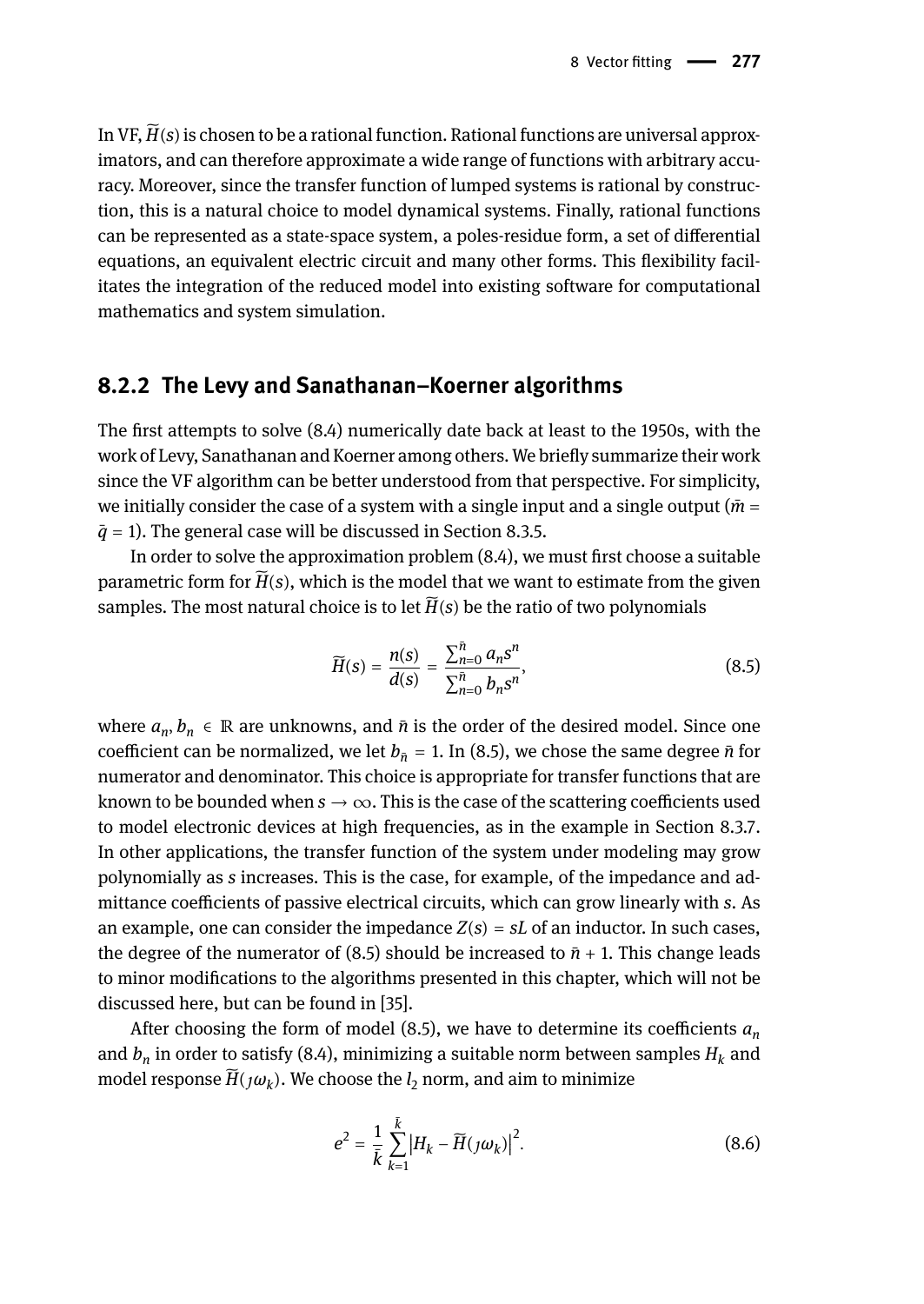Minimizing (8.6) is a nonlinear least squares problem, due to the unknowns *b<sup>n</sup>* in the denominator. Although nonlinear optimization algorithms can be directly applied to (8.6), experience shows that they can be quite time consuming and prone to local minima. A different approach is preferred, where (8.6) is linearized into a *linear* least squares problem, which can be solved efficiently and robustly with the QR decomposition [28].

We first rewrite (8.6) as

$$
e^{2} = \frac{1}{\bar{k}} \sum_{k=1}^{\bar{k}} \left| \frac{H_{k} \sum_{n=0}^{\bar{n}} b_{n} (j \omega_{k})^{n} - \sum_{n=0}^{\bar{n}} a_{n} (j \omega_{k})^{n}}{\sum_{n=0}^{\bar{n}} b_{n} (j \omega_{k})^{n}} \right|^{2}.
$$
 (8.7)

Levy proposed to linearize (8.7) by simply neglecting the denominator, and minimize [54]

$$
(e_L)^2 = \frac{1}{\bar{k}} \sum_{k=1}^{\bar{k}} \left| H_k \sum_{n=0}^{\bar{n}} b_n (j \omega_k)^n - \sum_{n=0}^{\bar{n}} a_n (j \omega_k)^n \right|^2, \tag{8.8}
$$

which ultimately boils down to solving a system of linear equations in least squares sense. Unfortunately, this simple trick typically fails to provide an accurate solution of (8.4). Indeed, error functionals (8.7) and (8.8) are equivalent only when  $\sum_{n=0}^{\bar{n}} b_n(\jmath\omega)^n$  is approximately constant, which is rarely the case. Furthermore, the monomial terms  $(\jmath\omega)^n$  in (8.8) will result in Vandermonde matrices in the least-squares problem to be solved, which are ill-conditioned [28].

To overcome this issue, Sanathanan and Koerner proposed an iterative process to improve the quality of the solution [69]. In the first iteration  $(i = 1)$ , the Levy functional (8.8) is minimized, providing a first estimate of the model coefficients that we denote as  $a_n^{(1)}$  and  $b_n^{(1)}$ . In successive iterations ( $i \ge 2$ ), the following linearization of (8.7) is minimized:

$$
\left(e_{SK}^{(i)}\right)^2 = \frac{1}{\bar{k}} \sum_{k=1}^{\bar{k}} \left| \frac{H_k \sum_{n=0}^{\bar{n}} b_n^{(i)} (j \omega_k)^n - \sum_{n=0}^{\bar{n}} a_n^{(i)} (j \omega_k)^n}{\sum_{n=0}^{\bar{n}} b_n^{(i-1)} (j \omega_k)^n} \right|^2, \tag{8.9}
$$

leading to a new estimate of model coefficients  $a_n^{(i)}$  and  $b_n^{(i)}$ . We can see that, in (8.9), the coefficients  $b_n^{(i-1)}$  from the previous iteration are used to approximate the "nonlinear" term in (8.7). Since the unknowns  $a_n^{(i)}$  and  $b_n^{(i)}$  appear only in the numerator, the Sanathanan–Koerner method only requires the solution of linear least squares problems. If the iterative process converges,  $b_n^{(i-1)} \to b_n^{(i)}$ , and (8.9) becomes equivalent to (8.7). We can see that the term  $\sum_{n=0}^{n} b_n^{(i-1)} (\jmath\omega_k)^n$  in the denominator of (8.9) acts as a frequency-dependent weight of the least squares problem. This weight aims to progressively remove the bias introduced in the linearization of (8.6). For discrete-time systems, the counterpart of the Sanathanan–Koerner method was proposed by Steiglitz and McBride [73].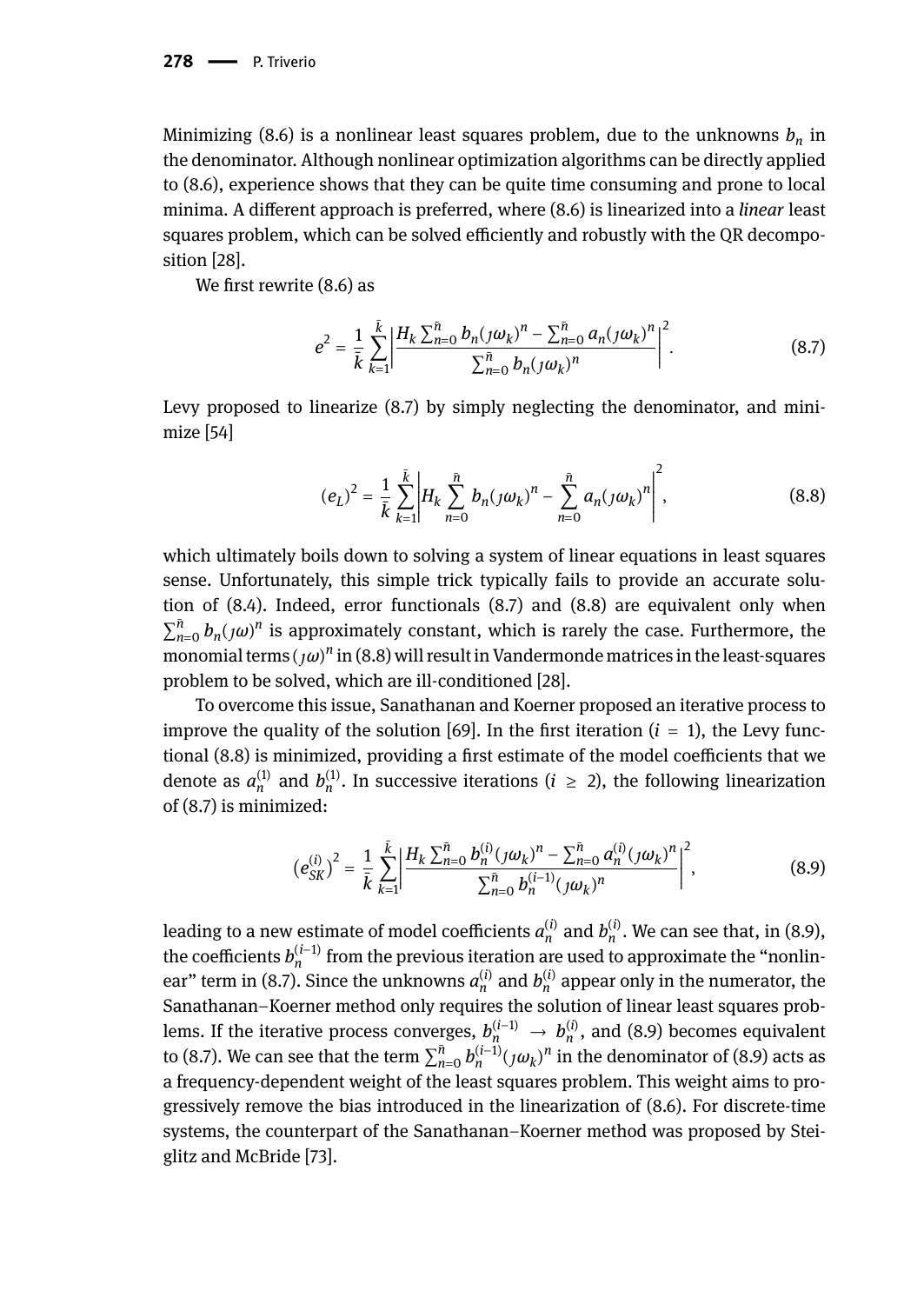### **8.2.3 Numerical issues of the Sanathanan–Koerner method**

The work of Sanathanan and Koerner solves (8.4) accurately using only linear least squares problems. Unfortunately, this method can still suffer from severe numerical issues when applied to realistic problems, where the required model order *n*̄may be quite large and frequency *ω* may span several orders of magnitude. For example, VF is extensively used in integrated circuit design to model the interconnect network that distributes signals and power across the circuit. In this application, the frequency range of interest typically extends from a few MHz to tens of GHz, for about four decades of variation. The numerical issues associated with the Sanathanan–Koerner method arise from two factors:

- (a) The error (8.9) contains high powers of frequency  $(\omega_k)^n$ , leading to very poor conditioning. Specifically, the matrix of the least-squares problem to be solved will contain Vandermonde blocks [28], which are known to be ill-conditioned even for relatively modest values of *n*̄.
- (b) The weighting term  $\sum_{n=0}^{n} b_n^{(i-1)} (j \omega_k)^n$  in the denominator of (8.9) typically exhibits large variations over  $[\omega_{1},\omega_{\bar{k}}]$ , which further degrade the conditioning of the least squares problem.

## **8.3 The Vector Fitting algorithm**

The VF algorithm, conceived by Gustavsen and Semlyen [42], addresses both problems with a simple yet brilliant solution.

## **8.3.1 A new basis function and implicit weighting**

In order to avoid the ill-conditioning arising from the  $s^n$  terms in (8.5), VF replaces those terms with partial fractions. The numerator and denominator of  $\widetilde{H}(s)$  are written as

$$
n^{(i)} = c_0^{(i)} + \sum_{n=1}^{\tilde{n}} \frac{c_n^{(i)}}{s - p_n^{(0)}},
$$
\n(8.10)

$$
d^{(i)} = 1 + \sum_{n=1}^{\bar{n}} \frac{d_n^{(i)}}{s - p_n^{(0)}},
$$
\n(8.11)

where  $p_n^{(0)} \in \mathbb{C}$  are a set of initial poles, whose choice will be discussed later on. We see that, without loss of generality, the constant term in (8.11) has been normalized to one. In comparison to the monomial basis functions *s n* used by the Sanathanan– Koerner iteration, which vary wildly as *s* increases, partial fractions  $\frac{1}{s-p_n^{(0)}}$  have more contained variations over frequency if the poles  $p_n^{(0)}$  are chosen appropriately [43], as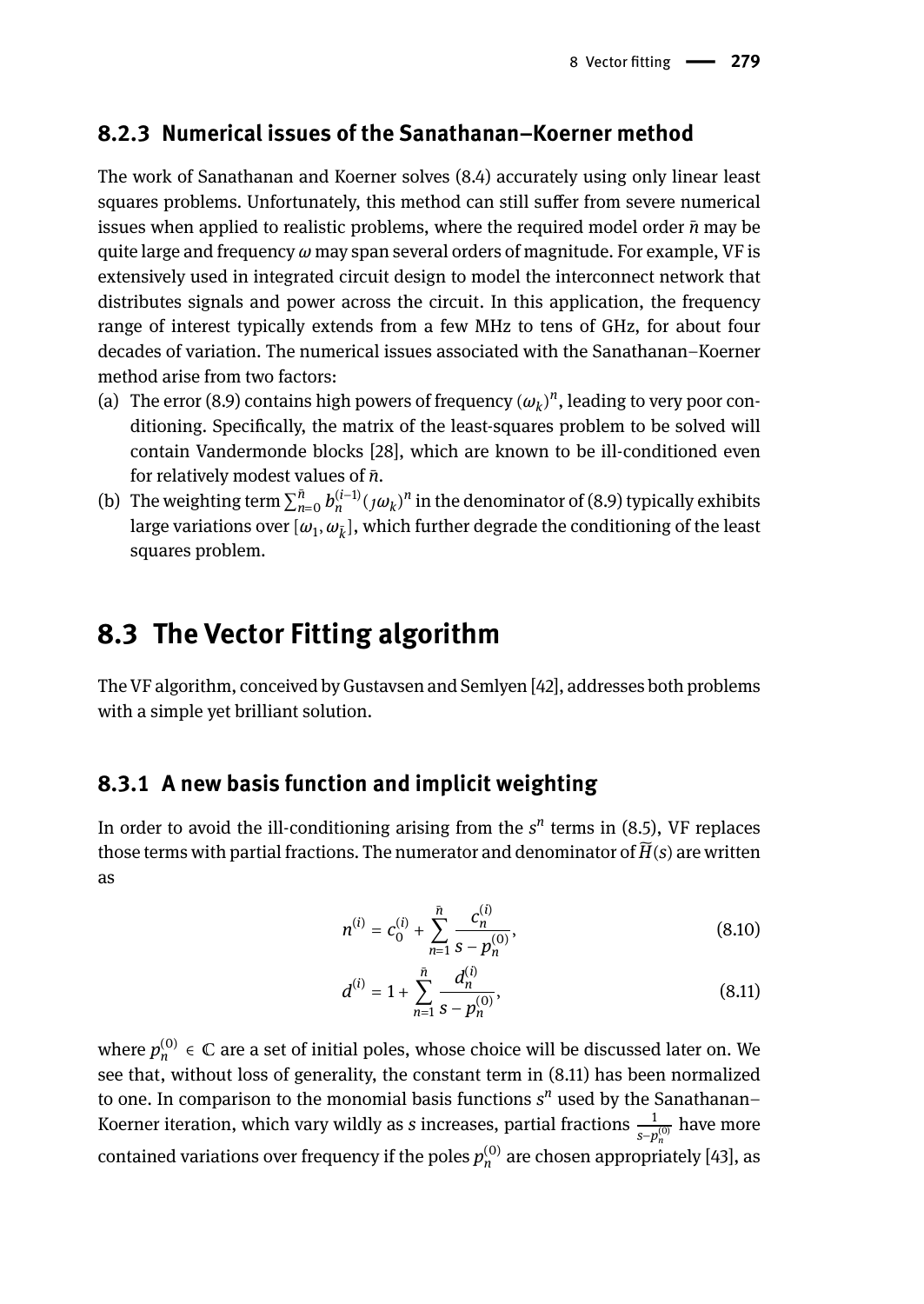will be discussed in Section 8.3.2. This feature leads to better conditioning, especially if the poles  $p_n^{(0)}$  are distinct and well separated.

The introduction of partial fractions is also crucial to address the second issue discussed in Section 8.2.3, and perform an implicit weighting of (8.9). To understand how VF achieves this, we first give a different interpretation to linearized error (8.9). In terms of (8.10) and (8.11), error (8.9) can be expressed as

$$
\left(e_{SK}^{(i)}\right)^2 = \frac{1}{\bar{k}} \sum_{k=1}^{\bar{k}} \left| H_k \frac{d^{(i)}(j\omega_k)}{d^{(i-1)}(j\omega_k)} - \frac{n^{(i)}(j\omega_k)}{d^{(i-1)}(j\omega_k)} \right|^2.
$$
 (8.12)

We can see that this expression involves the two new quantities

$$
w^{(i)}(s) = \frac{d^{(i)}(s)}{d^{(i-1)}(s)}
$$
(8.13)

and

$$
\widetilde{H}^{(i)}(s) = \frac{n^{(i)}(s)}{d^{(i-1)}(s)}.
$$
\n(8.14)

The function  $\widetilde{H}^{(i)}(s)$  can be interpreted as the model transfer function estimated at iteration *i* by the minimization of (8.12). Notably, this transfer function is made by the numerator  $n^{(i)}(s)$  from the current iteration (to be found), and by the denominator *d*<sup>(*i*−1)</sup>(*s*) from the previous iteration (already known). This approximation arises from the linearization of the error function, since it indeed avoids the presence of unknowns in the denominator. The function  $w^{(i)}(s)$  can be interpreted as a frequency-dependent weight which multiplies the given samples  $H_k$ . This weighting function has two purposes:

- providing a new estimate of denominator  $d^{(i)}(s)$ , and
- compensating for the approximation introduced by fixing the denominator of  $\widetilde{H}^{(i)}(s)$  to the previous iteration value. Indeed, weight  $w^{(i)}(s)$  depends on the ratio between new denominator estimate  $d^{(i)}(s)$  and previous estimate  $d^{(i-1)}(s)$ .

Next, we derive alternative expressions for  $w^{(i)}(s)$  and  $\widetilde{H}^{(i)}(s)$ , which pave the way for an implicit weighting of (8.12). Substituting (8.10) and (8.11) into (8.13) we can derive the following chain of equalities:

$$
w^{(i)}(s) = \frac{1 + \sum_{n=1}^{\bar{n}} \frac{d_n^{(i)}}{s - p_n^{(0)}}}{1 + \sum_{n=1}^{\bar{n}} \frac{d_n^{(i-1)}}{s - p_n^{(0)}}} = \frac{\frac{\prod(s - p_n^{(i)})}{\prod(s - p_n^{(i-1)})}}{\frac{\prod(s - p_n^{(i-1)})}{\prod(s - p_n^{(i)})}} = 1 + \sum_{n=1}^{\bar{n}} \frac{w_n^{(i)}}{s - p_n^{(i-1)}},
$$
(8.15)

where  $\prod$  =  $\prod_{n=1}^{n}$ . In (8.15),  $p_n^{(i)}$  are the *zeros* of  $d^{(i)}(s)$ , and therefore the *poles* of  $\widetilde{H}^{(i+1)}(s)$ . From the second expression in (8.15), we see that  $w^{(i)}(s)$  is the ratio of two rational functions with the same poles  $p_n^{(0)}$ . By factorizing their respective numerators and denominators, as in the third expression, we observe that those common poles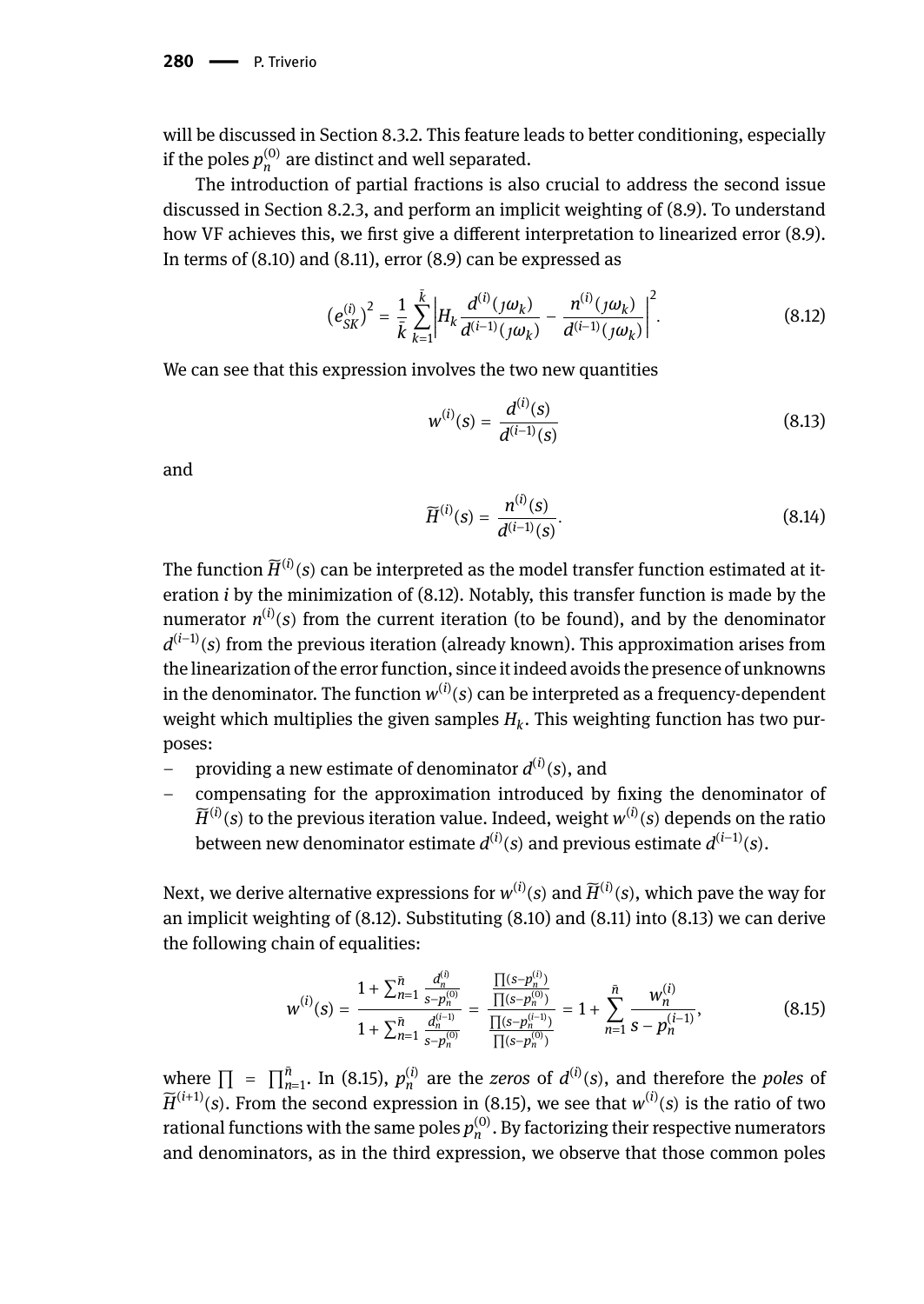can be eliminated. Finally, we express  $w^{(i)}$  in terms of a new set of poles  $p_n^{(i-1)}$  that change at every iteration, as in the last expression in (8.15). The same manipulation can be performed on  $\widetilde{H}^{(i)}(s)$ , leading to

$$
\widetilde{H}^{(i)}(s) = \frac{c_0^{(i)} + \sum_{n=1}^{\bar{n}} \frac{c_n^{(i)}}{s - p_n^{(0)}}}{1 + \sum_{n=1}^{\bar{n}} \frac{d_n^{(i-1)}}{s - p_n^{(0)}}} = r_0^{(i)} + \sum_{n=1}^{\bar{n}} \frac{r_n^{(i)}}{s - p_n^{(i-1)}}.
$$
(8.16)

Substituting (8.15) and (8.16) into (8.12), we obtain [42, 35]

$$
\left(e_{SK}^{(i)}\right)^2 = \frac{1}{\bar{k}} \sum_{k=1}^{\bar{k}} \left| H_k \left( 1 + \sum_{n=1}^{\bar{n}} \frac{w_n^{(i)}}{j \omega_k - p_n^{(i-1)}} \right) - \left( r_0^{(i)} + \sum_{n=1}^{\bar{n}} \frac{r_n^{(i)}}{j \omega_k - p_n^{(i-1)}} \right) \right|^2, \tag{8.17}
$$

which is the actual error function used in VF to fit the model to the given samples. The main difference between (8.17) and (8.9) is how the linearized error is iteratively weighted to progressively converge to (8.6). In (8.12), the weight  $\frac{1}{d^{(i-1)}(j\omega_k)}$  is applied explicitly, which degrades numerical conditioning. In (8.17), instead, the same weight is applied *implicitly* by relocating the poles  $p_n^{(i-1)}$  at each iteration.

Once (8.17) has been minimized, the updated poles  $p_n^{(i)}$  for the next iteration can be found as the zeros of  $d^{(i)}(s)$ , as one can see from the third expression in (8.15). It can be shown that such zeros can be calculated as the eigenvalues of a matrix [42]

$$
\{p_n^{(i)}\} = \text{eig}(A^{(i-1)} - b_w(c_w^{(i)})^T),\tag{8.18}
$$

with  $A^{(i-1)}$  = diag $\{p_1^{(i-1)}, \ldots, p_{\overline{n}}^{(i-1)}\}$  being a diagonal matrix formed by poles  $p_n^{(i-1)}$ . In (8.18)  $b_w$  is a  $\bar{n} \times 1$  vector of ones, and  $(c_w^{(i)})^T = [w_1^{(i)}, \dots, w_{\bar{n}}^{(i)}]$ . Upon convergence,  $p_n^{(i-1)}$  →  $p_{n_n}^{(i)}$ , and they become the poles of the obtained model  $H^{(i)}(s)$ . When this happens,  $w^{(i)} \rightarrow 1$  as we can see from the third expression in (8.15), and the linearized error (8.12) tends to (8.6), as desired.

#### **8.3.2 The Vector Fitting algorithm**

We are now ready to present the complete VF algorithm [42, 35], with a pseudo-code implementation available in Algorithm 8.1. The first step is to choose the order *n*̄of the desired model. This choice will be discussed in Section 8.3.11.1. Next, we set the initial poles  $p_n^{(0)}$  of the basis functions in (8.16) and (8.15). Numerical tests [42] showed that a linear distribution of poles with small and negative real part over the bandwidth spanned by samples  $H_k$  leads to the best conditioning of the least squares problems to be solved. We assume  $\bar{n}$  even, and frequency values  $\omega_k$  sorted in ascending order. If  $\omega_1$  = 0, the initial poles can be set as [35]

$$
p_n^{(0)} = \begin{cases} (-\alpha + j) \frac{\omega_k}{\bar{n}/2} n & \text{for } n = 1, ..., \bar{n}/2 \\ (p_{n-\bar{n}/2}^{(0)})^* & \text{for } n = \bar{n}/2 + 1, ..., \bar{n} \end{cases}
$$
(8.19)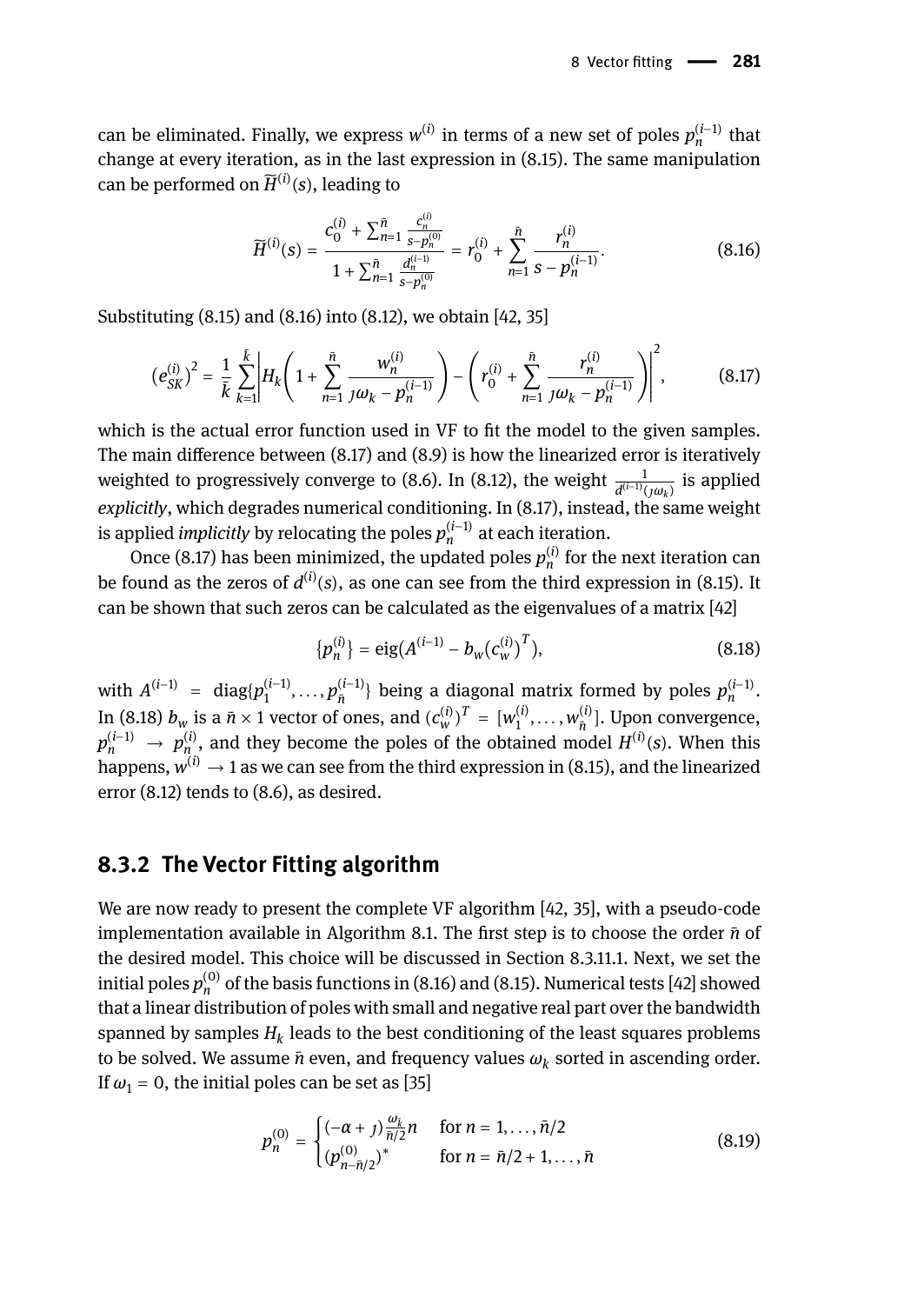#### **Algorithm 8.1:** Vector Fitting.

**Require:** response samples  $H_k$ , corresponding frequencies  $\omega_k$   $(k = 1, \ldots, k)$ **Require:** desired model order *n*̄ **Require:** maximum number of iterations *i*max 1: set initial poles  $p_n^{(0)}$  according to (8.19) or (8.20). 2:  $i \leftarrow 1$ 3: **while**  $i \leq i_{\text{max}}$  **do** 4: Solve (8.21) or (8.38) in least squares sense 5: Compute the new poles estimate  $p_n^{(i)}$  with (8.18) 6: Enforce poles stability with  $(8.71)$ , if desired  $\triangleright$  Stability enforcement 7: **if** (8.27) is true **then** ⊳ First convergence test<br>8: Solve (8.29) or (8.40) in least squares sense ⊳ Tentative final fitting 8: Solve (8.29) or (8.40) in least squares sense 9: Compute fitting error *e* with (8.6) or (8.34) 10: **if**  $e \le \varepsilon_H$  **then**  $\triangleright$  Second convergence test 11:  $\widetilde{H}(s) = \widetilde{H}^{(i+1)}(s)$ 12: **return** Success! 13: **end if** 14: **end if** 15:  $i \leftarrow i+1$ 16: **end while** 17: **return** Failure: maximum number of iterations reached.

where  $^*$  denotes the complex conjugate and *α* is typically set to 0.01. This rule generates  $\bar{n}/2$  pairs of complex conjugate poles, linearly distributed over the frequency range  $[0,\omega_{\bar{k}}]$  spanned by samples  $H_k.$  The imaginary part of the poles is set to be quite larger than the real part, since this makes the partial fraction basis functions well distinct from each other, which improves numerical conditioning.

When  $\omega_1 \neq 0$ , the distribution (8.19) can be modified as [35]

$$
p_n^{(0)} = \begin{cases} (-\alpha + j)[\omega_1 + \frac{\omega_{\bar{k}} - \omega_1}{\bar{n}/2 - 1}(n - 1)] & \text{for } n = 1, ..., \bar{n}/2, \\ (p_{n - \bar{n}/2}^{(0)})^* & \text{for } n = \bar{n}/2 + 1, ..., \bar{n}, \end{cases}
$$
(8.20)

to linearly spread the poles between  $\omega = \omega_1$  and  $\omega = \omega_{\tilde{k}}$ . Rules (8.19) and (8.20) work well for most cases, since the choice of initial poles is typically not critical for VF convergence. When the frequency range of interest spans several decades, and the system frequency response exhibits significant behavior in multiple decades, initial poles can be distributed logarithmically for optimal results [35].

The core of the VF algorithm is an iterative minimization of (8.17), which begins with  $i = 1$ . Minimizing  $(8.17)$  is equivalent to solving, in the least-squares sense, the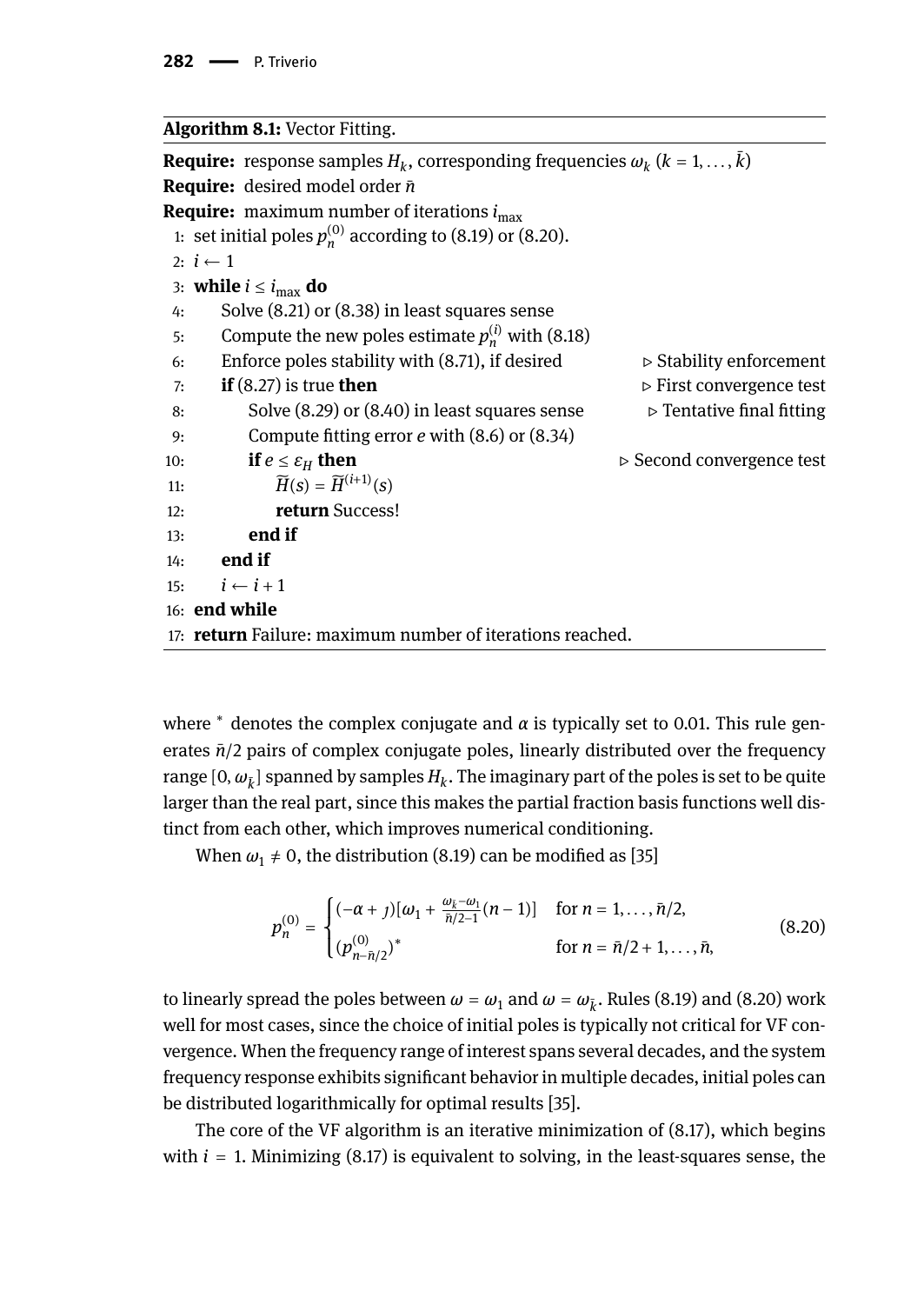system of equations

$$
\begin{bmatrix} \Phi_0^{(i)} & -D_H \Phi_1^{(i)} \end{bmatrix} \begin{bmatrix} c_H^{(i)} \\ c_W^{(i)} \end{bmatrix} = V_H \tag{8.21}
$$

where  $\Phi_0^{(i)}$  and  $\Phi_1^{(i)}$  contain the partial fraction basis functions evaluated at the different frequency points *ω<sup>k</sup>* :

$$
\Phi_0^{(i)} = \begin{bmatrix}\n1 & \frac{1}{j\omega_1 - p_1^{(i-1)}} & \cdots & \frac{1}{j\omega_1 - p_n^{(i-1)}} \\
\vdots & \vdots & & \vdots \\
1 & \frac{1}{j\omega_k - p_1^{(i-1)}} & \cdots & \frac{1}{j\omega_k - p_n^{(i-1)}}\n\end{bmatrix},
$$
\n(8.22)\n
$$
\Phi_1^{(i)} = \begin{bmatrix}\n\frac{1}{j\omega_1 - p_1^{(i-1)}} & \cdots & \frac{1}{j\omega_1 - p_n^{(i-1)}} \\
\vdots & & \vdots \\
\frac{1}{j\omega_k - p_1^{(i-1)}} & \cdots & \frac{1}{j\omega_k - p_n^{(i-1)}}\n\end{bmatrix},
$$
\n(8.23)

and  $D_H = \text{diag}\{H_1,\ldots,H_{\bar{k}}\}.$  The right hand side of (8.21) is a column vector formed by the given samples

$$
V_H = \begin{bmatrix} H_1 & \dots & H_{\bar{k}} \end{bmatrix}^T, \tag{8.24}
$$

while  $c_H^{(i)}$  and  $c_w^{(i)}$  contain the unknown coefficients

$$
c_H^{(i)} = \begin{bmatrix} r_0^{(i)} & \dots & r_{\bar{n}}^{(i)} \end{bmatrix}^T, \tag{8.25}
$$

$$
c_w^{(i)} = \begin{bmatrix} w_1^{(i)} & \dots & w_{\bar{n}}^{(i)} \end{bmatrix}^T.
$$
 (8.26)

System (8.21) can be solved in the least-squares sense with a QR decomposition of the coefficient matrix [28]. Once (8.21) has been solved, the new poles estimate  $p_n^{(i)}$  is computed with (8.18).

The VF iterative process usually converges very quickly, often in 4–5 iterations, except when the given samples are noisy. The fast and reliable convergence of VF is truly remarkable considering that VF ultimately solves a nonlinear minimization problem. Unfortunately, so far no one has been able to support this experimental evidence with strong theoretical results on VF convergence. Actually, contrived examples show that VF convergence is not guaranteed [53, 72]. However, these examples are quite artificial and far from practical datasets. Two decades of widespread use indeed show that, when properly implemented, VF is a remarkably robust algorithm for the identification of reduced order models from sampled data. In VF, convergence is typically monitored with three conditions: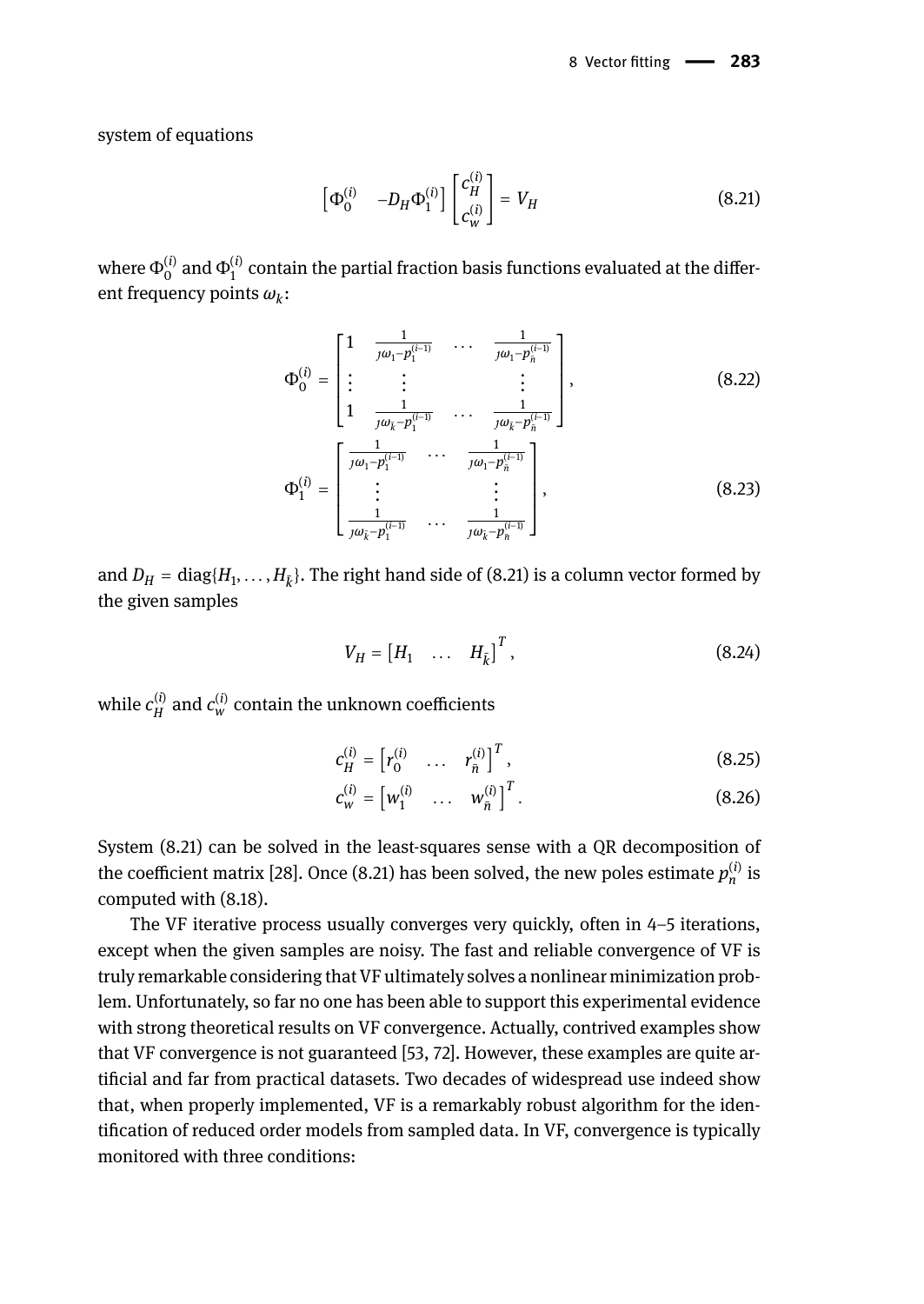1. When the poles estimates stabilizes, i. e.  $p_n^{(i)} \approx p_{n_{i}}^{(i-1)}$ , performing new iterations will not improve accuracy. When this happens,  $w^{(i)}(j\omega) \approx 1$  for  $\omega \in [\omega_1, \omega_{\bar{k}}]$ . This occurrence can be tested numerically as

$$
\sqrt{\frac{1}{k} \sum_{k=1}^{\bar{k}} |w^{(i)}(j\omega) - 1|^2} \le \varepsilon_w,
$$
\n(8.27)

where  $\varepsilon_w$  is a user-defined threshold. The advantage of criterion (8.27) is that it does not require additional computations apart from the calculation of the norm in (8.27). The limitation of this test is that it is based on an empirical condition, which may be satisfied even when the reduced model  $H^{(i)}(s)$  still does not fit well the given frequency samples. Conversely, when samples  $H_k$  are noisy, test (8.27) may fail even when additional iterations will not significantly improve the poles estimate [33]. Therefore, test (8.27) should be only used as a low-cost check to decide whether it is worth to compute the error between the reduced model response and samples *H<sup>k</sup>* .

2. When condition (8.27) is satisfied, the error between the fitted model and samples *H<sup>k</sup>* should be checked. In principle, this can be done by computing the error between (8.16) and  $H_k$ . However, since after solving (8.21) a new estimate of the poles can be found via (8.18), the common practice is to use those poles to fit a new model. This is done by minimizing the exact error (8.6) between the given samples  $H_k$  and model

$$
\widetilde{H}^{(i+1)}(s) = r_0^{(i+1)} + \sum_{n=1}^{\bar{n}} \frac{r_n^{(i+1)}}{s - p_n^{(i)}},
$$
\n(8.28)

considering only residues  $r_0^{(i+1)}, \ldots, r_{\bar{n}}^{(i+1)}$  as unknowns. Since poles  $p_n^{(i)}$  are now fixed, this is equivalent to solve, in least squares sense, the linear system

$$
\Phi_0^{(i+1)} c_H^{(i+1)} = V_H. \tag{8.29}
$$

The VF iteration ends, successfully, when

$$
e \le \varepsilon_H,\tag{8.30}
$$

since model (8.28) meets the accuracy threshold  $\varepsilon_H$  set by the user. The main reason why this additional fitting step is performed is because this step minimizes the exact error (8.6) between model and given samples, rather than a linear approximation like (8.17), which improves accuracy and more reliably detects convergence. Therefore, solving (8.29) serves both as convergence test and as final fitting of the model.

3. In selected circumstances, VF may be unable to reach (8.30) even after many iterations. In this case, the iterative process concludes unsuccessfully when *i* exceeds the maximum number of iterations  $i_{\text{max}}$  allowed by the user.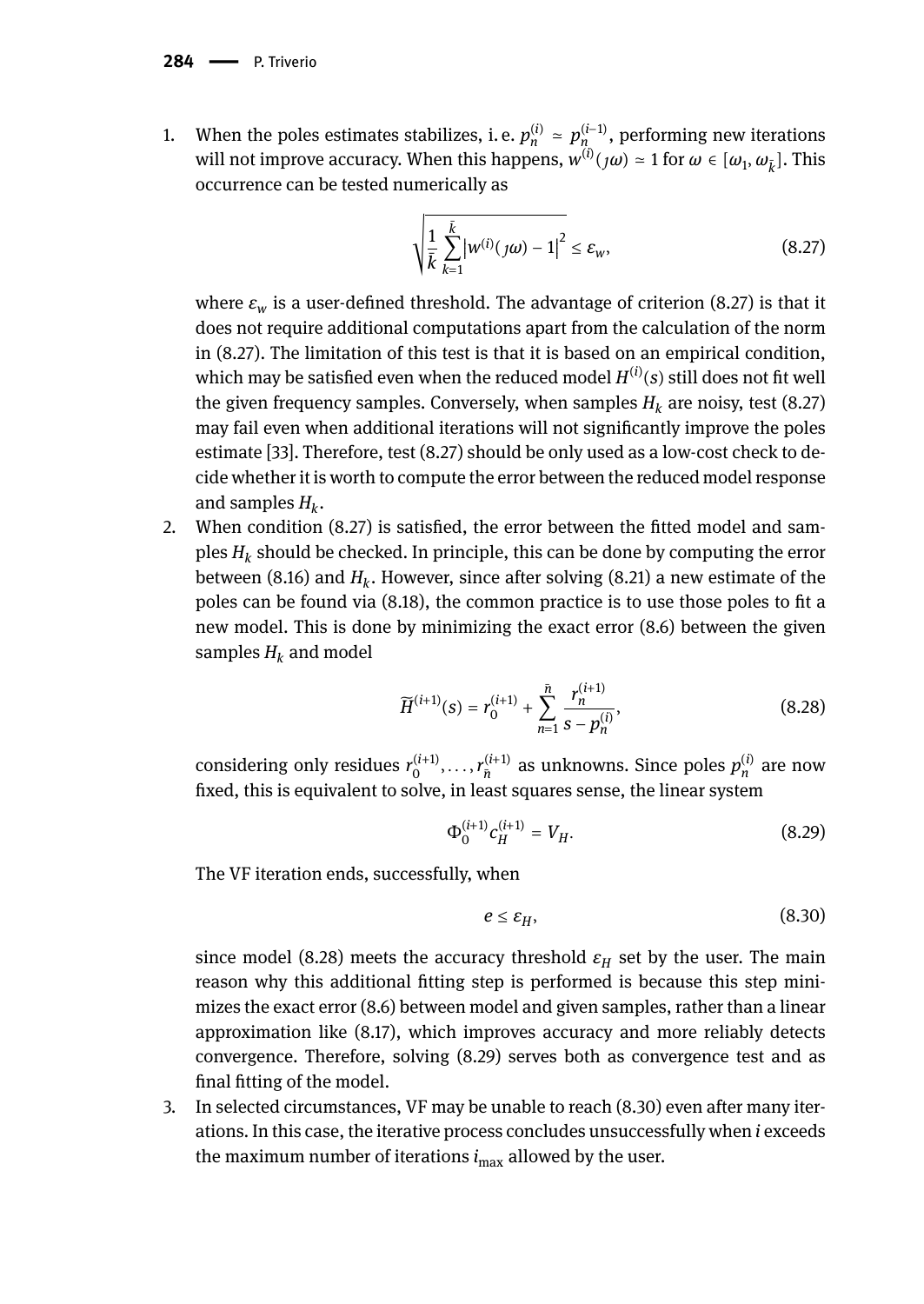## **8.3.3 Example: fitting a rational transfer function**

In this example, we apply VF to a set of samples  $H_k$  generated from a known rational function of order 10. Its poles were generated randomly, and are reported in Table 8.1. The original transfer function was sampled at  $\bar{k} = 100$  frequency points linearly spaced between  $\omega_1 = 0.1$  rad/s and  $\omega_{100} = 10$  rad/s. A Matlab implementation of VF [75] was used to fit the samples with a model in the form (8.16) with order  $\bar{n} = 10$ . The initial distribution of poles  $p_n^{(0)}$  set by (8.20) is depicted in the left panel of Figure 8.1. Throughout the VF iterations, poles relocate to the final distribution shown in the right panel of Figure 8.1, which also compares them to the exact poles of the original rational function. We can see that the poles estimated by VF closely match the poles of the original system.

**Table 8.1:** Example of Section 8.3.3: poles and residues of the transfer function used to generate samples *H<sup>k</sup>* .

| Pole                             | Residue                         |
|----------------------------------|---------------------------------|
| constant term                    | $r_0 = 0.1059$                  |
| $p_1 = -1.3578$                  | $r_1 = -0.2808$                 |
| $p_2 = -1.2679$                  | $r_2 = 0.1166$                  |
| $p_{3,4} = -1.4851 \pm 0.2443$   | $r_{34} = 0.9569 \pm 0.76391$   |
| $p_{56} = -0.8487 \pm 2.90191$   | $r_{5.6} = 0.9357 \pm 0.7593j$  |
| $p_{7.8} = -0.8587 \pm 3.1752$   | $r_{7.8} = 0.4579 \pm 0.74061$  |
| $p_{9,10} = -0.2497 \pm 6.5369j$ | $r_{9,10} = 0.2405 \pm 0.7437j$ |



**Figure 8.1:** Left panel: initial poles  $p_n^{(0)}$  used by VF in the first iteration. Right panel: poles of the final model  $\widetilde{H}(s)$  compared to the exact poles of the original transfer function.

In Figure 8.2, the frequency response  $\widetilde{H}(\jmath\omega)$  of the VF model is compared to the initial samples. We observe excellent agreement over the entire frequency range of interest. At the conclusion of the VF iterative process, the worst-case error between samples *H<sup>k</sup>* and model response

$$
e_{\infty} = \max_{k} |H_k - H(j\omega_k)|
$$
\n(8.31)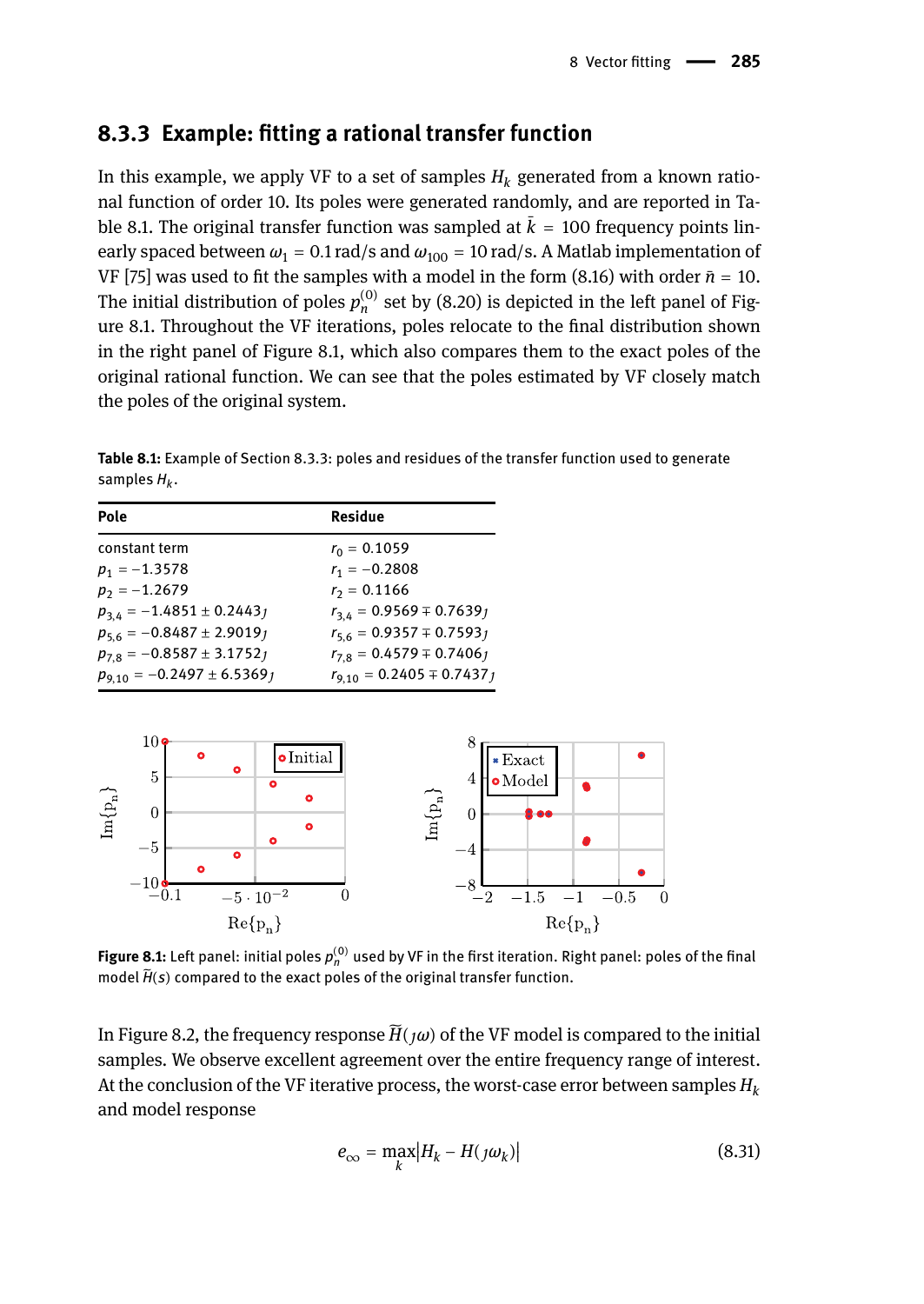

**Figure 8.2:** Example of Section 8.3.3: magnitude (top) and phase (bottom) of samples *H<sup>k</sup>* and of the model *H*̃(*ω*) identified by VF.

is 2.<sup>37</sup> <sup>×</sup> <sup>10</sup>−14. Figure 8.3 shows the evolution of *<sup>e</sup>*<sup>∞</sup> throughout the five iterations performed by VF, plus a final iteration  $(i = 6)$  where poles were kept fixed and residues were calculated one more time using (8.29). The figure shows that VF converges very quickly, reaching an error below 10 $^{\text{-}8}$  in only three iterations. We can also observe that the final fitting iteration  $(i = 6)$  with fixed poles provides a more accurate model. For this example, VF took only 0.2 s of CPU time on a 2.2 GHz mobile processor. The source codes related to this example can be downloaded from [75].

## **8.3.4 Example: modeling of aortic input impedance**

In this example, VF is used to model the relation between pressure  $p(t)$  and flow rate  $q(t)$  in the ascending aorta of a 1.1-year old patient [71, patient 1]. Simultaneous pressure and flow rate measurements were collected during a surgical procedure. The blood flow rate was measured with an ultrasonic flow probe positioned about 1 cm downstream of the aortic valve. The pressure was acquired using a catheter with a pressure transducer on its tip, positioned in the same location as the flow rate probe. From time domain recordings, the input impedance seen from the aorta was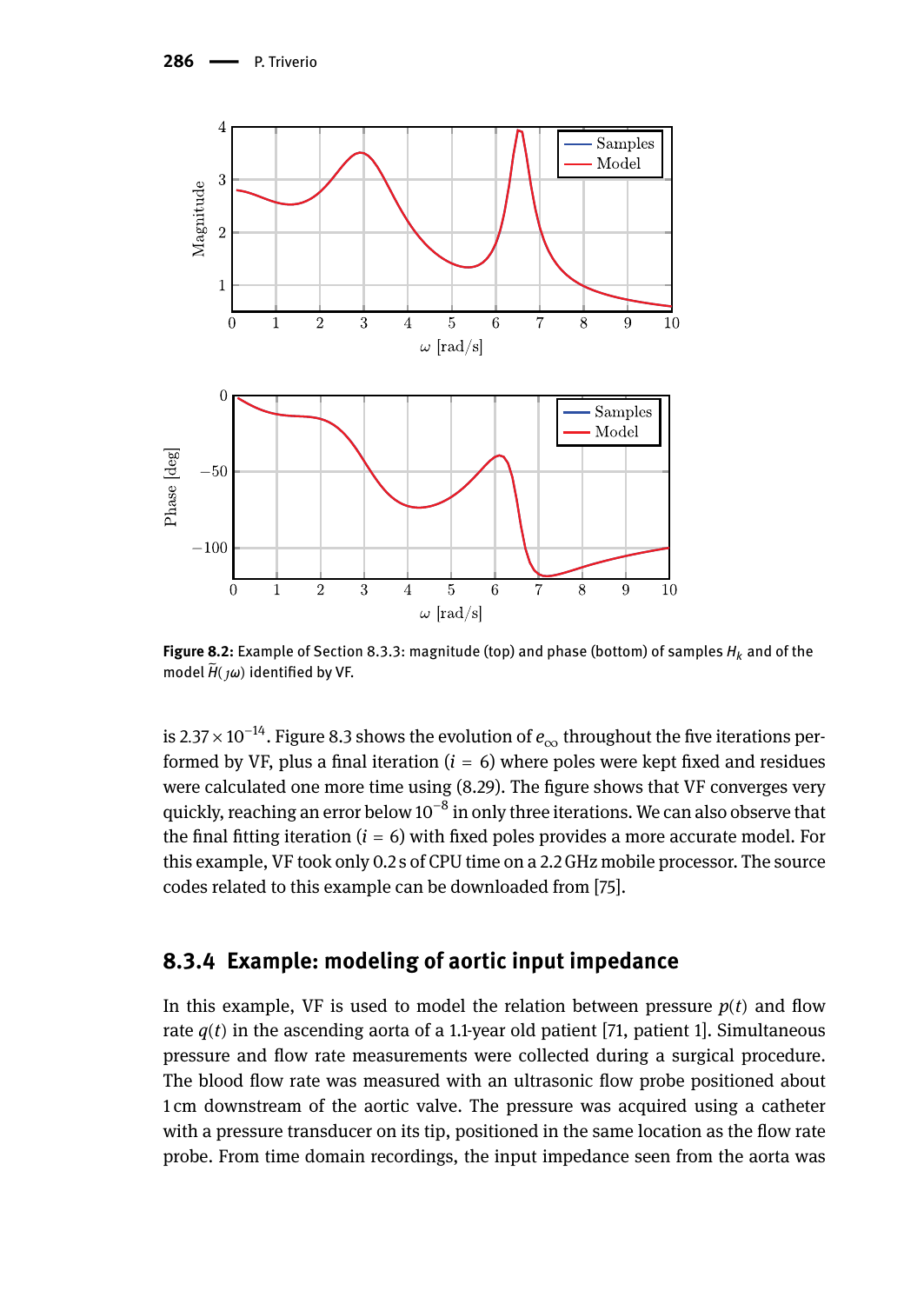

**Figure 8.3:** Example of Section 8.3.3: worst-case fitting error *e*<sup>∞</sup> as a function of iteration counter *i*. The last iteration  $(i = 6)$  was performed with fixed poles.

obtained:

$$
Z(j\omega) = \frac{\mathcal{F}\{p(t)\}}{\mathcal{F}\{q(t)\}},\tag{8.32}
$$

where  $\mathcal{F}\{\}\$  denotes the Fourier transform. Impedance was computed at  $\bar{k} = 11$  fre- $\alpha_k = 2π(k − 1)f_0$  for  $k = 1, ..., 11$ , where  $f_0 = 2.54$  Hz = 152.4 beats/min corresponds to the heart rate of the patient. The authors of [71] estimate that the impedance measurements are affected by uncertainty with a relative standard deviation that ranges between 0.66 % to 14.5 % depending on frequency. The relative standard deviation was normalized to |*Z*(0)|.

We apply VF to the impedance samples to obtain a closed-form model relating aortic pressure and flow rate. The limited number of available samples and their uncertainty make the identification of an accurate model challenging. We use this nontrivial scenario to explore the relation between number and quality of the available samples, model order  $\bar{n}$ , and accuracy. Vector Fitting was applied to the given samples four times with model order *n*̄increasing from 2 to 8 in steps of 2. Figure 8.4 compares the magnitude and phase of the identified model to the original impedance samples. We can see that the  $\bar{n} = 2$  model captures the overall trend of the impedance. However, it fails to resolve the increase in impedance at  $f = 12.7$  Hz and the associated phase variation. Increasing order to 4 or 6 resolves that feature and provides higher accuracy. Further increasing order *n*̄to 8 leads to a model which matches closely most given samples, but has a sharp and high peak at  $f = 12.3$  Hz. This unrealistic behavior in-between the given samples is typical of an overfitting scenario, where the sought model has too many degrees of freedom, which can be hardly estimated from the information contained in the available samples. Although still solvable, the conditioning number of (8.21) degrades. The system solution, which gives the model coefficients, becomes very sensitive to the noise superimposed to the given samples. The source codes related to this example can be downloaded from [75].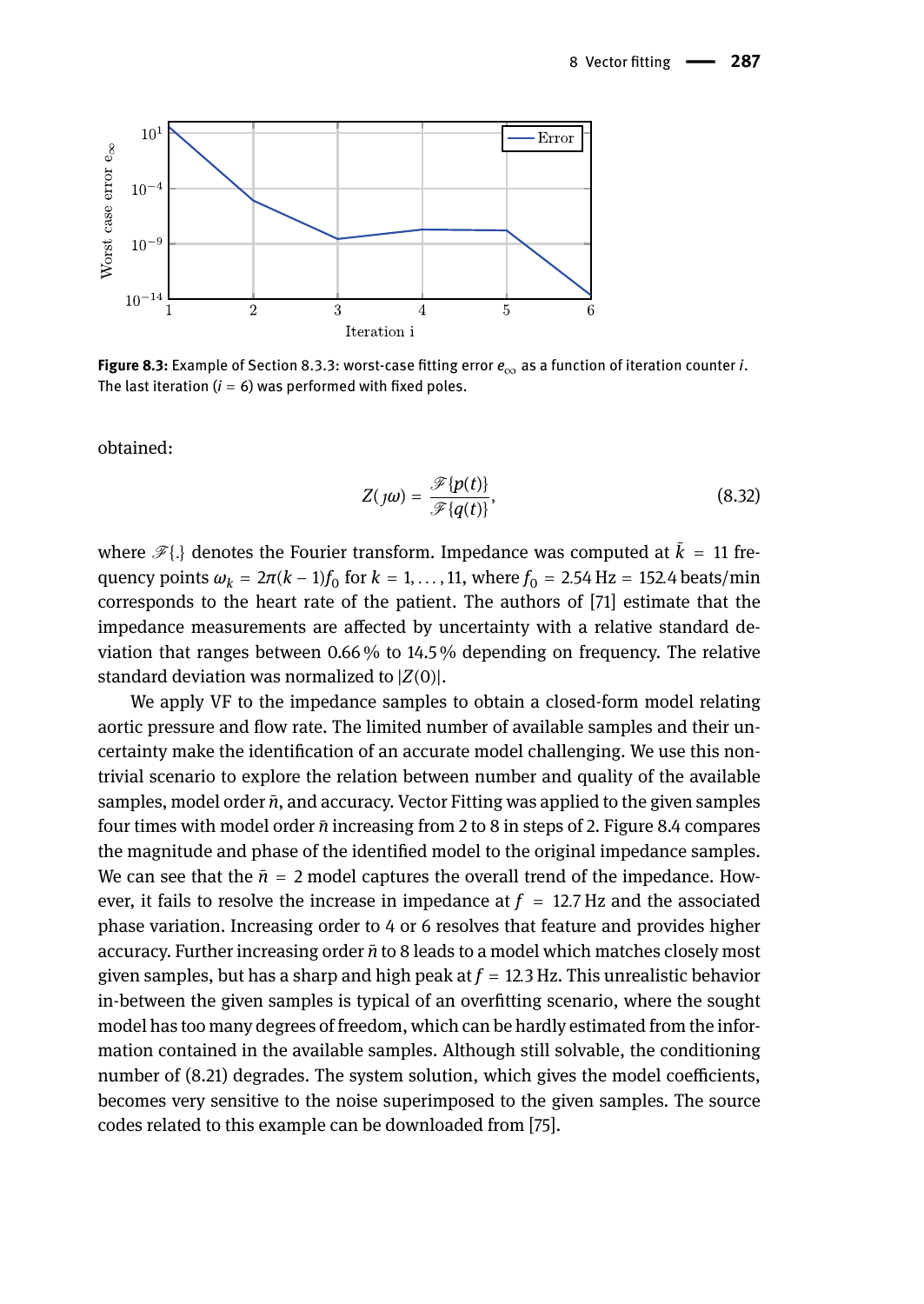288 - P. Triverio



**Figure 8.4:** Impedance seen into the ascending aorta of the pediatric patient considered in Section 8.3.4: measured samples (circles) and response of four different VF models (dashed lines) of order  $\bar{n} = 2, 4, 6, 8$  (from top to bottom).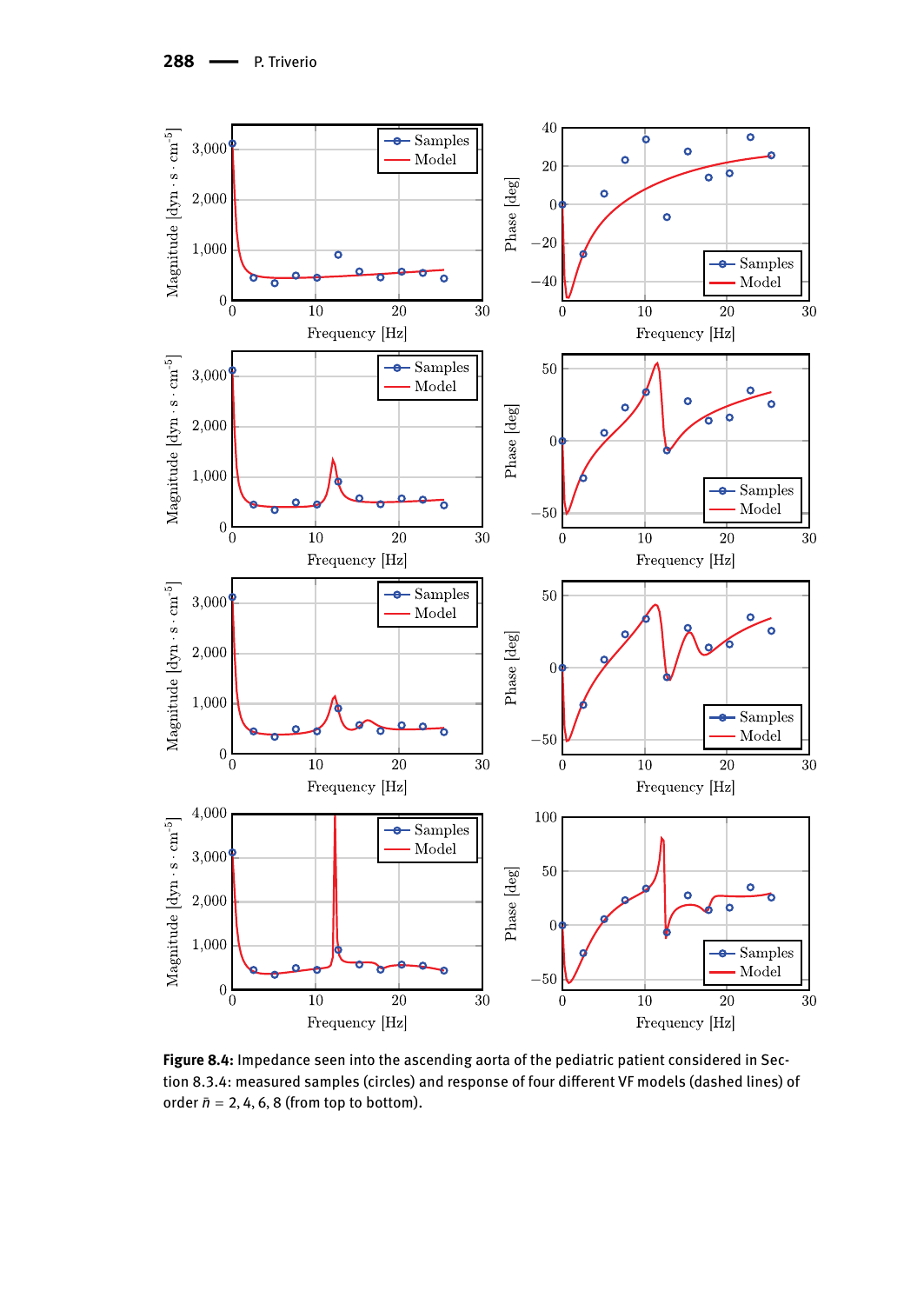### **8.3.5 The multi-input multi-output case**

The VF algorithm presented in Section 8.3.2 for the single-input single-output case can be easily extended to the general case of a system with  $\bar{m}$  inputs and  $\bar{q}$  outputs. In this case, the given samples are  $\bar{q} \times \bar{m}$  complex matrices  $H_k$ , and we denote their  $(q,m)$ entry as  $H_{k,qm}$ . The model transfer function is now defined as

$$
\widetilde{H}^{(i)}(s) = R_0^{(i)} + \sum_{n=1}^{\tilde{n}} \frac{R_n^{(i)}}{s - p_n^{(i-1)}},
$$
\n(8.33)

where  $R_n^{(i)} \in \mathbb{C}^{\bar{q} \times \bar{m}}$ . In (8.33), the same poles  $p_n^{(i-1)}$  are used for all elements of matrix  $\widetilde{H}^{(i)}(s)$ . This choice is appropriate when modeling linear dynamical systems, since it is known that the poles of each transfer function entry are a subset of a common set of poles shared by all transfer function elements. The physical justification of this fact is that poles are related to the natural modes of the system, which are a property of the system itself and not of individual entries of its transfer function. In other communities, natural modes are referred to as resonances or eigenmodes of the system. When VF is applied to model transfer functions not related to the same physical system, one should use distinct poles for different elements of (8.33). This scenario is discussed in [35], which also elaborates on the computational implications of this choice.

In the multi-input multi-output case, weighting function  $w^{(i)}(s)$  remains defined by (8.15). Since the transfer function (8.33) is now matrix-valued, VF aims to minimize the error functional

$$
e^{2} = \frac{1}{k\bar{q}\bar{m}}\sum_{k=1}^{k} \left\|H_{k} - \widetilde{H}(j\omega_{k})\right\|_{F}^{2},
$$
\n(8.34)

where  $\|.\|_F$  denotes the Frobenius norm, which for  $A\in\mathbb{C}^{\bar{q}\times\bar{m}}$  is defined as

$$
||A||_F = \sqrt{\sum_{q=1}^{\tilde{q}} \sum_{m=1}^{\tilde{m}} |A_{qm}|^2}.
$$
 (8.35)

From (8.35), we see that the square of the Frobenius norm is simply equal to the sum of the squared magnitudes of each entry. Therefore, minimizing (8.34) means minimizing the sum of the squared error between each sample  $H_{k, qm}$  and the corresponding entry of (8.33).

The minimization of (8.34) is a nonlinear least-squares problem, which VF solves iteratively by working on the linearized error [42]

$$
\left(e_{SK}^{(i)}\right)^2 = \frac{1}{\bar{k}\bar{q}\bar{m}}\sum_{k=1}^{\bar{k}} \left\|H_k\left(1 + \sum_{n=1}^{\bar{n}} \frac{w_n^{(i)}}{j\omega_k - p_n^{(i-1)}}\right) - \left(R_0^{(i)} + \sum_{n=1}^{\bar{n}} \frac{R_n^{(i)}}{j\omega_k - p_n^{(i-1)}}\right)\right\|_F^2.
$$
(8.36)

As in the single-input single-output case, we can see that (8.36) uses weighting function  $w^{(i)}(s)$  to offset the error introduced by using the previous poles estimate in the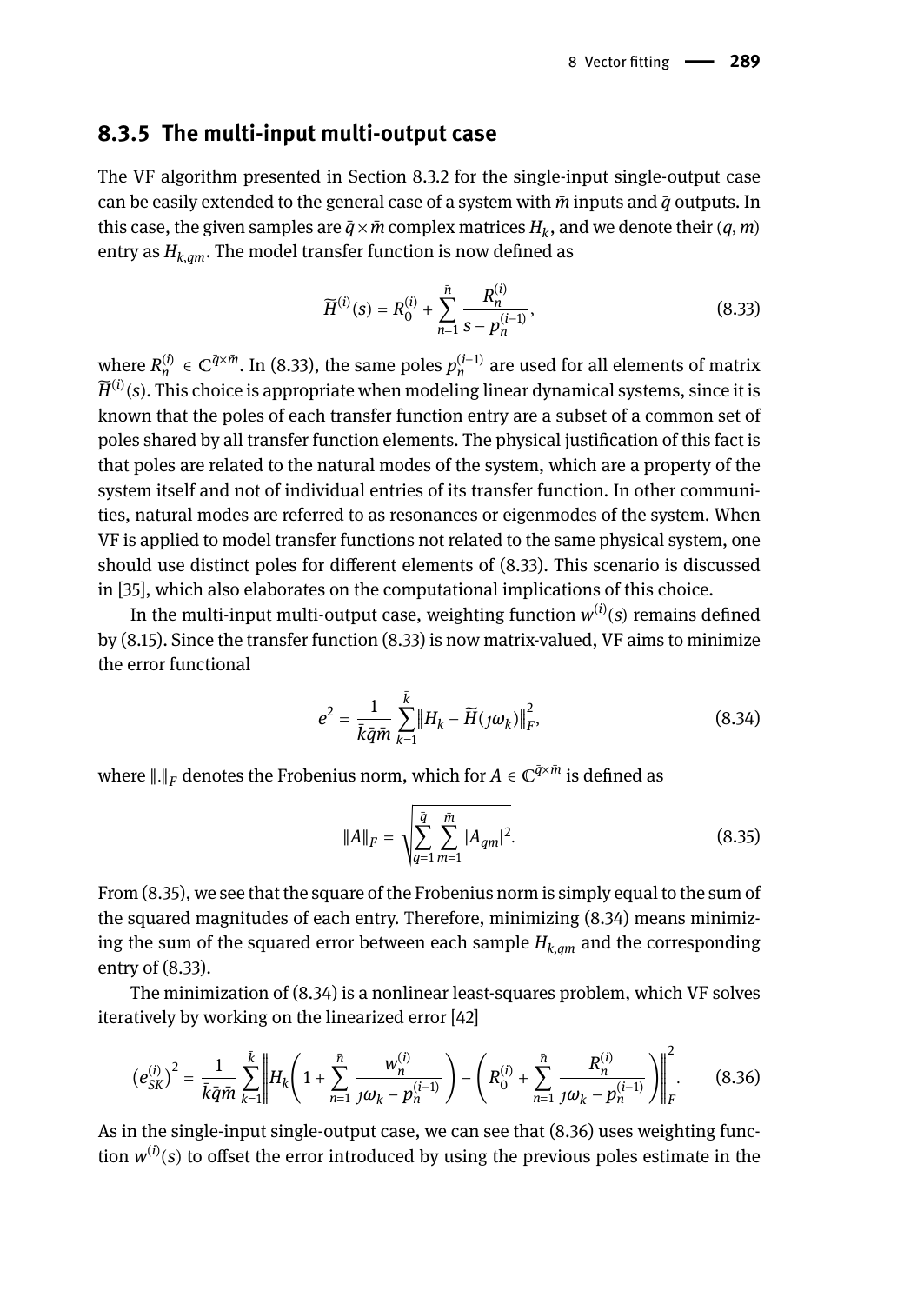**290 - P. Triverio** 

denominators. Minimizing (8.36) is equivalent to solving, in the least-squares sense, the system of equations

$$
R_{0,qm}^{(i)} + \sum_{n=1}^{\bar{n}} \frac{R_{n,qm}^{(i)}}{j\omega_k - p_n^{(i-1)}} - H_{k,qm} \sum_{n=1}^{\bar{n}} \frac{w_n^{(i)}}{j\omega_k - p_n^{(i-1)}} = H_{k,qm}
$$
(8.37)

for  $k = 1, \ldots, k$ ,  $q = 1, \ldots, \bar{q}$  and  $m = 1, \ldots, \bar{m}$ . In matrix form, equations (8.37) read

$$
\begin{bmatrix} \Phi_0^{(i)} & 0 & \dots & 0 & -D_{H_{11}} \Phi_1^{(i)} \\ 0 & \Phi_0^{(i)} & \ddots & \vdots & -D_{H_{21}} \Phi_1^{(i)} \\ \vdots & \ddots & \ddots & 0 & \vdots \\ 0 & \dots & 0 & \Phi_0^{(i)} & -D_{H_{2m}} \Phi_1^{(i)} \end{bmatrix} \begin{bmatrix} c_{H_{11}}^{(i)} \\ c_{H_{21}}^{(i)} \\ \vdots \\ c_{H_{2m}}^{(i)} \\ c_{W}^{(i)} \end{bmatrix} = \begin{bmatrix} V_{H_{11}} \\ V_{H_{21}} \\ \vdots \\ V_{H_{2m}} \end{bmatrix},
$$
(8.38)

where *DHqm* and *VHqm* are, respectively, a diagonal matrix and a column vector formed by all samples  $H_{k,qm}$  for  $k = 1, \ldots, k$ . In the unknown vector of (8.38),

$$
c_{H_{qm}}^{(i)} = \begin{bmatrix} R_{0,qm}^{(i)} & \cdots & R_{\bar{n},qm}^{(i)} \end{bmatrix}^T, \tag{8.39}
$$

and  $c_w^{(i)}$  is defined by (8.26). System (8.38) is solved in step 4 of Algorithm 8.1. In step 8, a tentative final fitting of the model is performed, assuming fixed poles and determining only a new estimate of residues  $R_n^{(i+1)}$ . This step can be achieved by solving

$$
\Phi_0^{(i+1)} c_{H_{qm}}^{(i+1)} = V_{H_{qm}},\tag{8.40}
$$

for  $q = 1, ..., \bar{q}$  and  $m = 1, ..., \bar{m}$ .

## **8.3.6 The fast Vector Fitting algorithm**

As the number of inputs  $\bar{m}$  and outputs  $\bar{q}$  increases, the computational cost of solving (8.38) can quickly become unsustainable. As technology evolves, this scenario arises more frequently, as engineers need to model systems of increasing complexity, either in terms of dynamic order or number of inputs and outputs. For example, a modern server processor has about 2,000 pins, which are connected to the motherboard by a dense network of tiny wires realized on the chip package. Seen as an input– output system, this network will have about 4,000 inputs and outputs, half where the network connects to the motherboard, and half where the network is connected to the silicon die. The need to predict electromagnetic interference in this dense and intricate network of wires calls for scalable algorithms to create reduced order models for systems where the number of inputs  $\bar{m}$  and outputs  $\bar{q}$  can be several thousands [70, 8].

The Fast VF algorithm [22, 47] significantly reduces the cost of solving (8.38) for multi-input and multi-output systems. Savings are achieved by exploiting the block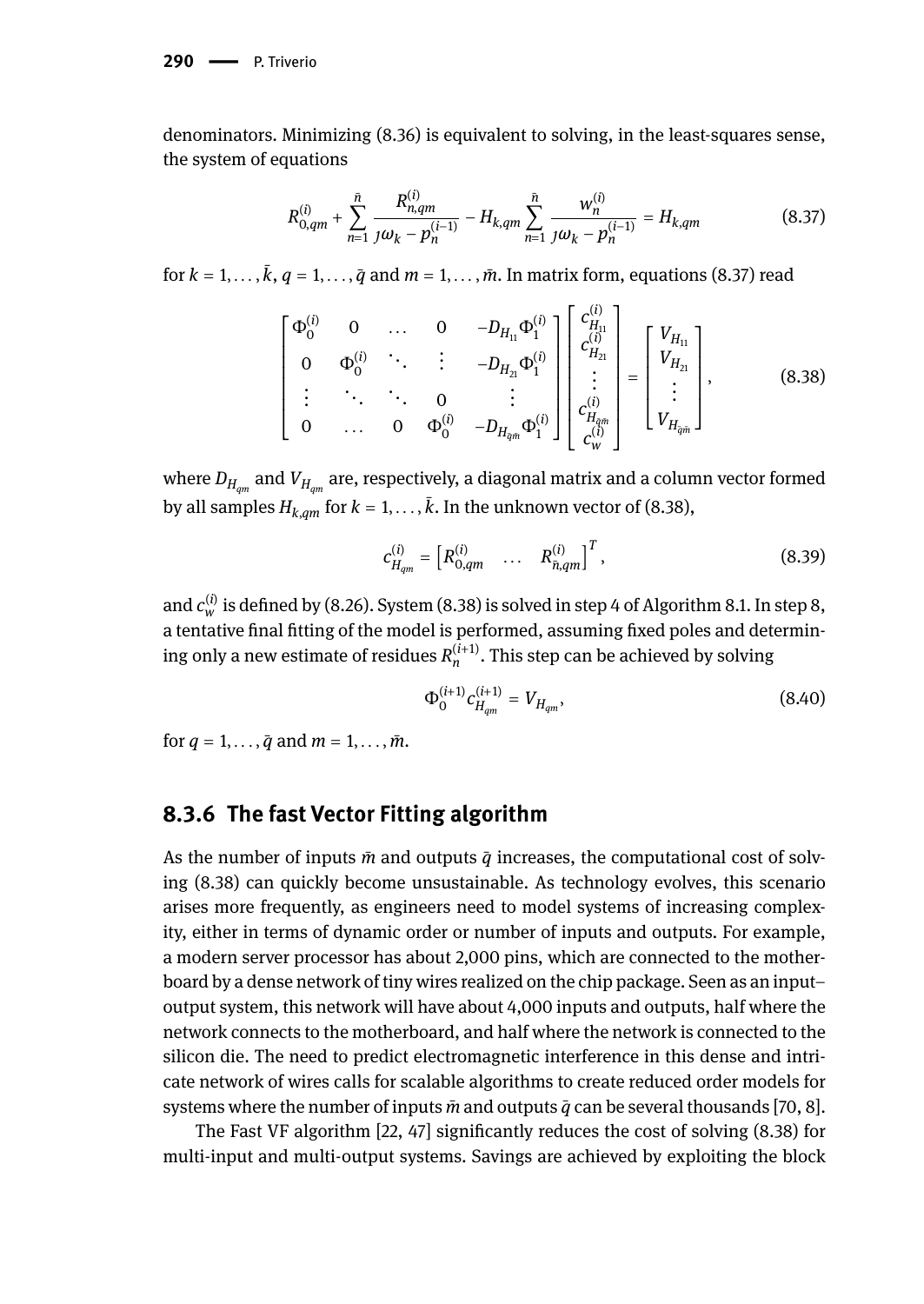structure of (8.38) and the fact that, of the solution vector of (8.38), only  $c_w^{(i)}$  is actually needed to compute the new poles estimate (8.18). A least-squares problem in the form of (8.38) can be efficiently solved by first performing the QR decompositions [29, 9, 86, 22]

$$
\begin{bmatrix} \Phi_0^{(i)} & -D_{H_{qm}} \Phi_1^{(i)} \end{bmatrix} = \begin{bmatrix} \mathcal{Q}_{qm}^1 & \mathcal{Q}_{qm}^2 \end{bmatrix} \begin{bmatrix} \mathcal{R}_{qm}^{11} & \mathcal{R}_{qm}^{12} \\ 0 & \mathcal{R}_{qm}^{22} \end{bmatrix},
$$
(8.41)

for  $q = 1, \ldots, \bar{q}$  and  $m = 1, \ldots, \bar{m}$ . Then a reduced system is formed [22]:

$$
\begin{bmatrix} \mathcal{R}_{11}^{22} \\ \mathcal{R}_{21}^{22} \\ \vdots \\ \mathcal{R}_{\bar{q}\bar{m}}^{22} \end{bmatrix} c_{w}^{(i)} = \begin{bmatrix} (\mathcal{Q}_{11}^{2})^{H} V_{H_{11}} \\ (\mathcal{Q}_{21}^{2})^{H} V_{H_{21}} \\ \vdots \\ (\mathcal{Q}_{\bar{q}\bar{m}}^{2})^{H} V_{H_{\bar{q}\bar{m}}} \end{bmatrix},
$$
(8.42)

where *<sup>H</sup>* denotes the conjugate transpose, also known as Hermitian transpose. System (8.42) is solved in the least-squares sense to determine  $c_w^{(i)}$ , and compute the new poles estimate with (8.18). Computational savings arise from the fact that the size of the matrices involved in (8.41) and (8.42) is much lower than the size of the coefficient matrix in (8.38). Furthermore, since the  $\bar{q}\bar{m}$  QR decompositions (8.41) are independent, they can be performed in parallel [14]. The Fast VF algorithm with parallelization can identify reduced models for systems with hundreds of inputs and outputs in minutes [35]. A pseudo-code of a real-valued implementation of the Fast VF algorithm will be given in Section 8.3.8.

Several other ideas were proposed to increase VF scalability for large input and output counts. In VF with compression, samples  $H_k$  are "compressed" with a singular value decomposition reducing the cost of the subsequent fitting [37] and passivity enforcement steps [63]. The Loewner method [52, 46], which is an alternative to VF for the data-driven modeling of linear systems, was also shown to scale favorably with respect to the number of inputs and outputs. This class of techniques is the subject of Chapter 6 of this volume.

## **8.3.7 Example: modeling of a multiport interconnect on a printed circuit board**

Vector Fitting is extensively used by electronic designers to model how high-speed digital signals propagate over a printed circuit board, and design the system accordingly. We consider the structure shown in Figure 8.5, which consists of several copper traces realized on the top face of a high-performance printed circuit board (Wild River Technology CMP-28 [88]). This structure mimics, in a simplified way, the multiwire buses that may connect the CPU and memory of a high-performance server. At the end of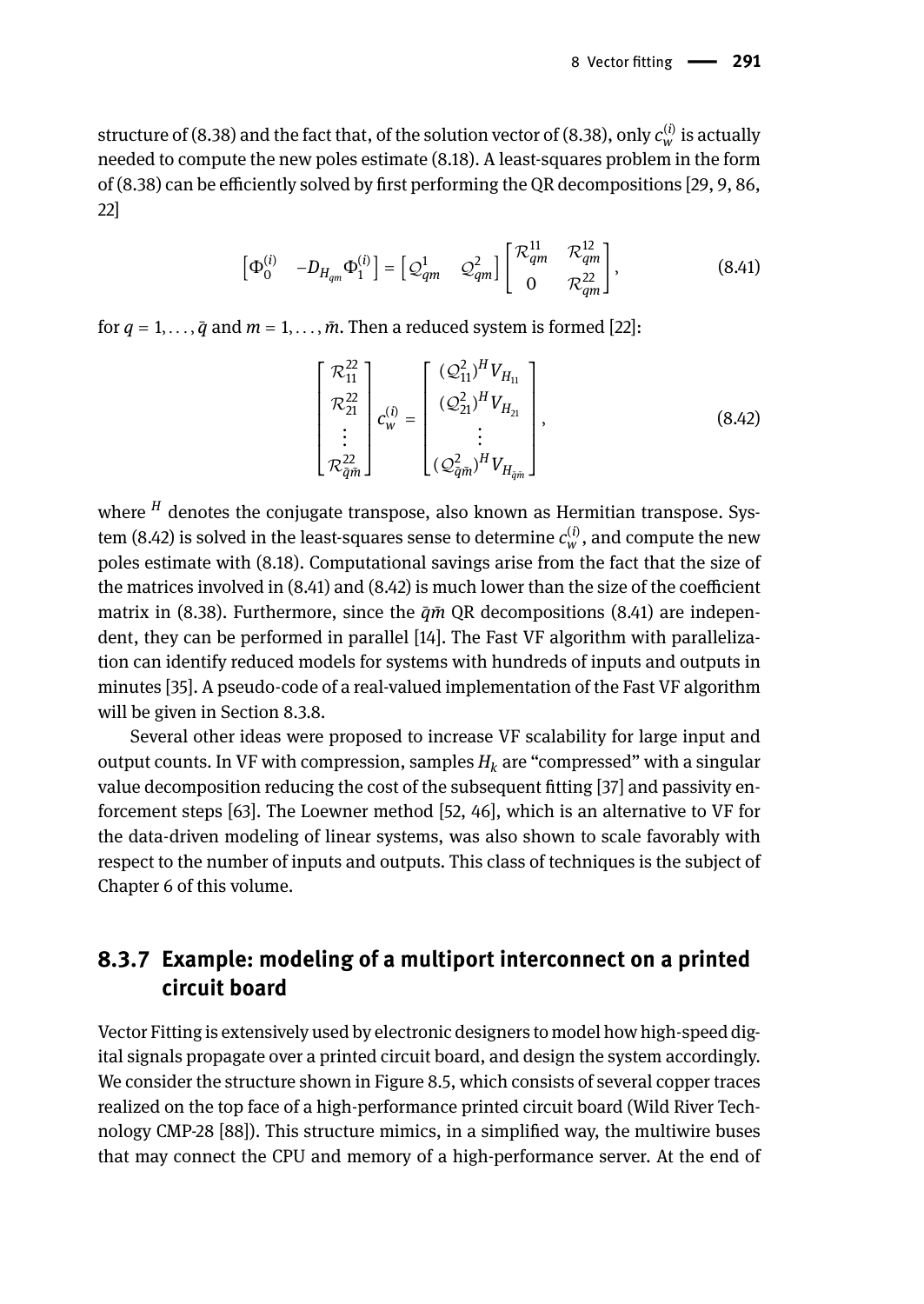

**Figure 8.5:** Interconnect network on a printed circuit board considered in Section 8.3.7. The four measurement ports of the vector network analyzer were connected as shown in the Figure.

each trace, an electrical port is defined between the trace endpoint and a reference point on the ground plane underneath. The port is defined where the CPU or memory chip would be connected. In the test system, a high-frequency connector was installed at each port allowing the user to inject a signal from each port, and observe the signal received at the other ports.

In this example, we consider the two lower traces in Figure 8.5, which have connectors J72, J71, J64, J61 soldered at their ends. The scattering matrix  $H(\omega)$  of this 4-port device was measured from 10 MHz to 40 GHz in steps of 10 MHz with a Keysight N5227A vector network analyzer (courtesy of Fadime Bekmambetova, University of Toronto). In the scattering representation, input  $U_m(\alpha)$  is the amplitude of the electromagnetic wave injected into port *m* by the instrument. Output *Y<sup>q</sup>* (*ω*) is the amplitude of the wave received at port *q*. The scattering representation is commonly used at high frequency since it can be measured more accurately compared to the impedance or admittance representations used at low frequency.

A commercial implementation of the VF algorithm (IdEM, Dassault Systemes) was used to generate a reduced order model from the measured samples (courtesy of Prof. Stefano Grivet-Talocia, Politecnico di Torino). Figure 8.6 compares the VF model response to the original samples for the (1, 2) element of the scattering matrix. This response is the ratio between the amplitude of the wave received at one end of the trace (port 1) and the amplitude of the wave injected at the other end (port 2). We see that, as frequency increases, the received signal is progressively weaker, due to higher attenuation. The agreement between the VF model and the samples is excellent over the entire frequency range spanned by the measured data. Figure 8.7 compares the model response to the measured samples for the (1, 3) entry of the scattering matrix, which describes the signal received on the lower copper trace in Figure 8.5 when only the upper trace is excited. This coefficient is about 25 times smaller than the  $(1, 2)$ coefficient, since the two traces are not directly connected, and any coupling is due to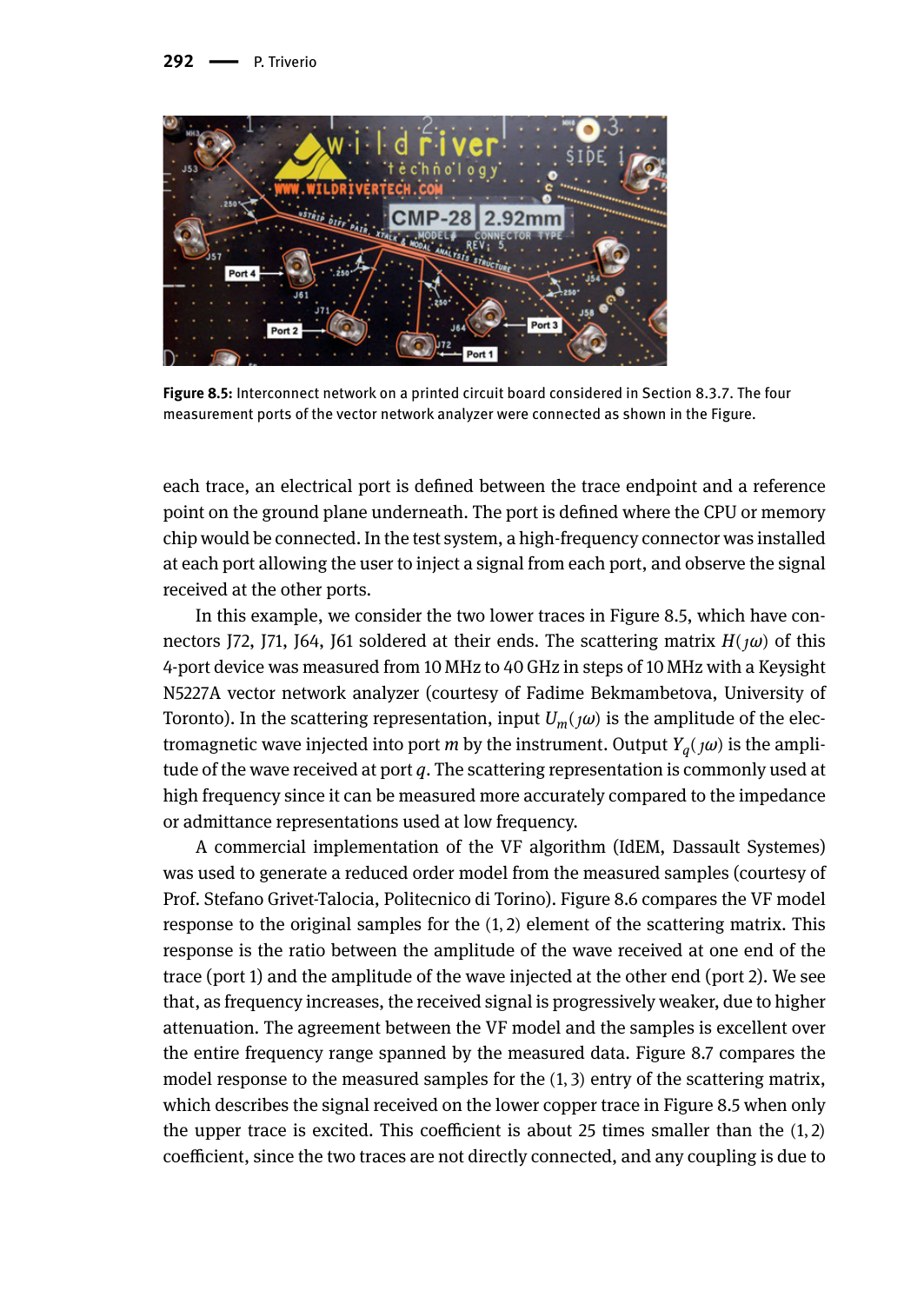

**Figure 8.6:** Example of Section 8.3.7: comparison between samples *Hk*,<sup>12</sup> and corresponding VF model response.



Figure 8.7: Example of Section 8.3.7: comparison between samples  $H_{k,13}$  and corresponding VF model response.

electromagnetic interference. We can see that the VF model approximates this small entry very accurately.

Figure 8.8 plots the samples-model error  $e_{SK}^{(i)}$  as a function of *i*, together with the order *n*̄used by VF at each iteration. In this example, the order is adapted throughout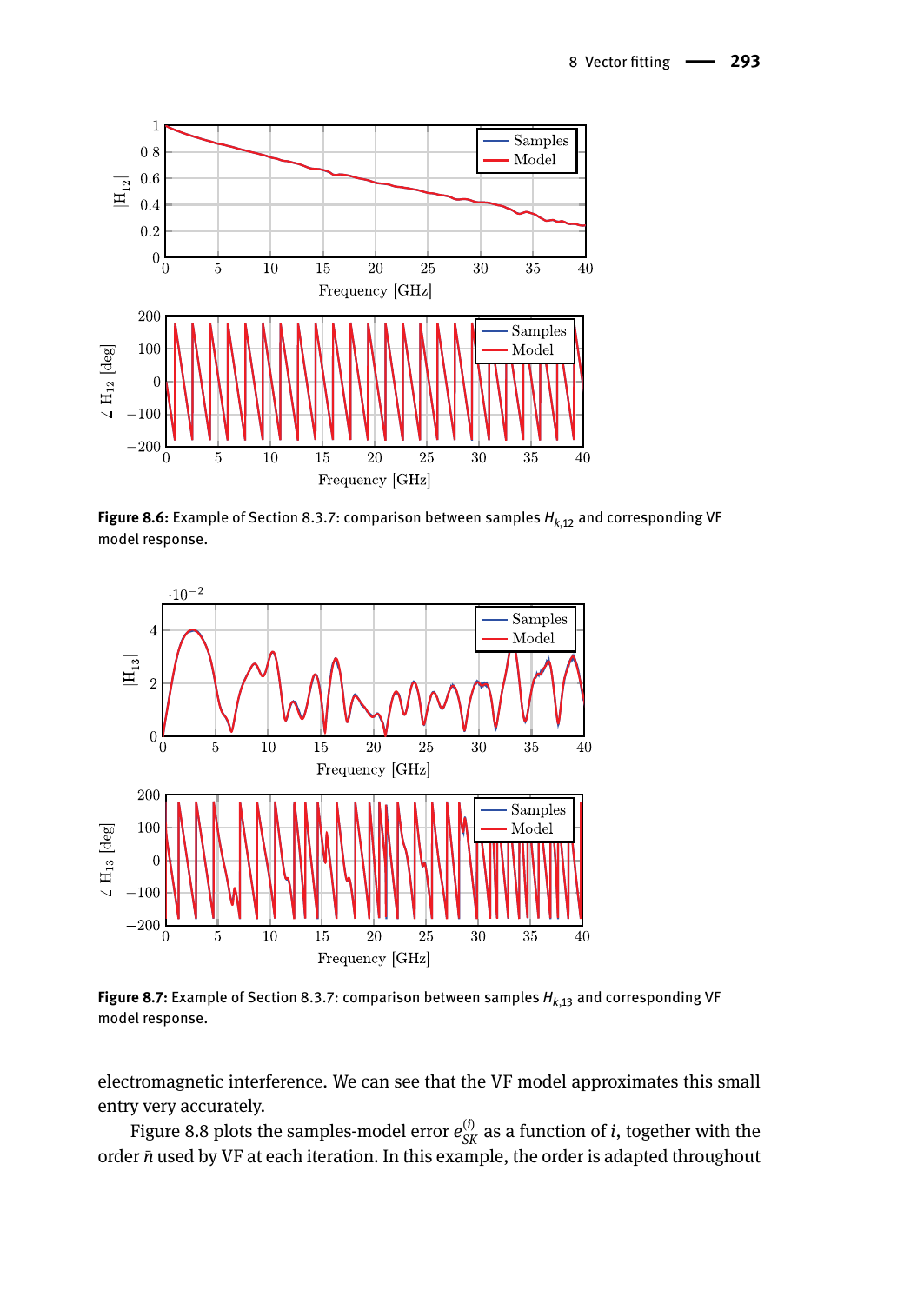

**Figure 8.8:** Example of Section 8.3.7: VF error as a function of iteration, compared to the desired error level. Labels indicate the order *n*̄used by VF at each iteration.

iterations with the adding and skimming process [33] described in Section 8.3.11.1. We observe that VF is able to progressively reduce the error throughout iterations, but convergence is slower than in the analytical example of Section 8.3.3. This happens because of two reasons. First, this implementation of VF adaptively determines order *n*̄in a single run, without requiring the user to determine a suitable *n*̄with multiple VF runs. Second, some noise is unavoidably present in the experimental measurements, which slows down convergence, and prevents VF from reducing the fitting error below 10<sup>-3</sup>. Indeed, we can see that VF is unable to increase model accuracy after the 10th iteration. Ultimately, VF delivers a reduced model with an error of 1.34  $\cdot$  10 $^{-3}$ , which is adequate for most design purposes.

#### **8.3.8 A real-valued formulation of VF and fast VF**

In most systems of practical interest, input  $u(t)$  and output  $y(t)$  are real-valued. Consequently, poles  $p_n$  and residues  $R_n$  are expected to be either real or in complex conjugate pairs. Because of round-off errors, the VF algorithm described so far may not ensure this realness condition. In this section, we describe a real-valued version of Fast VF which can be implemented in real arithmetics, and will ensure the realness condition by construction. The pseudo-code of the described algorithm is given in Algorithm 8.2. An open-source implementation of this algorithm, which closely follows the notation and pseudo-code in this chapter, can be downloaded from [75].

To ensure complex conjugate poles and residues, we redefine model (8.33) as

$$
\widetilde{H}^{(i)}(s) = R_0^{(i)} + \sum_{n=1}^{\bar{n}_r} \frac{R_n^{(i)}}{s - p_n^{(i-1)}} + \sum_{n=\bar{n}_r+1}^{\bar{n}_r+\bar{n}_c} \left[ \frac{R_n^{(i)}}{s - p_n^{(i-1)}} + \frac{(R_n^{(i)})^*}{s - (p_n^{(i-1)})^*} \right],\tag{8.43}
$$

where  $\bar{n}_r$  is the number of real poles and  $\bar{n}_c$  is the number of pairs of complex conjugate poles, for a total order  $\bar{n} = \bar{n}_r + 2\bar{n}_c$ . In (8.43), we force  $R_n^{(i)} \in \mathbb{R}^{\bar{q} \times \bar{m}}$  for  $n = 0, \ldots, \bar{n}_r$ . The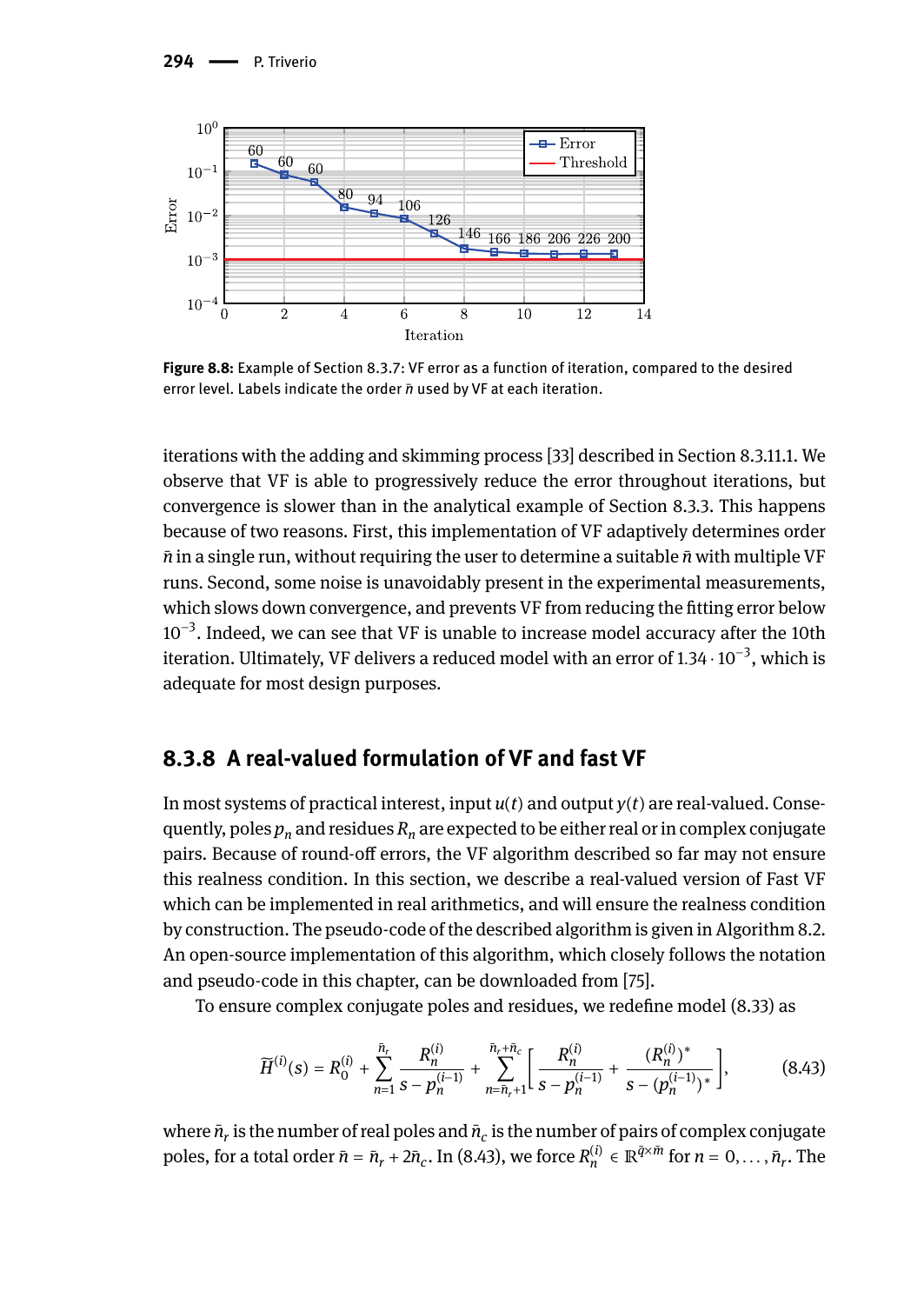VF weighting function (8.15) is redefined in a similar fashion as

$$
w^{(i)}(s) = 1 + \sum_{n=1}^{\bar{n}_r} \frac{w_n^{(i)}}{s - p_n^{(i-1)}} + \sum_{n=\bar{n}_r+1}^{\bar{n}_r+\bar{n}_c} \left[ \frac{w_n^{(i)}}{s - p_n^{(i-1)}} + \frac{(w_n^{(i)})^*}{s - (p_n^{(i-1)})^*} \right],
$$
(8.44)

where  $w_n^{(i)} \in \mathbb{R}$  for  $n = 1, ..., \bar{n}_r$ . Using (8.43) and (8.44), and following the steps in Section 8.3.5, one can arrive at a least-squares system in the same form as (8.38)

$$
\begin{bmatrix} \Phi_0^{(i)} & 0 & \dots & 0 & -D_{H_{11}} \Phi_1^{(i)} \\ 0 & \Phi_0^{(i)} & \ddots & \vdots & -D_{H_{21}} \Phi_1^{(i)} \\ \vdots & \ddots & \ddots & 0 & \vdots \\ 0 & \dots & 0 & \Phi_0^{(i)} & -D_{H_{q_i m}} \Phi_1^{(i)} \end{bmatrix} \begin{bmatrix} c_{H_{11}}^{(i)} \\ c_{H_{21}}^{(i)} \\ \vdots \\ c_{H_{q_i m}}^{(i)} \end{bmatrix} = \begin{bmatrix} V_{H_{11}} \\ V_{H_{21}} \\ \vdots \\ V_{H_{q_i m}} \end{bmatrix},
$$
(8.45)

 $\sqrt{2}$ 

but where we take as unknowns the real and imaginary part of each residue in (8.43)

$$
c_{H_{qm}}^{(i)} = \begin{bmatrix} R_{0,qm}^{(i)} & \dots & R_{\bar{n}_r,qm}^{(i)} & \text{Re}\{R_{\bar{n}_r+1,qm}^{(i)}\} & \text{Im}\{R_{\bar{n}_r+1,qm}^{(i)}\} & \dots \end{bmatrix}^T, \tag{8.46}
$$

and the real and imaginary part of each residue of the weighting function (8.44)

$$
c_{w}^{(i)} = \begin{bmatrix} w_1^{(i)} & \dots & w_{\bar{n}_r}^{(i)} & \text{Re}\{w_{\bar{n}_r+1}^{(i)}\} & \text{Im}\{w_{\bar{n}_r+1}^{(i)}\} & \dots \end{bmatrix}^T. \tag{8.47}
$$

This choice of unknowns will ensure that complex residues always come in conjugate pairs. The coefficient matrices  $\Phi_0^{(i)}$  and  $\Phi_1^{(i)}$  in (8.45) are given by

$$
\Phi_0^{(i)} = \begin{bmatrix} 1_{\bar{k}} & \Phi_r^{(i)} & \Phi_c^{(i)} \end{bmatrix},\tag{8.48}
$$

$$
\Phi_1^{(i)} = \begin{bmatrix} \Phi_r^{(i)} & \Phi_c^{(i)} \end{bmatrix},\tag{8.49}
$$

where  $1_{\bar{k}}$  is a  $k\times 1$  vector of ones, and

$$
\Phi_r^{(i)} = \begin{bmatrix} \frac{1}{j\omega_1 - p_1^{(i-1)}} & \cdots & \frac{1}{j\omega_1 - p_{n_r}^{(i-1)}} \\ \vdots & \ddots & \vdots \\ \frac{1}{j\omega_r - p_1^{(i-1)}} & \cdots & \frac{1}{j\omega_r - p_{n_r}^{(i-1)}} \end{bmatrix},
$$
\n(8.50)

$$
\Phi_c^{(i)} = \begin{bmatrix}\n\frac{1}{j\omega_k - p_{n+1}^{(i-1)}} + \frac{1}{j\omega_1 - (p_{n+1}^{(i-1)})^*} & \frac{j}{j\omega_1 - p_{n+1}^{(i-1)}} - \frac{j}{j\omega_1 - (p_{n+1}^{(i-1)})^*} & \cdots \\
\vdots & \vdots & \vdots & \vdots \\
\frac{1}{j\omega_k - p_{n+1}^{(i-1)}} + \frac{1}{j\omega_k - (p_{n+1}^{(i-1)})^*} & \frac{j}{j\omega_k - p_{n+1}^{(i-1)}} - \frac{j}{j\omega_k - (p_{n+1}^{(i-1)})^*} & \cdots\n\end{bmatrix}.
$$
\n(8.51)

Although (8.45) has real unknowns, its coefficients matrix and right hand side are still complex-valued. To remedy this issue, we write the real and imaginary part of each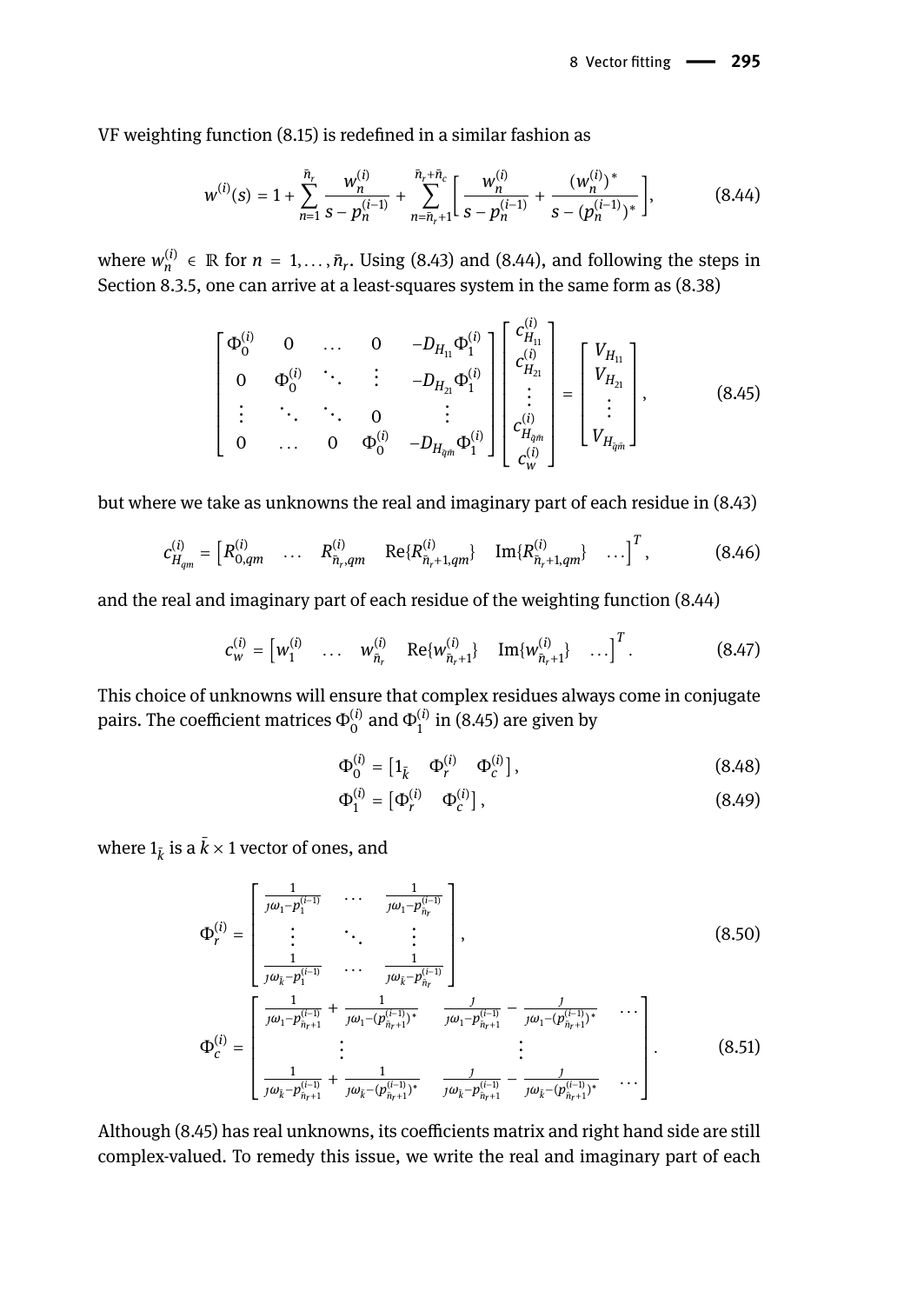equation separately

$$
\begin{bmatrix}\n\text{Re}\{\Phi_{0}^{(i)}\} & 0 & \dots & 0 & -\text{Re}\{D_{H_{11}}\Phi_{1}^{(i)}\} \\
\text{Im}\{\Phi_{0}^{(i)}\} & 0 & \dots & 0 & -\text{Im}\{D_{H_{11}}\Phi_{1}^{(i)}\} \\
\vdots & \vdots & \vdots & \vdots \\
0 & \dots & 0 & \text{Re}\{\Phi_{0}^{(i)}\} & -\text{Re}\{D_{H_{qm}}\Phi_{1}^{(i)}\} \\
0 & \dots & 0 & \text{Im}\{\Phi_{0}^{(i)}\} & -\text{Im}\{D_{H_{qm}}\Phi_{1}^{(i)}\}\n\end{bmatrix}\n\begin{bmatrix}\nc_{H_{11}}^{(i)} \\
\vdots \\
c_{H_{qm}}^{(i)} \\
\vdots \\
c_{W}^{(i)}\n\end{bmatrix} = \begin{bmatrix}\n\text{Re}\{V_{H_{11}}\} \\
\text{Im}\{V_{H_{11}}\} \\
\vdots \\
\text{Re}\{V_{H_{qm}}\}\n\end{bmatrix}.\n\tag{8.52}
$$

The obtained system, which has real coefficients and unknowns will ensure, by construction, that model poles and residues are either real or complex conjugate. Due to its block structure, system (8.52) can be efficiently solved with the Fast VF approach discussed in Section 8.3.6. In step 5 of Algorithm 8.2, the QR decompositions

$$
\begin{bmatrix} \text{Re}\{\Phi_0^{(i)}\} & -\text{Re}\{D_{H_{qm}}\Phi_1^{(i)}\} \\ \text{Im}\{\Phi_0^{(i)}\} & -\text{Im}\{D_{H_{qm}}\Phi_1^{(i)}\} \end{bmatrix} = \begin{bmatrix} \mathcal{Q}_{qm}^{11} & \mathcal{Q}_{qm}^{12} \\ \mathcal{Q}_{qm}^{21} & \mathcal{Q}_{qm}^{22} \end{bmatrix} \begin{bmatrix} \mathcal{R}_{qm}^{11} & \mathcal{R}_{qm}^{12} \\ 0 & \mathcal{R}_{qm}^{22} \end{bmatrix},
$$
(8.53)

are computed for  $q = 1, \ldots, \bar{q}$  and  $m = 1, \ldots, \bar{m}$ . Then, in step 5, the reduced system

$$
\begin{bmatrix}\n\mathcal{R}_{11}^{22} \\
\mathcal{R}_{21}^{22} \\
\vdots \\
\mathcal{R}_{\tilde{q}\tilde{m}}^{22}\n\end{bmatrix} c_{w}^{(i)} = \begin{bmatrix}\n(\mathcal{Q}_{11}^{12})^{T} \text{Re}\{V_{H_{11}}\} + (\mathcal{Q}_{11}^{22})^{T} \text{Im}\{V_{H_{11}}\} \\
(\mathcal{Q}_{21}^{12})^{T} \text{Re}\{V_{H_{21}}\} + (\mathcal{Q}_{21}^{22})^{T} \text{Im}\{V_{H_{21}}\} \\
\vdots \\
(\mathcal{Q}_{\tilde{q}\tilde{m}}^{12})^{T} \text{Re}\{V_{H_{\tilde{q}\tilde{m}}}\} + (\mathcal{Q}_{\tilde{q}\tilde{m}}^{22})^{T} \text{Im}\{V_{H_{\tilde{q}\tilde{m}}}\}\n\end{bmatrix}
$$
\n(8.54)

is solved in the least-squares sense to determine  $c_w^{(i)}$  and compute the new poles estimate with the real-valued counterpart of (8.18), which reads [35]

$$
\{p_n^{(i)}\} = \text{eig}(A^{(i-1)} - b_w(c_w^{(i)})^T),\tag{8.55}
$$

with  $A^{(i-1)}$  = diag $\{p_1^{(i-1)}, \ldots, p_{\bar{n}_r}^{(i-1)}, \Pi_{\bar{n}_r+1}^{(i-1)}, \ldots, \Pi_{\bar{n}_r+\bar{n}_c}^{(i-1)}\}$  being a block diagonal matrix formed by the real poles and, for complex conjugate pairs, by the blocks

$$
\Pi_n^{(i-1)} = \begin{bmatrix} \text{Re}\{p_n^{(i-1)}\} & \text{Im}\{p_n^{(i-1)}\} \\ -\text{Im}\{p_n^{(i-1)}\} & \text{Re}\{p_n^{(i-1)}\} \end{bmatrix} . \tag{8.56}
$$

In (8.55),  $b_w$  is a  $\bar{n} \times 1$  vector with the first  $\bar{n}_r$  entries set to one, followed by a  $[2,0]^T$ block for each pair of complex conjugate poles.

Once poles have been estimated, a first convergence test is performed in step 8 using (8.27). If the test is passed, in step 9 of Algorithm 8.2 we fit the residues of the final model, solving in the least-squares sense

$$
\begin{bmatrix} \text{Re}\{\Phi_0^{(i+1)}\} \\ \text{Im}\{\Phi_0^{(i+1)}\} \end{bmatrix} c_{H_{qm}}^{(i+1)} = \begin{bmatrix} \text{Re}\{V_{H_{qm}}\} \\ \text{Im}\{V_{H_{qm}}\} \end{bmatrix},
$$
(8.57)

for  $q = 1, \ldots, \bar{q}$  and  $m = 1, \ldots, \bar{m}$ . The second and final convergence test is performed in step 11 of Algorithm 8.2.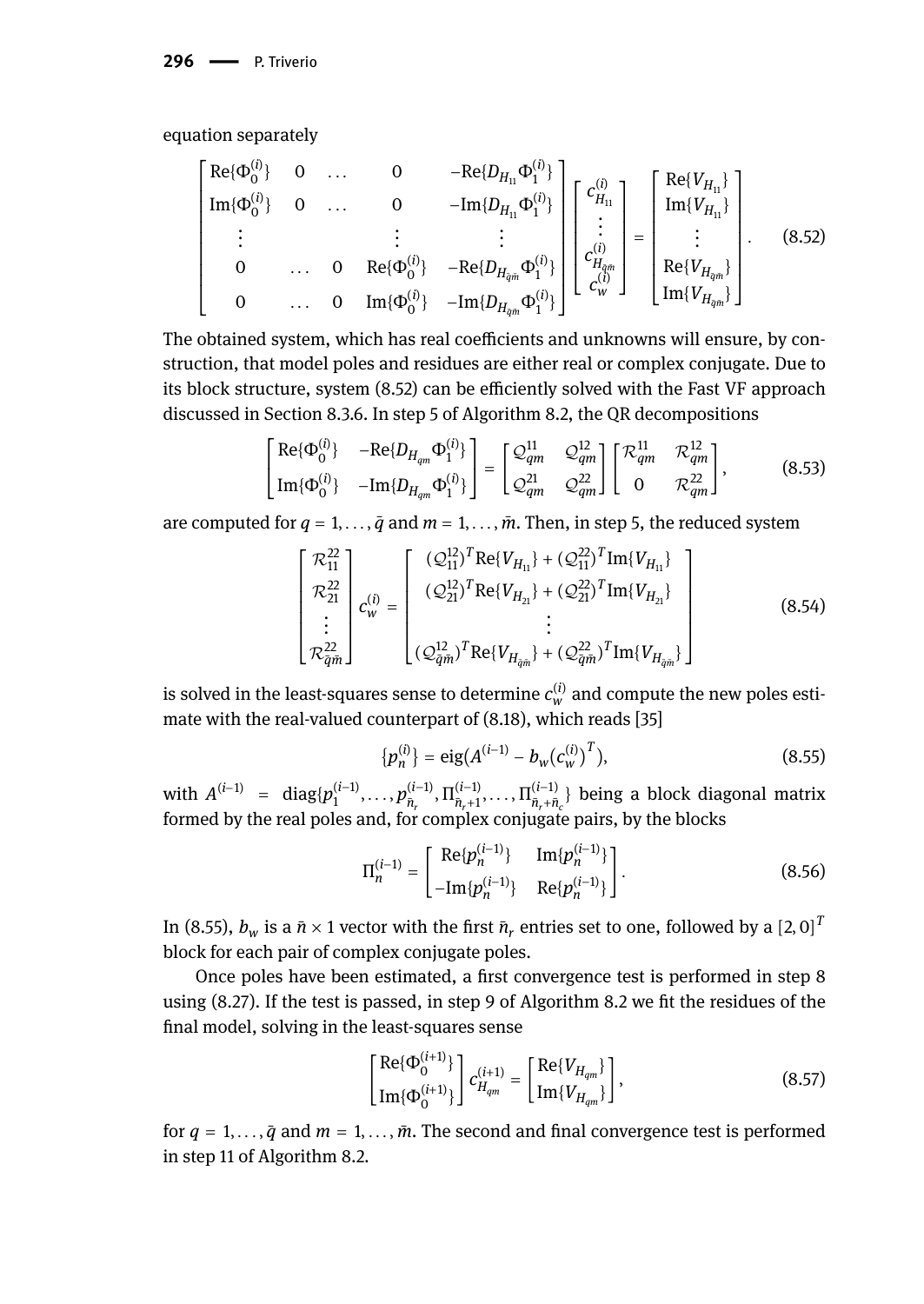**Algorithm 8.2:** Fast Vector Fitting, real-valued implementation. **Require:** response samples  $H_k$ , corresponding frequencies  $\omega_k$   $(k = 1, \ldots, k)$ **Require:** desired model order *n*̄ **Require:** maximum number of iterations  $i_{\text{max}}$ 1: set initial poles  $p_n^{(0)}$  according to (8.19) or (8.20). 2:  $i$  ← 1 3: **while**  $i \leq i_{\text{max}}$  **do** 4: Compute QR decompositions (8.53) 5: Solve (8.54) in the least-squares sense 6: Compute the new poles estimate  $p_n^{(i)}$  with (8.55) 7: Enforce poles stability with (8.71), if desired  $\rho$  Stability enforcement <br>8: **if** (8.27) is true **then**  $\rho$  First convergence test 8: **if** (8.27) is true **then** ⊳ First convergence test 9: Solve (8.57) in the least-squares sense ⊳ Tentative final fitting 10: Compute fitting error *e* with (8.34) 11: **if**  $e \le \varepsilon_H$  **then**  $\triangleright$  Second convergence test 12:  $\widetilde{H}(s) = \widetilde{H}^{(i+1)}(s)$ 13: **return** Success! 14: **end if** 15: **end if** 16:  $i \leftarrow i + 1$ 17: **end while** 18: **return** Failure: maximum number of iterations reached.

## **8.3.9 Model realization**

The real-valued formulation of VF, discussed in Section 8.3.8, produces a reduced model in the form

$$
\widetilde{H}(s) = R_0 + \sum_{n=1}^{\bar{n}_r} \frac{R_n}{s - p_n} + \sum_{n=\bar{n}_r+1}^{\bar{n}_r+\bar{n}_c} \left[ \frac{R_n}{s - p_n} + \frac{R_n^*}{s - p_n^*} \right],
$$
\n(8.58)

which can be easily converted into a variety of equivalent representations to facilitate its use in different simulation scenarios. Expression (8.58) is known as pole-residue form of the transfer function. This form is the most convenient when the model will be used in frequency domain analyses, since it minimizes the computational cost of evaluating *H*(*ω*).

For time domain analyses, such as transient simulations, expression (8.58) can be converted into the time domain with the inverse Laplace transform, which yields

$$
\widetilde{h}(t) = R_0 + \sum_{n=1}^{\bar{n}_r} R_n e^{p_n t} + \sum_{n=\bar{n}_r+1}^{\bar{n}_r + \bar{n}_c} \left[ 2R'_n e^{p'_n t} \cos(p''_n t) - 2R''_n e^{p'_n t} \sin(p''_n t) \right] \tag{8.59}
$$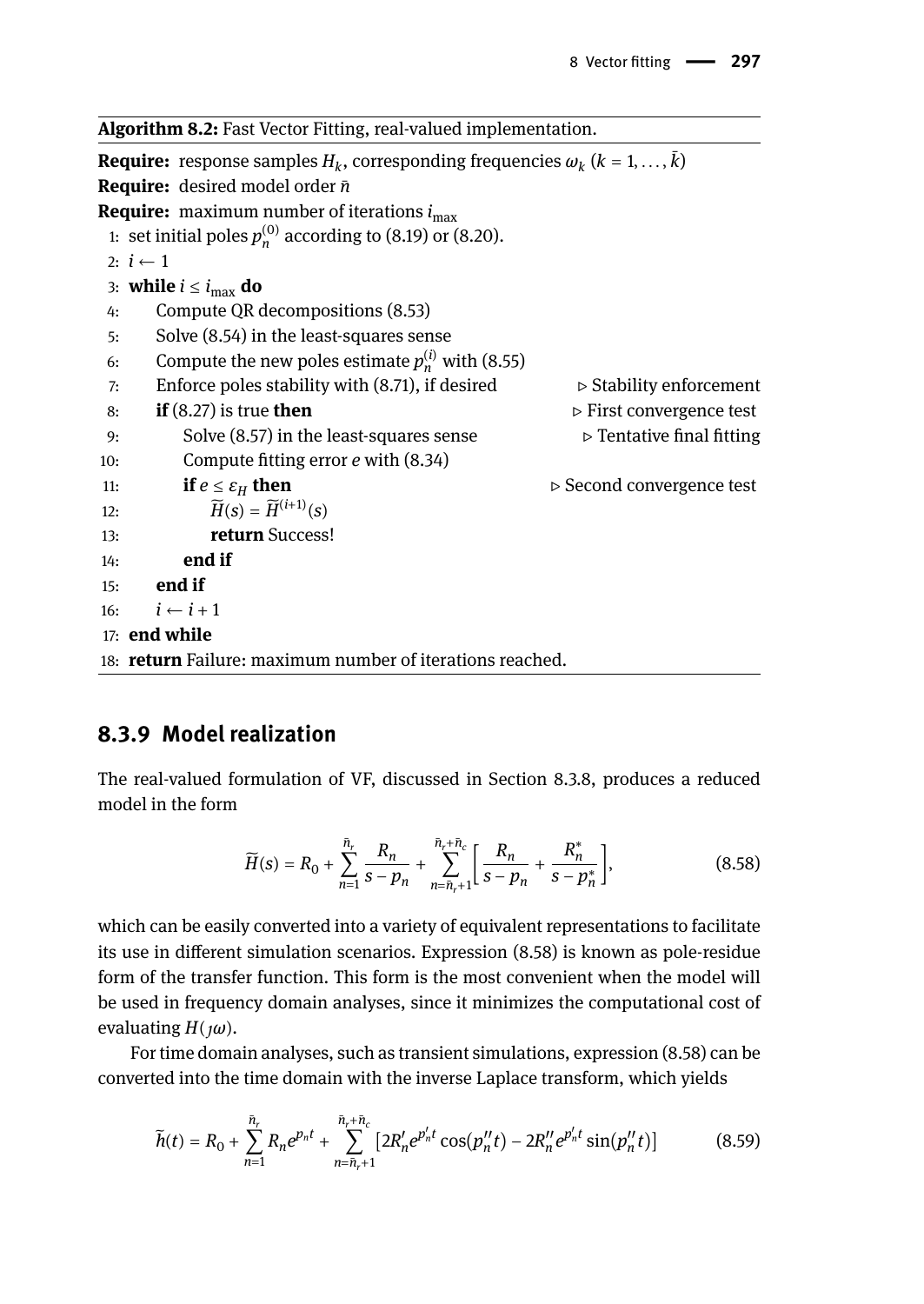for  $t \ge 0$ , where  $p'_n = \text{Re}\{p_n\}$ ,  $p''_n = \text{Im}\{p_n\}$ ,  $R'_n = \text{Re}\{R_n\}$  and  $R''_n = \text{Im}\{R_n\}$ . In (8.59),  $\bar{h}(t)$  denotes the impulse response of the model. This form is particularly convenient in transient simulators based on convolutions like (8.1). While computing convolution integrals is in general very expensive, when an impulse response has the form (8.59), convolution can be computed very quickly using recursive formulas [35].

While convolutional simulators are prominent in selected applications, the majority of transient simulators is based on the solution of differential equations, and cannot handle (8.59) directly. To overcome this issue, we can represent (8.58) through a set of differential equations in state-space form

$$
\begin{cases}\n\dot{x}(t) = Ax(t) + Bu(t), \\
y(t) = Cx(t) + Du(t).\n\end{cases}
$$
\n(8.60)

System (8.60) is constructed in such a way that the transfer function between input  $u(t)$  and output  $y(t)$  is (8.58). Given a transfer function, there are infinitely-many systems (8.60) that meet this criterion, known as *realizations* of *H*(*s*). We present a popular realization, due to Gilbert [27], and refer the reader to [35] for a comprehensive description of how VF models can be realized.

For reasons that will become clear later on, the Gilbert realization process begins with the truncated singular value decomposition [28] of residues *R<sup>n</sup>*

$$
R_n = U_n \Sigma_n V_n^H \quad \text{for } n = 1, ..., \bar{n}_r + \bar{n}_c,
$$
 (8.61)

where  $\Sigma_n = \text{diag}\{\sigma_{n,1},\ldots,\sigma_{n,\rho_n}\}$  is a diagonal matrix collecting all nonzero singular values of  $R_n$ , and  $\rho_n$  is the rank of  $R_n$ . Matrices  $U_n \in \mathbb{C}^{\bar{q}\times\rho_n}$  and  $V_n \in \mathbb{C}^{\bar{m}\times\rho_n}$  are formed by the left and right singular vectors of *R<sup>n</sup>* , respectively. Given (8.61), we can express the partial fractions in (8.58) associated to real poles as

$$
\frac{R_n}{s - p_n} = U_n \Sigma_n \frac{I_{\rho_n}}{s - p_n} V_n^T = C_n (sI_{\rho_n} - A_n)^{-1} B_n,
$$
\n(8.62)

for  $n=1,\ldots,\bar{n}_r.$  In (8.62),  $I_{\rho_n}$  is the identity matrix of size  $\rho_n\times\rho_n$ ,  $C_n=U_n\Sigma_n$ ,  $A_n=p_nI_{\rho_n}$ , and  $B_n = V_n^T$ . For complex poles, we can derive an equivalent expression for the sum of the two conjugate partial fractions [35]

$$
\frac{R_n}{s - p_n} + \frac{R_n^*}{s - p_n^*} = C_n (sI_{2\rho_n} - A_n)^{-1} B_n,
$$
\n(8.63)

for  $n = \bar{n}_r + 1, \ldots, \bar{n}_r + \bar{n}_c$ , where

$$
A_n = \begin{bmatrix} p'_n I_{\rho_n} & p''_n I_{\rho_n} \\ -p''_n I_{\rho_n} & p'_n I_{\rho_n} \end{bmatrix} \quad B_n = 2 \begin{bmatrix} \text{Re}\{V_n^H\} \\ \text{Im}\{V_n^H\} \end{bmatrix}
$$
(8.64)

$$
C_n = \begin{bmatrix} \text{Re}\{U_n \Sigma_n\} & \text{Im}\{U_n \Sigma_n\} \end{bmatrix} . \tag{8.65}
$$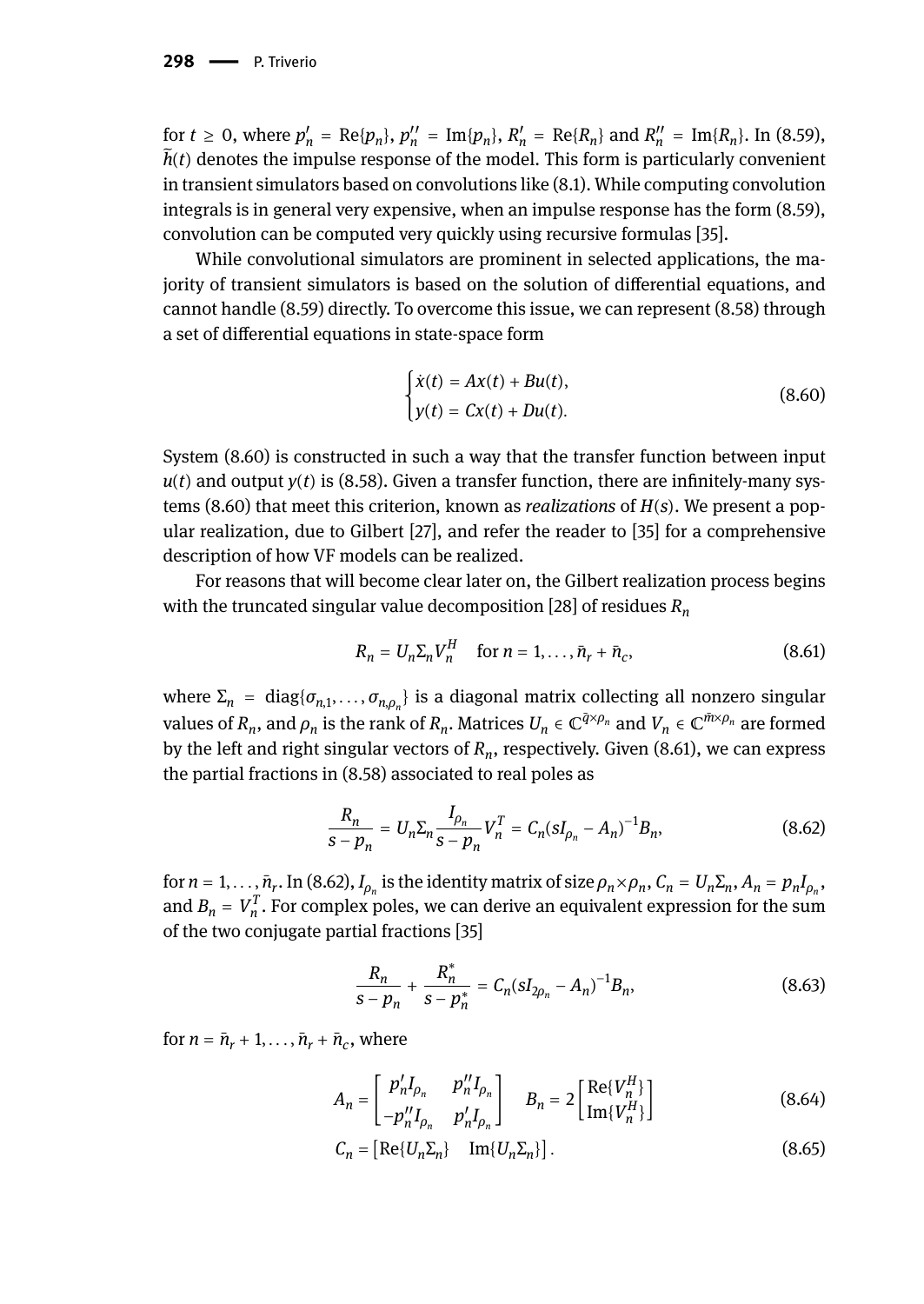Expressions (8.62) and (8.63) allow us to rewrite (8.58) as

$$
\widetilde{H}(s) = D + C(sI_N - A)^{-1}B,\tag{8.66}
$$

where

$$
A = \begin{bmatrix} A_1 & & \\ & \ddots & \\ & & A_{\bar{n}_r + \bar{n}_c} \end{bmatrix}, \quad B = \begin{bmatrix} B_1 \\ \vdots \\ B_{\bar{n}_r + \bar{n}_c} \end{bmatrix}, \tag{8.67}
$$

$$
C = [C_1 \quad \dots \quad C_{\bar{n}_r + \bar{n}_c}], \quad D = R_0. \tag{8.68}
$$

Since (8.66) is the transfer function of (8.60), equations (8.67) and (8.68) provide the coefficient matrices of a state space realization (8.60) of the transfer function (8.58) produced by VF. The order of (8.66) is

$$
N = \sum_{n=1}^{\bar{n}_r} \rho_n + 2 \sum_{n=\bar{n}_r+1}^{\bar{n}_r+\bar{n}_c} \rho_n
$$
 (8.69)

and can be shown to be minimal [27]. This property stems from the singular value decompositions (8.61), which reveal the rank *ρ<sup>n</sup>* of each residue *R<sup>n</sup>* . If those singular value decompositions are not performed, a realization of order *n*̄*m*̄ is obtained. This realization may not be minimal, and may contain states that are not controllable, not observable, or both, as discussed in Chapter 2 of this volume.

In addition to the forms presented in this section, the VF model (8.58) can be converted to a variety of additional forms, including equivalent electric circuits [5, 35] for seamless integration into any circuit simulator.

#### **8.3.10 Stability, causality and passivity enforcement**

Most systems of practical interest are stable, and the real part of their poles is either negative or zero. One would expect that, given noise-free samples of their frequency response, VF will produce a model with stable poles satisfying

$$
\text{Re}\{p_n\} \le 0 \quad \forall n. \tag{8.70}
$$

Unfortunately, this is not guaranteed, since round-off errors may indeed push a few poles into the right half of the complex plane, making the VF model unstable.

Condition (8.70) is essentially mandatory for time domain simulations, since otherwise results will diverge. The standard practice is to enforce stability during VF iterations. After computing the new poles estimate  $p_n^{(i)}$  with (8.18), the following rule is applied:

$$
p_n^{(i)} = \begin{cases} p_n^{(i)} & \text{if } \text{Re}\{p_n^{(i)}\} < 0, \\ -\text{Re}\{p_n^{(i)}\} + j\text{Im}\{p_n^{(i)}\} & \text{if } \text{Re}\{p_n^{(i)}\} > 0, \end{cases} \tag{8.71}
$$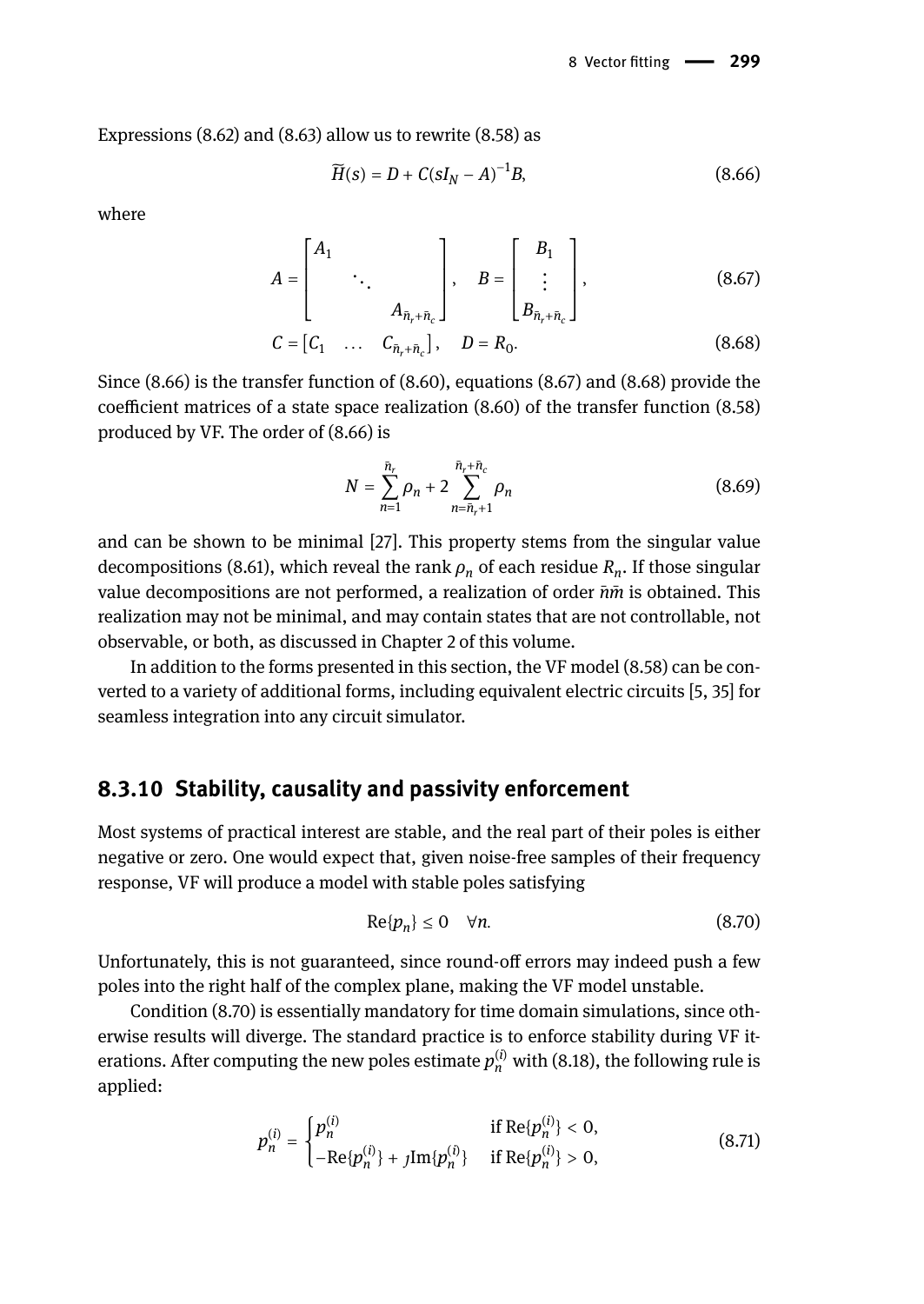for  $n = 1, ..., \bar{n}_r + \bar{n}_c$ . We can see that, if a pole  $p_n^{(i)}$  is unstable, the sign of its real part is inverted. Since in the tentative final fitting in step 8 of Algorithm 8.1 poles are fixed, condition (8.71) ensures the stability of the final model.

For frequency domain analyses, one may think that (8.70) is not necessary, since stability is not an issue. However, one can show that (8.70), in the frequency domain, becomes a condition for causality [82]. Causality means that the system will react to an excitation only after it has been applied, and not before. In other words, if the system input  $u(t)$  begins at  $t = t_0$  ( $u(t) = 0$  for  $t < t_0$ ), the system output will start varying only at or after  $t = t_0$ . All systems in nature are obviously causal, since they cannot "anticipate" the application of an excitation. Enforcing (8.70) ensures that VF model (8.58) is causal. If this is not the case, frequency domain analyses will succeed, but results may be inaccurate and unphysical. In particular, the VF model may underestimate the delay between input and output which is present in the real system, which may be important in some applications, such as the timing analysis of digital circuits. A complete discussion of causality is beyond the scope of this chapter, and the reader is referred to [82].

Overall, condition (8.70) simultaneously enforces the stability and causality of the VF model. This condition can be enforced without any accuracy penalty when the given samples  $H_k$  are error free, and thus faithfully represent the response of a causal and stable system. When samples are corrupted by noise or measurement errors, VF may be unable to reduce fitting error (8.6) to the desired level if condition (8.70) is enforced. This happens when the noise or errors in samples  $H_k$  are not causal functions themselves, and thus cannot be approximated with stable and causal poles [82]. Numerical algorithms exist to verify if the given samples*H<sup>k</sup>* satisfy the causality condition required by VF to fit them with high accuracy [77, 78, 51, 76, 7].

In addition to causality and stability, passivity is another important property that one may want to impose on the VF model (8.58). This property characterizes those physical systems that are unable to generate energy on their own, simply due to the lack of energy sources or gain mechanisms inside them. A circuit made by positive resistors, capacitors and inductors is an example of a passive system, in contrast to an amplifying circuit. When applied to the response of a passive system, VF may still produce a non-passive model, due to approximation and numerical errors. However, passivity can be enforced a-posteriori, with the methods presented in Chapter 5 of this volume.

## **8.3.11 Numerical implementation**

Vector Fitting is easy to implement, and several free codes are available [75, 38]. This section briefly describes a few changes to the basic templates in Algorithms 8.1 and 8.2 that can lead to a more robust and efficient implementation.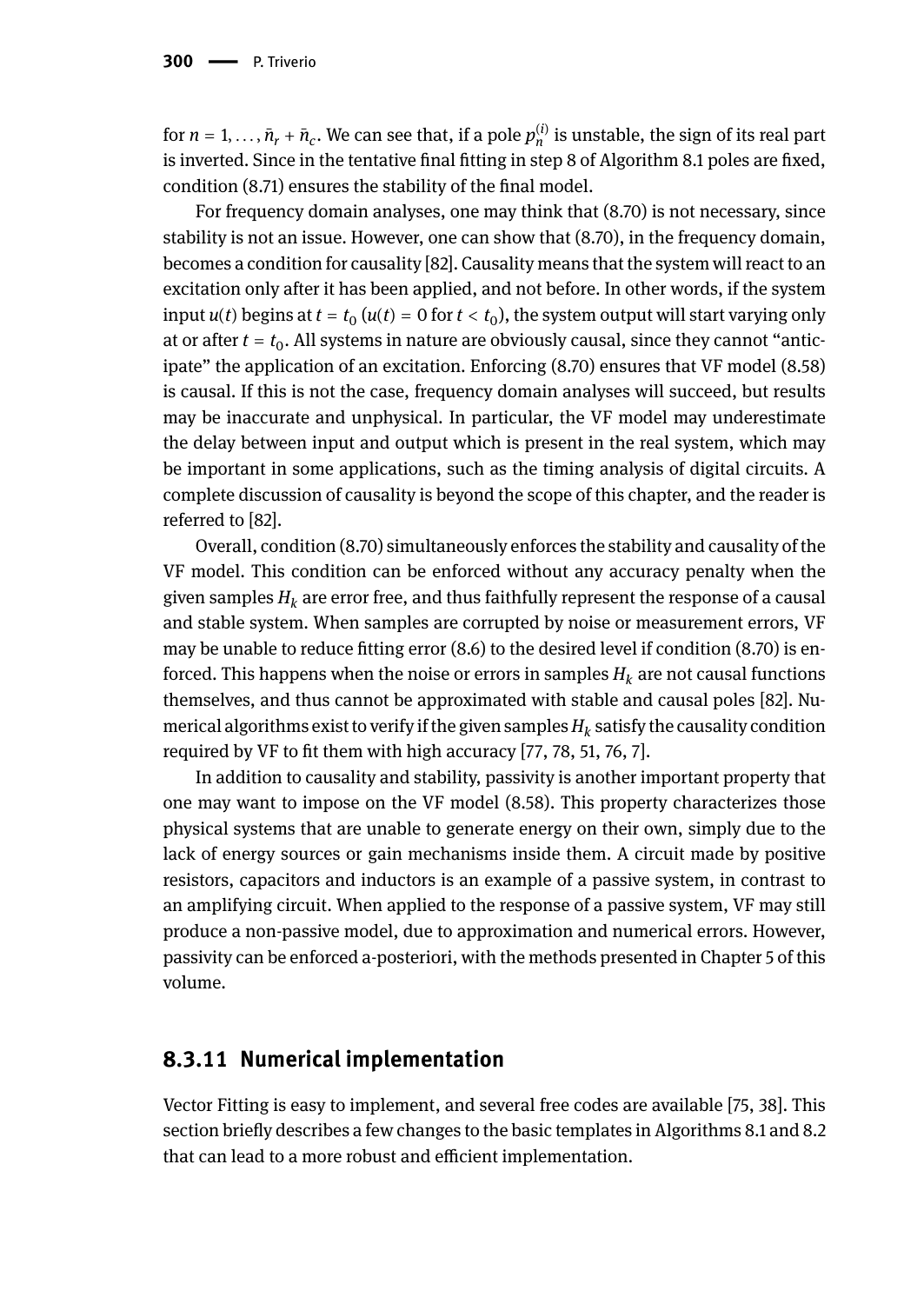#### **8.3.11.1 Order estimation**

The VF templates in Algorithms 8.1 and 8.2 require the desired model order *n*̄as input. Typically, this is not known a priori, but can be determined during the fitting process using the VF algorithm with adding and skimming [33], as shown in the example of Section 8.3.7. In this method, an initial estimate of *n*̄is derived from the phase of the given samples  $H_k$ , and used in the first VF iteration. Then  $\bar{n}$  is automatically increased or decreased based on the achieved error, as visible in Figure 8.8. If error *e* is still too high, the order is increased until either VF converges or it becomes evident that no further error reduction can be achieved, as in the last four iterations in Figure 8.8. Conversely, when the algorithm detects that some partial fractions in (8.58) give a negligible contribution over the frequency range of interest, the order  $\bar{n}$  is reduced at the next iteration by removing such terms. This happens in the 13th iteration of the example in Section 8.3.7, where the order is reduced from 226 to 200.

#### **8.3.11.2 Relaxed VF: a better normalization of the weighting function**

In the original VF algorithm, the coefficients of weighting function (8.15) are normalized such that  $w^{(i)}(j\omega) \to 1$  when  $\omega \to \infty$ . It can be shown that this normalization is not optimal, and can slow down VF convergence when samples  $H_k$  are contaminated by noise. The relaxed VF algorithm [41] mitigates this issue by redefining the weighting function as

$$
w^{(i)}(s) = w_0^{(i)} + \sum_{n=1}^{\bar{n}} \frac{w_n^{(i)}}{s - p_n^{(i-1)}},
$$
\n(8.72)

where  $w_0^{(i)}$  is now free to depart from one. With this change, the fitting equation (8.37) becomes

$$
R_{0,qm}^{(i)} + \sum_{n=1}^{\bar{n}} \frac{R_{n,qm}^{(i)}}{j\omega_k - p_n^{(i-1)}} - H_{k,qm} \left( w_0^{(i)} + \sum_{n=1}^{\bar{n}} \frac{w_n^{(i)}}{j\omega_k - p_n^{(i-1)}} \right) = 0.
$$
 (8.73)

Since (8.73) admits a trivial solution ( $R_{n,qm}^{(i)} = w_n^{(i)} = 0 \ \forall n$ ), the relaxed VF algorithm adds an additional constraint to exclude it [41]

$$
\frac{1}{\bar{k}}\sum_{k=1}^{\bar{k}}\text{Re}\left\{w_0^{(i)} + \sum_{n=1}^{\bar{n}}\frac{w_n^{(i)}}{jw_k - p_n^{(i-1)}}\right\} = 1.
$$
\n(8.74)

This constraint can be seen as a more relaxed normalization of the weighting function. Equations (8.73) and (8.74) are then jointly solved in the least-squares sense. In the single-input single-output case ( $\bar{q} = \bar{m} = 1$ ), the system to be solved takes the form

$$
\begin{bmatrix} \Phi_0^{(i)} & -D_H \Phi_0^{(i)} \\ 0 & \frac{\beta}{k} (\mathbf{1}_{\bar{k}})^T \Phi_0^{(i)} \end{bmatrix} \begin{bmatrix} c_H^{(i)} \\ c_w^{(i)} \end{bmatrix} = \begin{bmatrix} 0 \\ \beta \end{bmatrix}
$$
(8.75)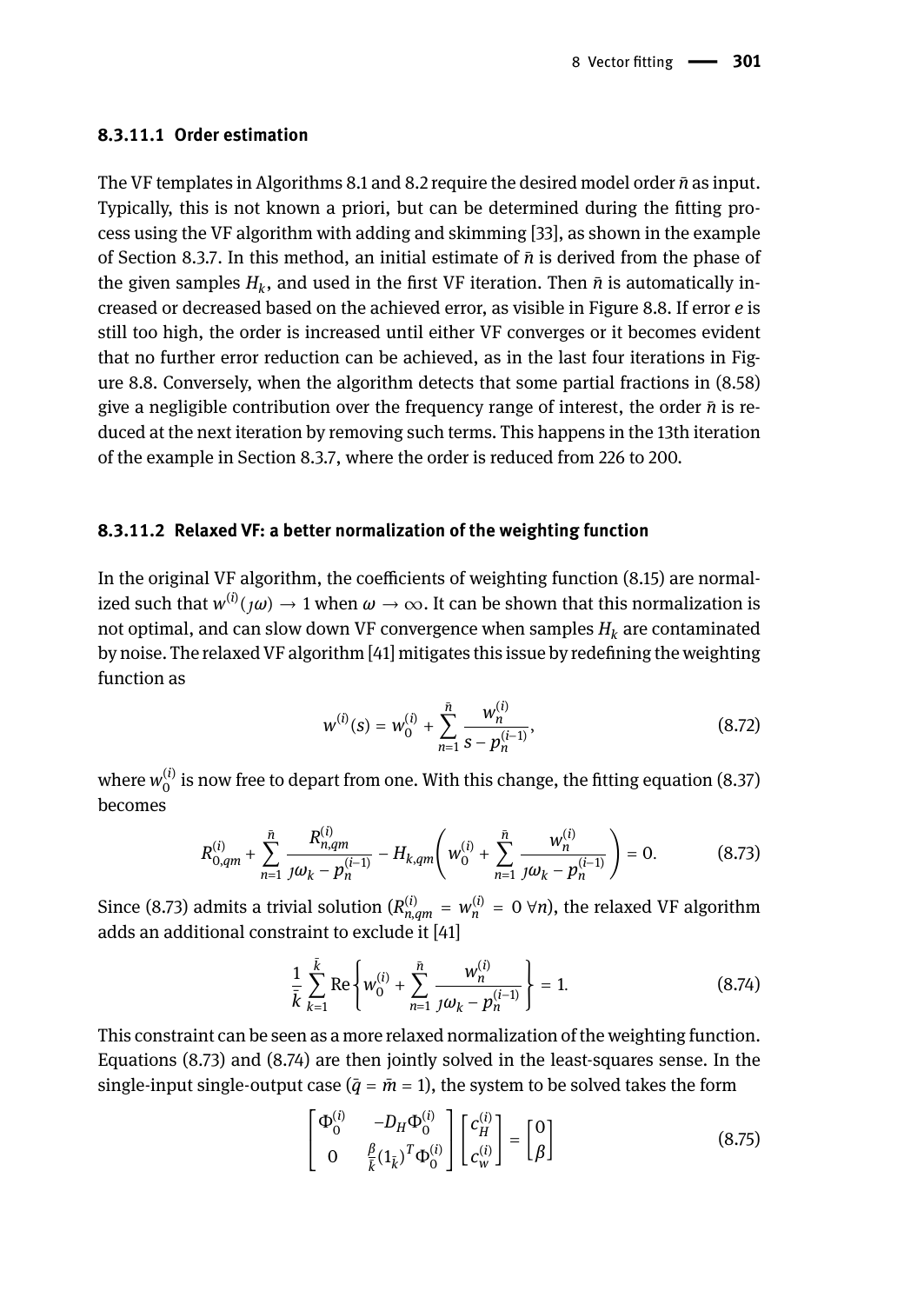where

$$
c_{w}^{(i)} = \begin{bmatrix} w_0^{(i)} & \dots & w_{\bar{n}}^{(i)} \end{bmatrix}^T.
$$
 (8.76)

In (8.75),  $\beta$  is a suitable weight to the last equation, which is typically set to [41]

$$
\beta = \sqrt{\sum_{k=1}^{\bar{k}} |H_k|^2}.
$$
\n(8.77)

## **8.4 Generalized and advanced VF algorithms**

Since its inception in 1996, VF has inspired a generation of algorithms for the datadriven modeling of linear systems. These extensions either improve the original VF formulation, or extend it to different modeling scenarios. We briefly summarize the most relevant work in this area, and provide several bibliographic references where more details can be found.

### **8.4.1 Time domain VF algorithms**

The original VF algorithm works in the frequency domain, and creates the reduced model from samples of the system frequency response. In some applications, however, it is more convenient to characterize the system in the time domain. For example, one may have simultaneous measurements of the system input  $u(t_l)$  and output  $y(t_l)$  at several time points  $t_l$  for  $l = 1, \ldots, l$ , as in the example of Section 8.3.4. In this scenario, one has two options. The first is to estimate the systems' frequency response from the time domain samples with the discrete Fourier transform, and apply VF in the frequency domain. However, the accuracy of the discrete Fourier transform depends significantly on the sampling rate of the given samples, and on their behavior near the boundaries  $t=t_1$  and  $t=t_{\overline l}$  of the acquisition window. These issues, if not well understood and managed, can result in an inaccurate time–frequency conversion, and degrade model quality.

The second option is to use the time domain VF algorithm [30, 31], which directly extracts (8.58) from the time domain samples  $u(t_l)$  and  $y(t_l)$ . This is achieved by rewriting the fitting error (8.17) in the time domain, where multiplication by partial fraction 1/(*s* − *p*<sub>*n*</sub>)</sub> becomes a convolution between  $e^{p_n t}$  and the input or output samples. These convolutions can be computed by numerical integrations, leading to a time domain version of the original VF algorithm which closely follows the steps of the original frequency domain VF algorithm [35].

The time domain VF algorithm leads to a model in the continuous time domain. Alternatively, if the sampling period  $\Delta t = t_{l+1} - t_l$  is constant, one can also apply the zdomain VF [59], which relies on the z transform as opposed to the Laplace transform.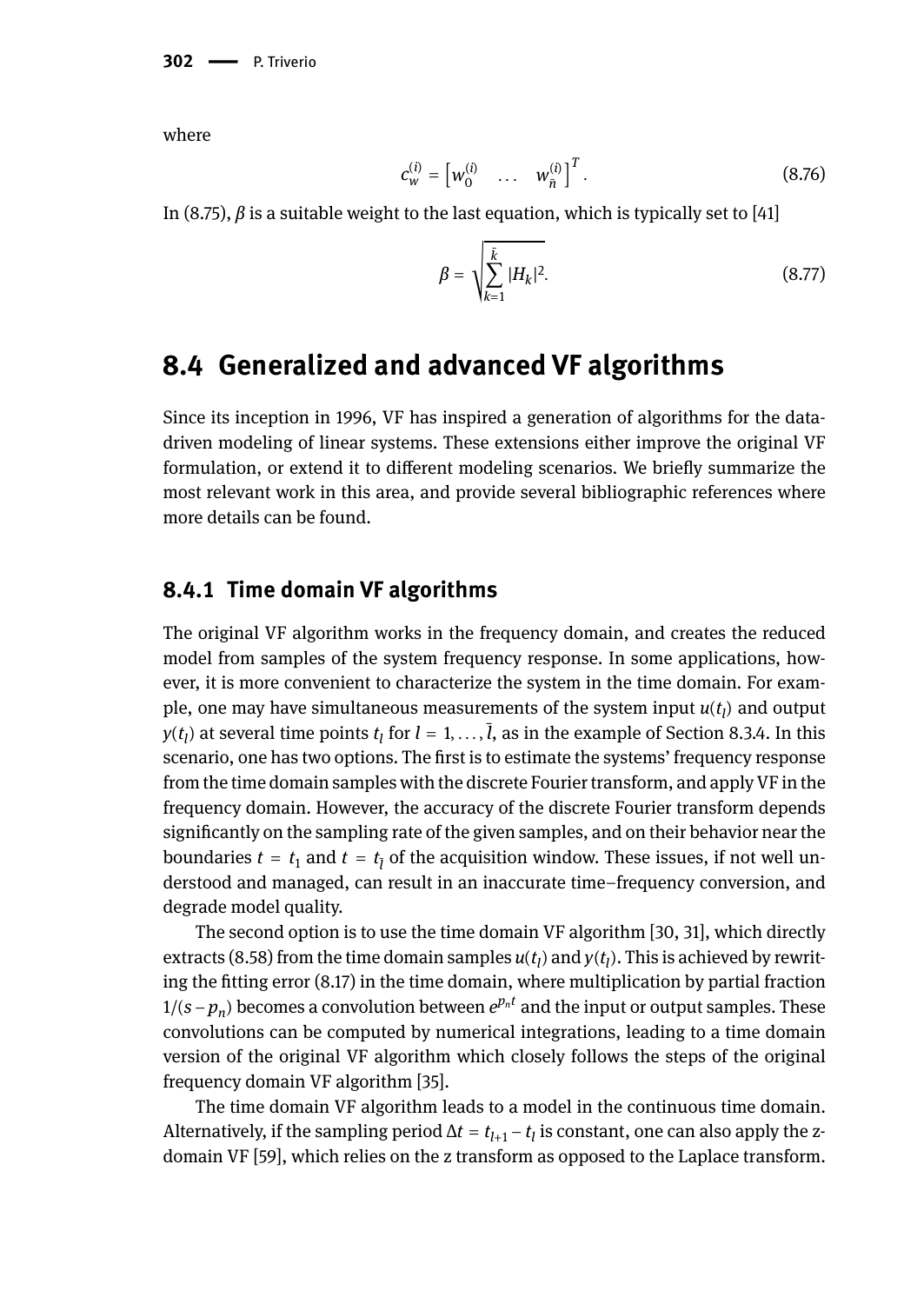This latter algorithm leads to a model in the discrete time domain, which can be expressed as a digital filter or as a set of difference equations (as opposed to differential equations).

#### **8.4.2 Improved Vector Fitting formulations**

In the QuadVF algorithm [23], a quadrature rule inspired by the  $H<sub>2</sub>$  error measure is used in conjunction with a suitable choice of frequency sampling points to improve the fidelity of the reduced model to the given samples. The same work also shows how one can incorporate derivative information, making QuadVF able to minimize a discrete Sobolev norm. In [24], this approach is extended to the multi-input multi-output case, and a way to control the McMillan degree $^{\rm 1}$  of the approximation is proposed, which helps to achieve smaller reduced models when  $\bar{q}$  and  $\bar{m}$  are high.

The numerical robustness of VF, which is already quite remarkable in its original formulation, is further improved in the Orthonormal VF algorithm [21]. This algorithm replaces partial fractions 1/(*s*−*p<sup>n</sup>* ) in (8.15) and (8.16) with orthonormal rational functions, achieving better numerical conditioning of the linear system (8.38) to be solved.

Another subject that received considerable attention is the robustness of VF against noise in the given samples *H<sup>k</sup>* . Noise may arise from the measurement process or, if samples were obtained with a numerical simulation, from round-off errors, approximations, and convergence issues. The relaxed normalization discussed in Section 8.3.11.2 improves VF convergence in the presence of noise [41]. Furthermore, the VF with adding and skimming includes a mechanism to detect spurious poles caused by noise [33]. Since spurious poles impair VF convergence, they must be removed throughout iterations [33]. This mechanism is coupled with a robust way to adaptively refine model order *n*̄to maximize accuracy even when noise is significant [33]. Taking into account noise variance in the definition of the VF fitting error was also shown to improve convergence [26]. Finally, instrumental variables can be used to unbias the VF process from the effects of noise, leading to better accuracy and convergence at no additional cost [10].

### **8.4.3 VF algorithms for distributed systems**

The efficient modeling of distributed systems is an open problem in model order reduction. A system is distributed when the time a signal takes to propagate from an input to an output is not negligible. In systems described by a Helmholtz (wave) equation, this happens when the physical size of the system is not negligible compared to the

**<sup>1</sup>** The McMillan degree [93] of a matrix transfer function *H*(*s*) is the order of a minimal state space realization of *H*(*s*), such as the order *N* of the Gilbert realization discussed in Section 8.3.9.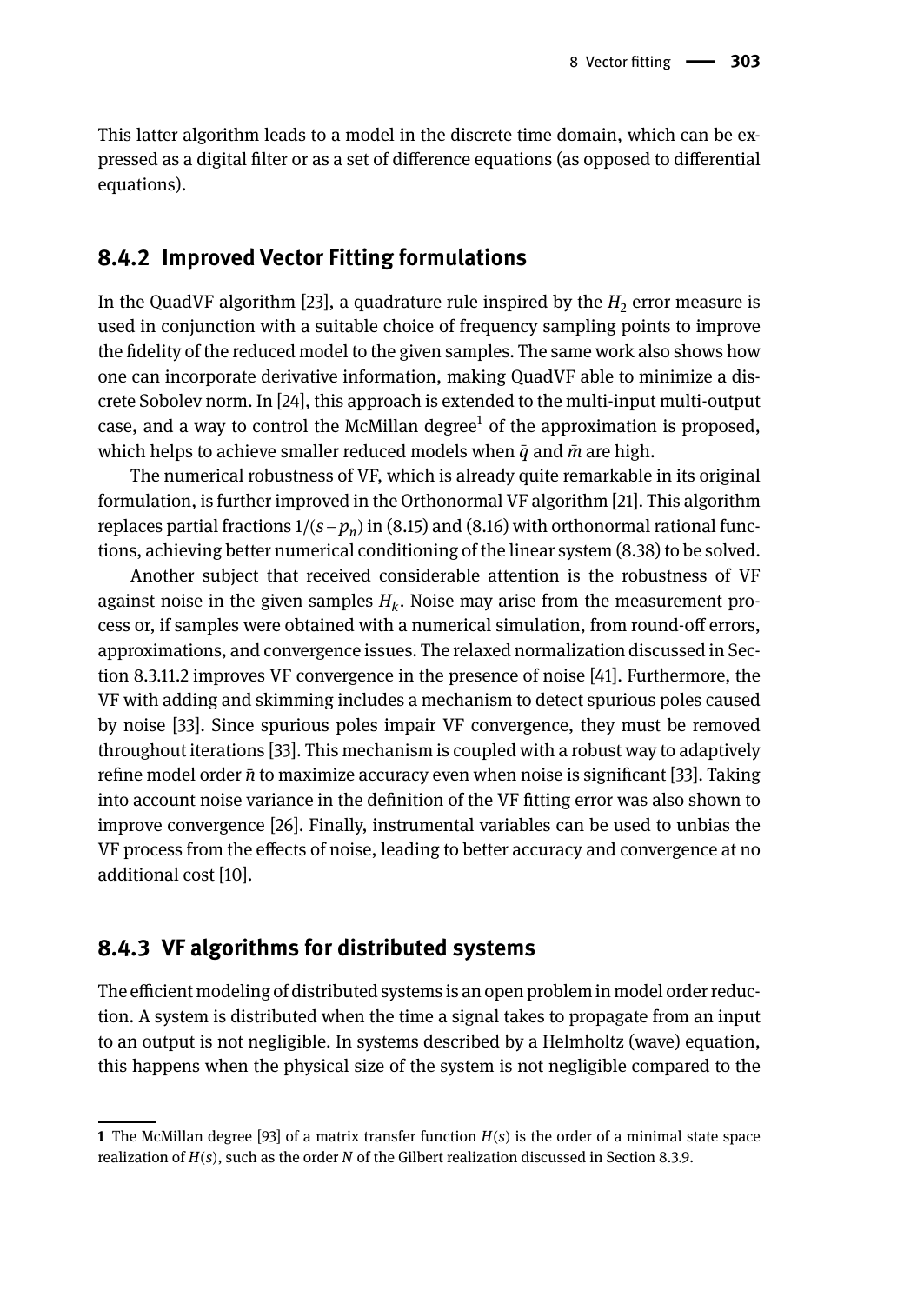wavelength. Propagation delays lead to the presence of irrational terms in the transfer function of the underlying system. Typically, these terms are in the form *e* <sup>−</sup>*sτ* where *τ* is the propagation delay. Rational functions, including the partial fractions in (8.58) can accurately fit these irrational terms, up to arbitrary accuracy. However, if *τ* is not negligible, the required order may be large, and will quickly increase as *τ* grows. This leads to a large model which may burden subsequent simulations.

To overcome this issue, the core idea is to explicitly include exponential terms *e* −*sτ<sup>l</sup>* in the reduced model which will be fitted to the given samples. A popular choice is to define each element  $\widetilde{H}_{\alpha m}(s)$  of the model transfer function as

$$
\sum_{l=1}^{\bar{l}} \left( r_{0,l} + \sum_{n=1}^{\bar{n}_l} \frac{r_{n,l}}{s - p_{n,l}} \right) e^{-s\tau_l},\tag{8.78}
$$

where the <sub>am</sub> subscript was omitted from all coefficients for clarity. The exponential factors in (8.78) are meant to efficiently capture long propagation delays, while the rational terms between brackets will resolve the residual behavior of the system. Typically, since long propagation delays are already accounted for by the exponential terms, the order  $\bar{n}_l$  of the rational factors can be kept quite low.

For systems with uniform cross-section along the direction of propagation, such as electrical transmission lines and fluid pipes, VF is used in conjunction to the method of characteristics to obtain an efficient distributed model [50, 2, 36, 61]. For distributed systems of general shape, several VF algorithms with delay terms have been proposed [15, 16, 13, 79, 67, 58]. In these algorithms, the first step is to identify the values of the relevant propagation delays  $\tau_i$  present in the system. Given only frequency samples  $H_k$ , this is not a trivial task, and the dominant approach is to exploit time–frequency decompositions [39, 32, 67, 48]. Next, the coefficients of the remaining rational factors in the model are determined with a VF-like iterative process [16, 13, 79, 67, 58].

### **8.4.4 Parametric VF algorithms**

The design process of an engineering system typically requires a large number of simulations for different values of design parameters, such as material properties, geometrical dimensions and operating conditions (e. g. bias voltages, temperature, …). In early design stages, parametric simulations are used to explore the design space. Later on, they may be used to optimize design in order to meet specifications or improve performance. Moreover, parametric simulations also help designers to account for manufacturing variability during design. In the context of parametric simulations, conventional VF models may be inefficient. Indeed, every time a parameter changes, a new set of samples  $H_k$  must be obtained, and the fitting process has to be repeated from scratch.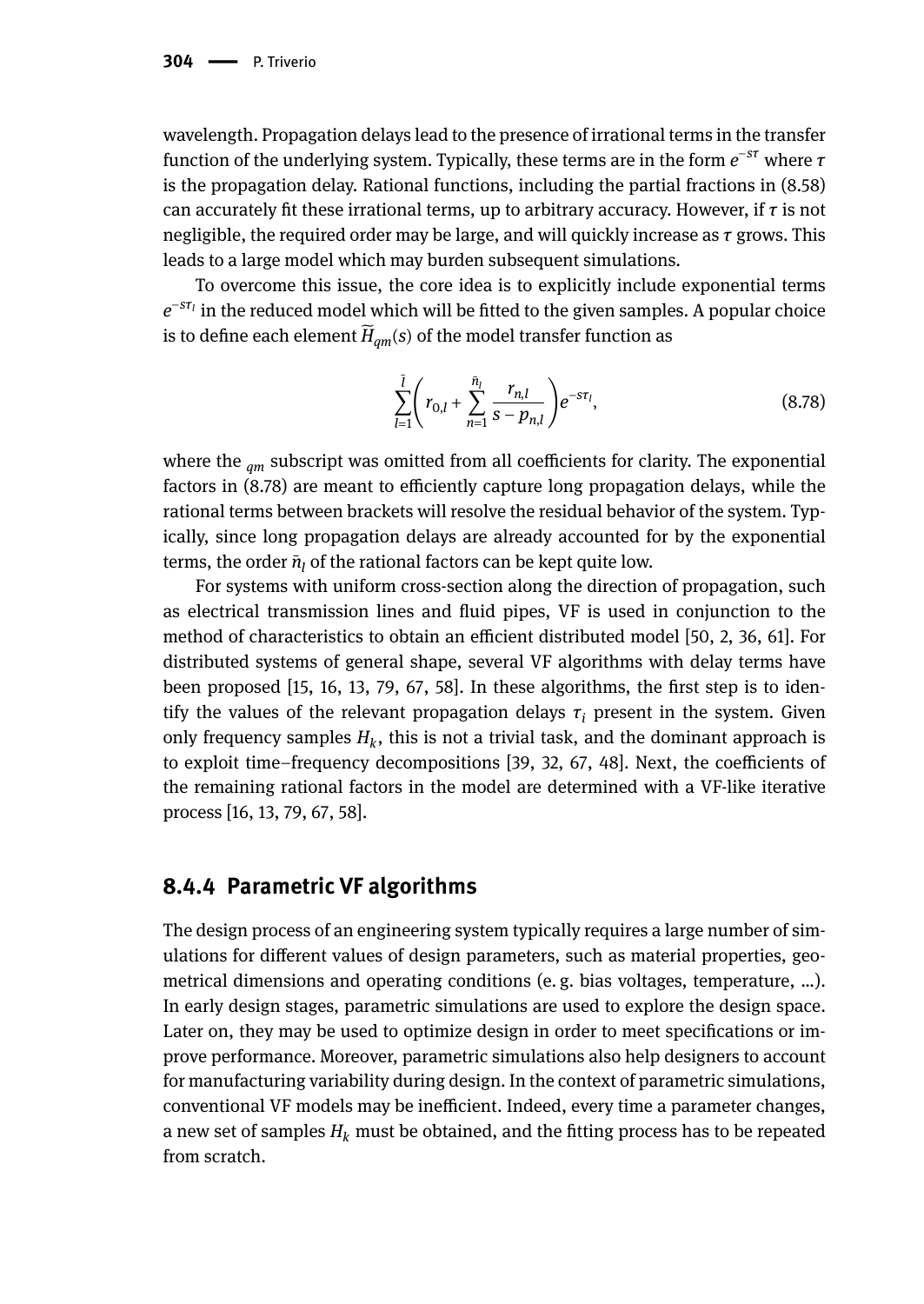A better solution is to create a parametric VF model which captures the system response with respect to both frequency *s* and some parameters of interest  $\mu^{(1)}, \mu^{(2)}, \ldots$ The core idea behind parametric VF techniques [83, 80, 64, 20, 34] is to let residues  $R_n$  and poles  $p_n$  in (8.58) be parameter-dependent functions, such as polynomials in  $\mu^{(1)},\mu^{(2)},\ldots$  Their coefficients can be determined with an iterative process analogous to the Sanathanan–Koerner iteration in Section 8.2, starting from samples of the system's frequency response obtained for multiple values of parameters  $μ^{(1)}, μ^{(2)}, \ldots$  The main advantage of a parametric model is that, once generated, it can be reused many times for different parameter values within its range of validity. One of the challenges in the generation of parametric VF models is how to guarantee that the model will be stable and passive over the desired parameter range [81, 85, 25]. Recently, systematic solutions to this challenging problem have been proposed [92].

## **8.5 Conclusion**

This chapter introduced the Vector Fitting algorithm, which has become one of the most popular tools for the extraction of linear reduced order models from samples of their response, collected in the frequency or in the time domain. Vector Fitting produces a rational model which approximately minimizes the least-squares error between the given samples and the model response. Determining model coefficients is originally a nonlinear least-squares problem, whose solution is prone to the typical issues of nonlinear minimization: high computational cost and problematic convergence due to local minima. Vector Fitting overcomes these issues by iteratively minimizing a linearization of the original problem, leveraging well-established methods for the solution of linear least-squares problems. Several strategies to obtain a robust and efficient implementation of VF have been reviewed. When properly implemented, Vector Fitting enjoys remarkable robustness, efficiency and versatility, typically converging in a handful of iterations. Finally, we reviewed the most prominent extensions of the original algorithm which have been proposed for data-driven modeling of time domain systems, noisy samples, distributed systems, and parametric systems.

Vector Fitting's superior performance and reliability lead to a widespread use in many different fields. Originally conceived to predict how transients propagate throughout power distribution networks, VF is the method of choice for the wideband modeling of overhead lines, underground cables and power transformers [61, 40, 62, 4, 35]. In electronic engineering, VF is extensively used to model the propagation of high-speed signals through interconnect networks found at the chip, package and printed circuit board level. These models are crucial for system design, and greatly help in preventing signal integrity, power integrity and electromagnetic compatibility issues [2, 68, 55, 74, 64, 1, 90]. The impact of VF in this area is confirmed by the fact that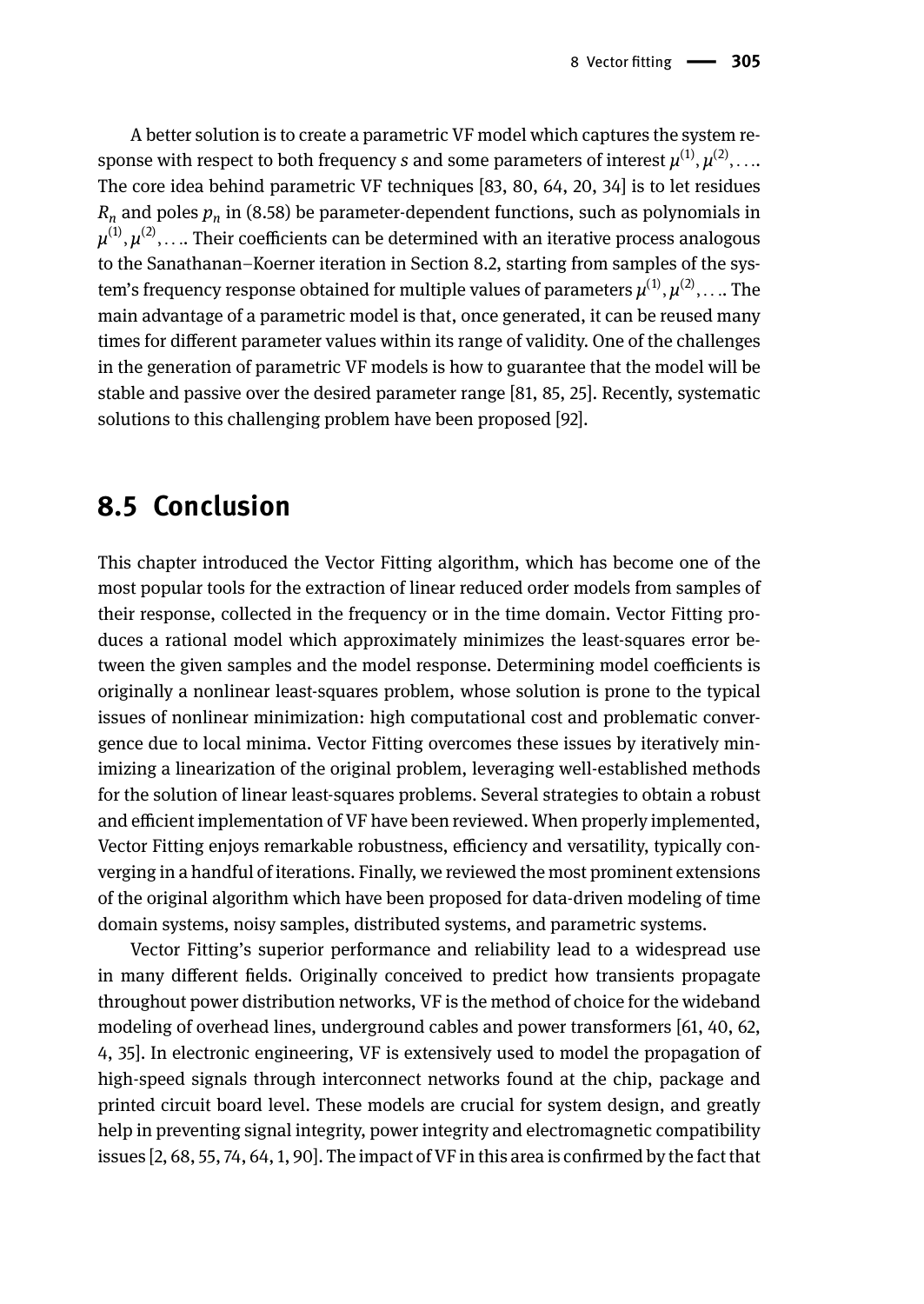all leading commercial tools for the design of high-frequency electronic circuits include a VF module. Applications in microwave engineering [56, 84, 19, 18] and digital filter design [89] have also been reported. Within computational electromagnetism, VF can be used to efficiently model the Green function of layered media, which is necessary to solve Maxwell's equations with integral equation methods [49, 11, 65]. The ability of VF to generate models compatible with transient simulations has also been exploited in the finite difference time domain (FDTD) method [57, 60], the finite element time domain method [12, 87], and the discontinuous Galerkin method [91]. Beyond electrical engineering, VF found countless applications in various domains, including acoustics [17, 66], fluid dynamics [3, 45, 35], mechanical engineering [35, 6], and in the thermal modeling of chemical batteries [44]. For a collection of VF applications and additional references, the reader is referred to [35].

# **Bibliography**

- [1] A. Chinea, S. Grivet-Talocia, H. Hu, P. Triverio, D. Kaller, C. Siviero, and M. Kindscher. Signal integrity verification of multi-chip links using passive channel macromodels. *IEEE Trans. Compon. Packag. Manuf. Technol.*, 1(6):920–933, 2011.
- [2] R. Achar and M. S. Nakhla. Simulation of high-speed interconnects. *Proc. IEEE*, 89(5):693–728, 2001.
- [3] A. Almondo and M. Sorli. Time domain fluid transmission line modelling using a passivity preserving rational approximation of the frequency dependent transfer matrix. *Int. J. Fluid Power*, 7(1):41–50, 2006.
- [4] U. Annakkage, N.-K. C. Nair, Y. Liang, A. Gole, V. Dinavahi, B. Gustavsen, T. Noda, H. Ghasemi, A. Monti, M. Matar, and et al.. Dynamic system equivalents: A survey of available techniques. *IEEE Trans. Power Deliv.*, 27(1):411–420, 2012.
- [5] G. Antonini. SPICE equivalent circuits of frequency-domain responses. *IEEE Trans. Electromagn. Compat.*, 45(3):502–512, 2003.
- [6] E. Balmès. GARTEUR Group on Ground Vibration Testing. Results from the Test of a Single Structure by 12 Laboratories in Europe. In *15th International Modal Analysis Conference*, volume 3089, page 1346, 1997.
- [7] L. L. Barannyk, H. A. Aboutaleb, A. Elshabini, and F. D. Barlow. Spectrally accurate causality enforcement using svd-based fourier continuations for high-speed digital interconnects. *IEEE Trans. Compon. Packag. Manuf. Technol.*, 5(7):991–1005, 2015.
- [8] U. Baur, P. Benner, and L. Feng. Model order reduction for linear and nonlinear systems: a system-theoretic perspective. *Arch. Comput. Methods Eng.*, 21(4):331–358, 2014.
- [9] D. S. Bayard. High-order multivariable transfer function curve fitting: Algorithms, sparse matrix methods and experimental results. *Automatica*, 30(9):1439–1444, 1994.
- [10] A. Beygi and A. Dounavis. An instrumental variable vector-fitting approach for noisy frequency responses. *IEEE Trans. Microw. Theory Tech.*, 60(9):2702–2712, 2012.
- [11] R. R. Boix, F. Mesa, and F. Medina. Application of total least squares to the derivation of closed-form Green's functions for planar layered media. *IEEE Trans. Microw. Theory Tech.*, 55(2):268–280, 2007.
- [12] Y. Cai and C. Mias. Faster 3D finite element time domain-floquet absorbing boundary condition modelling using recursive convolution and vector fitting. *IET Microw. Antennas Propag.*, 3(2):310–324, 2009.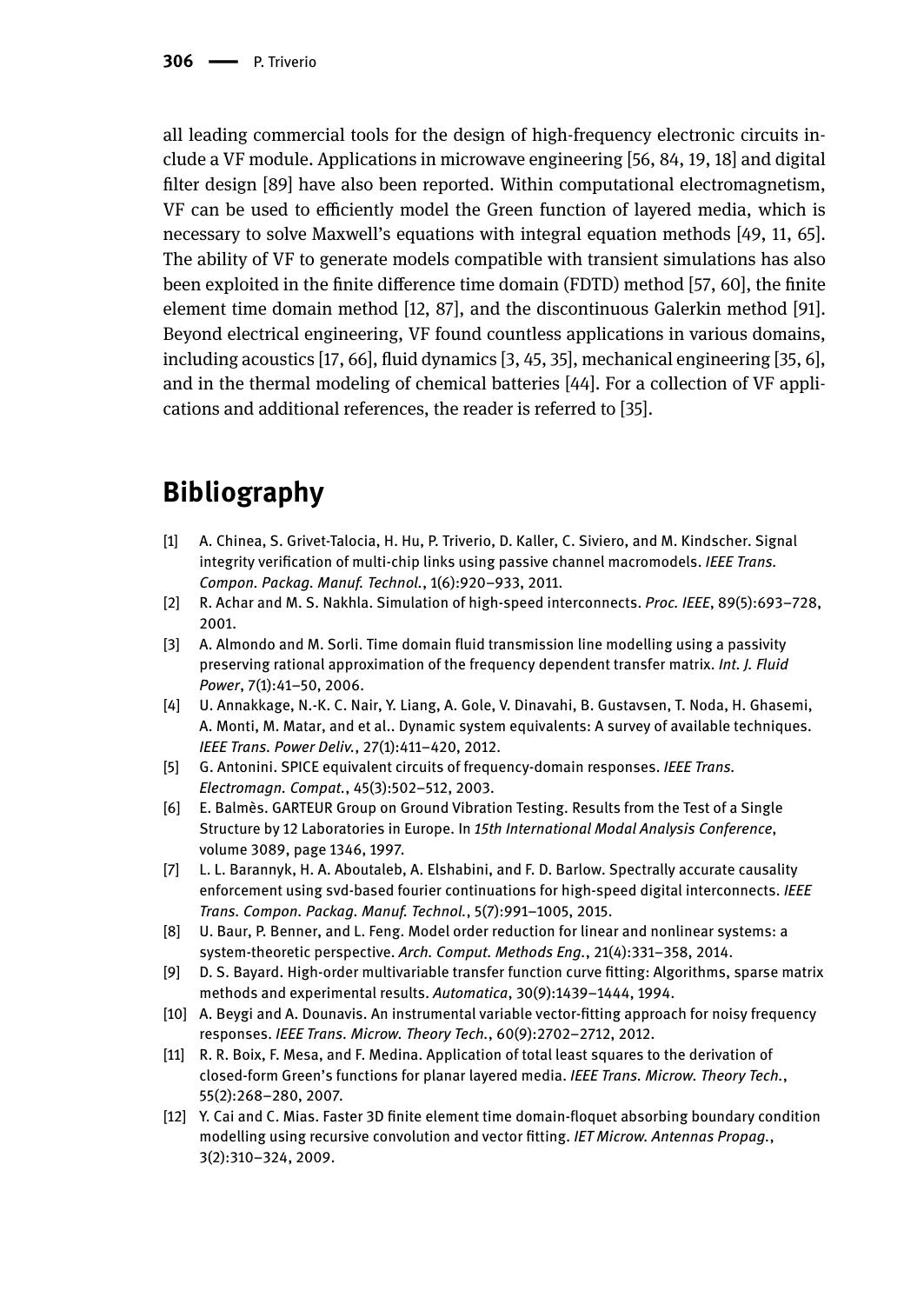- [13] A. Charest, M. S. Nakhla, R. Achar, D. Saraswat, N. Soveiko, and I. Erdin. Time domain delay extraction-based macromodeling algorithm for long-delay networks. *IEEE Trans. Adv. Packaging*, 33(1):219–235, 2010.
- [14] A. Chinea and S. Grivet-Talocia. On the parallelization of vector fitting algorithms. *IEEE Trans. Compon. Packag. Manuf. Technol.*, 1(11):1761–1773, 2011.
- [15] A. Chinea, P. Triverio, and S. Grivet-Talocia. Compact macromodeling of electrically long interconnects. In *Proc. of the 17th Topical Meeting on Electrical Performance of Electronic Packaging (EPEP 2008)*, pages 199–202. IEEE, 2008.
- [16] A. Chinea, P. Triverio, and S. Grivet-Talocia. Delay-based macromodeling of long interconnects from frequency-domain terminal responses. *IEEE Trans. Adv. Packaging*, 33(1):246–256, 2010.
- [17] B. Cotté, P. Blanc-Benon, C. Bogey, and F. Poisson. Time-domain impedance boundary conditions for simulations of outdoor sound propagation. *AIAA J.*, 47(10):2391–2403, 2009.
- [18] D. De Jonghe and G. Gielen. Characterization of analog circuits using transfer function trajectories. *IEEE Trans. Circuits Syst. I, Regul. Pap.*, 59(8):1796–1804, 2012.
- [19] D. Deschrijver, G. Avolio, D. Schreurs, T. Dhaene, G. Crupi, and L. Knockaert. Microwave small-signal modelling of FinFETs using multi-parameter rational fitting method. *Electron. Lett.*, 47(19):1084–1086, 2011.
- [20] D. Deschrijver, T. Dhaene, and D. De Zutter. Robust parametric macromodeling using multivariate orthonormal vector fitting. *IEEE Trans. Microw. Theory Tech.*, 56(7):1661–1667, 2008.
- [21] D. Deschrijver, B. Haegeman, and T. Dhaene. Orthonormal vector fitting: A robust macromodeling tool for rational approximation of frequency domain responses. *IEEE Trans. Adv. Packaging*, 30(2):216–225, 2007.
- [22] D. Deschrijver, M. Mrozowski, T. Dhaene, and D. De Zutter. Macromodeling of multiport systems using a fast implementation of the vector fitting method. *IEEE Microw. Wirel. Compon. Lett.*, 18(6):383–385, 2008.
- [23] Z. Drmac, S. Gugercin, and C. Beattie. Quadrature-based vector fitting for discretized h\_2 approximation. *SIAM J. Sci. Comput.*, 37(2):A625–A652, 2015.
- [24] Z. Drmac, S. Gugercin, and C. Beattie. Vector fitting for matrix-valued rational approximation. *SIAM J. Sci. Comput.*, 37(5):A2346–A2379, 2015.
- [25] F. Ferranti, L. Knockaert, and T. Dhaene. Guaranteed passive parameterized admittance-based macromodeling. *IEEE Trans. Adv. Packaging*, 33(3):623–629, 2010.
- [26] F. Ferranti, Y. Rolain, L. Knockaert, and T. Dhaene. Variance weighted vector fitting for noisy frequency responses. *IEEE Microw. Wirel. Compon. Lett.*, 20(4):187–189, 2010.
- [27] E. G. Gilbert. Controllability and observability in multivariable control systems. *J. Soc. Ind. Appl. Math., A, on Control*, 1(2):128–151, 1963.
- [28] G. H. Golub and C. F. V. Loan. *Matrix Computations*. Johns Hopkins University Press, 1996.
- [29] G. H. Golub and R. J. Plemmons. Large-scale geodetic least-squares adjustment by dissection and orthogonal decomposition. *Linear Algebra Appl.*, 34:3–28, 1980.
- [30] S. Grivet-Talocia. Package macromodeling via time-domain vector fitting. *IEEE Microw. Wirel. Compon. Lett.*, 13(11):472–474, 2003.
- [31] S. Grivet-Talocia. The time-domain vector fitting algorithm for linear macromodeling. *Int. J. Electron. Commun.*, 58(4):293, 2004.
- [32] S. Grivet-Talocia. Delay-based macromodels for long interconnects via time–frequency decompositions. In *2006 IEEE Electrical Performance of Electronic Packaging*, pages 199–202. IEEE, 2006.
- [33] S. Grivet-Talocia and M. Bandinu. Improving the convergence of vector fitting for equivalent circuit extraction from noisy frequency responses. *IEEE Trans. Electromagn. Compat.*, 48(1):104–120, 2006.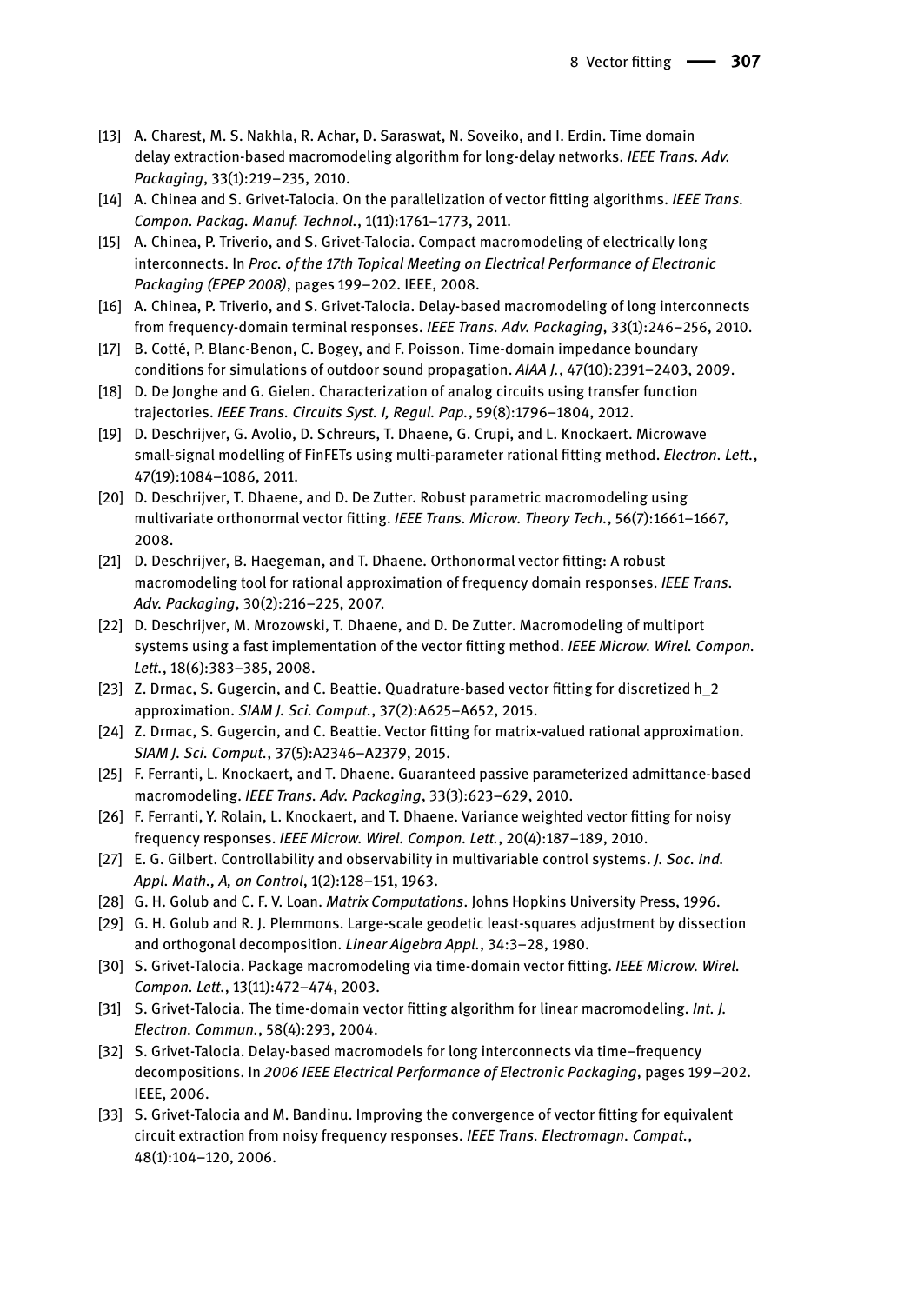- [34] S. Grivet-Talocia and E. Fevola. Compact parameterized black-box modeling via Fourier-rational approximations. *IEEE Trans. Electromagn. Compat.*, 59(4):1133–1142, 2017.
- [35] S. Grivet-Talocia and B. Gustavsen. *Passive macromodeling: Theory and applications*. John Wiley & Sons, 2015.
- [36] S. Grivet-Talocia, H. -M. Huang, A. E. Ruehli, F. Canavero, and I. Elfadel. Transient analysis of lossy transmission lines: An efficient approach based on the method of characteristics. *IEEE Trans. Adv. Packaging*, 27(1):45–56, 2004.
- [37] S. Grivet-Talocia, S. Olivadese, and P. Triverio. A compression strategy for rational macromodeling of large interconnect structures. In *2011 IEEE Conference on Electrical Performance of Electronic Packaging and Systems (EPEPS)*, pages 53–56. IEEE, 2011.
- [38] B. Gustavsen. The Vector Fitting Website. https://www.sintef.no/projectweb/vectfit/. Accessed: 2018-12-06.
- [39] B. Gustavsen. Time delay identification for transmission line modeling. In *8th IEEE Workshop on Signal Propagation on Interconnects*, pages 103–106. IEEE, 2004.
- [40] B. Gustavsen. Wide band modeling of power transformers. *IEEE Trans. Power Deliv.*, 19(1):414–422, 2004.
- [41] B. Gustavsen. Improving the pole relocating properties of vector fitting. *IEEE Trans. Power Deliv.*, 21(3):1587–1592, 2006.
- [42] B. Gustavsen and A. Semlyen. Rational approximation of frequency domain responses by vector fitting. *IEEE Trans. Power Deliv.*, 14(3):1052–1061, 1999.
- [43] W. Hendrickx and T. Dhaene. A discussion of "Rational approximation of frequency domain responses by vector fitting". *IEEE Trans. Power Syst.*, 21(1):441–443, 2006.
- [44] X. Hu, L. Chaudhari, S. Lin, S. Stanton, S. Asgari, and W. Lian. A state space thermal model for HEV/EV battery using vector fitting. In *2012 IEEE Transportation Electrification Conference and Expo (ITEC)*, pages 1–8. IEEE, 2012.
- [45] S. Jaensch, C. Sovardi, and W. Polifke. On the robust, flexible and consistent implementation of time domain impedance boundary conditions for compressible flow simulations. *J. Comput. Phys.*, 314:145–159, 2016.
- [46] M. T. Kassis, M. Kabir, Y. Q. Xiao, and R. Khazaka. Passive reduced order macromodeling based on loewner matrix interpolation. *IEEE Trans. Microw. Theory Tech.*, 64(8):2423–2432, 2016.
- [47] L. Knockaert. Comments on "macromodeling of multiport systems using a fast implementation of the vector fitting method". *IEEE Microw. Wirel. Compon. Lett.*, 19(9):602, 2009.
- [48] I. Kocar and J. Mahseredjian. New procedure for computation of time delays in propagation function fitting for transient modeling of cables. *IEEE Trans. Power Deliv.*, 31(2):613–621, 2016.
- [49] V. N. Kourkoulos and A. C. Cangellaris. Accurate approximation of Green's functions in planar stratified media in terms of a finite sum of spherical and cylindrical waves. *IEEE Trans. Antennas Propag.*, 54(5):1568–1576, 2006.
- [50] D. B. Kuznetsov and J. E. Schutt-Ainé. Optimal transient simulation of transmission lines. *IEEE Trans. Circuits Syst. I, Fundam. Theory Appl.*, 43(2):110–121, 1996.
- [51] S. Lalgudi. On checking causality of tabulated *S*-parameters. *IEEE Trans. Compon. Packag. Manuf. Technol.*, 3(7):1204–1217, 2013.
- [52] S. Lefteriu and A. C. Antoulas. A new approach to modeling multiport systems from frequency-domain data. *IEEE Trans. Comput.-Aided Des. Integr. Circuits Syst.*, 29(1):14–27, 2010.
- [53] S. Lefteriu and A. C. Antoulas. On the convergence of the vector-fitting algorithm. *IEEE Trans. Microw. Theory Tech.*, 61(4):1435–1443, 2013.
- [54] E. Levy. Complex-curve fitting. *IRE Trans. Autom. Control*, AC–4(1):37–43, 1959.
- [55] E. -P. Li, X. -C. Wei, A. C. Cangellaris, E. -X. Liu, Y. -J. Zhang, M. D'amore, J. Kim, and T. Sudo. Progress review of electromagnetic compatibility analysis technologies for packages, printed circuit boards, and novel interconnects. *IEEE Trans. Electromagn. Compat.*, 52(2):248–265, 2010.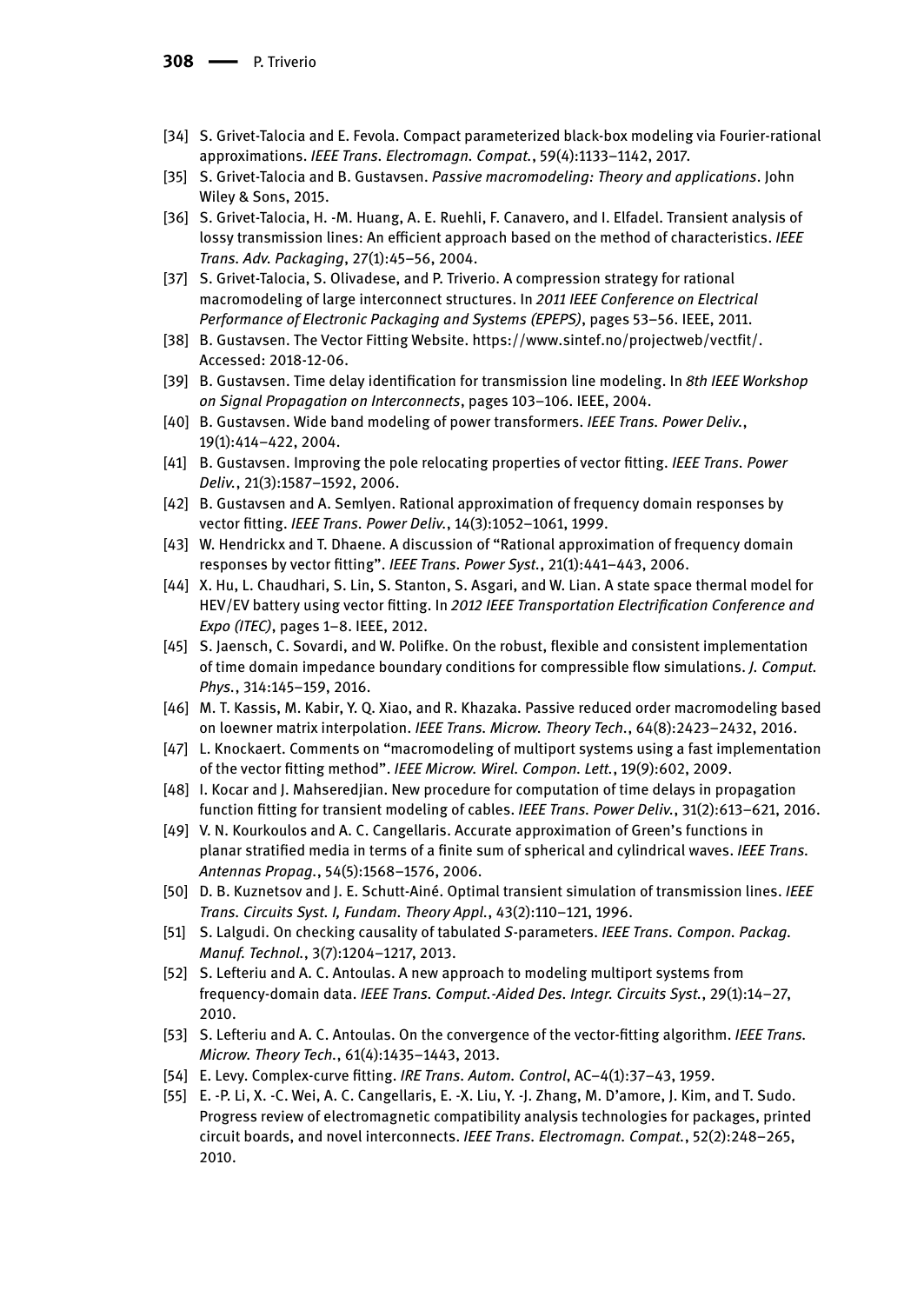- [56] C. -K. Liao, C. -Y. Chang, and J. Lin. A vector-fitting formulation for parameter extraction of lossy microwave filters. *IEEE Microw. Wirel. Compon. Lett.*, 17(4):277–279, 2007.
- [57] H. Lin, M. F. Pantoja, L. D. Angulo, J. Alvarez, R. G. Martin, and S. G. Garcia. FDTD modeling of graphene devices using complex conjugate dispersion material model. *IEEE Microw. Wirel. Compon. Lett.*, 22(12):612–614, 2012.
- [58] M. Luo and K. -M. Huang. An extended delay-rational macromodel for electromagnetic interference analysis of mixed signal circuits. *Prog. Electromagn. Res.*, 127:189–210, 2012.
- [59] Y. S. Mekonnen and J. E. Schutt-Aine. Broadband macromodeling of sampled frequency data using z-domain vector-fitting method. In *2007 IEEE Workshop on Signal Propagation on Interconnects*, pages 45–48. IEEE, 2007.
- [60] K. A. Michalski. On the low-order partial-fraction fitting of dielectric functions at optical wavelengths. *IEEE Trans. Antennas Propag.*, 61(12):6128–6135, 2013.
- [61] A. Morched, B. Gustavsen, and M. Tartibi. A universal model for accurate calculation of electromagnetic transients on overhead lines and underground cables. *IEEE Trans. Power Deliv.*, 14(3):1032–1038, 1999.
- [62] T. Noda. Identification of a multiphase network equivalent for electromagnetic transient calculations using partitioned frequency response. *IEEE Trans. Power Deliv.*, 20(2):1134–1142, 2005.
- [63] S. B. Olivadese and S. Grivet-Talocia. Compressed passive macromodeling. *IEEE Trans. Compon. Packag. Manuf. Technol.*, 2(8):1378–1388, 2012.
- [64] P. Triverio, S. Grivet-Talocia, M. Bandinu, and F. Canavero. Geometrically-parameterized circuit models of printed circuit board traces inclusive of antenna coupling. *IEEE Trans. Electromagn. Compat.*, 52:471–478, 2010.
- [65] A. G. Polimeridis, T. V. Yioultsis, and T. D. Tsiboukis. A robust method for the computation of Green's functions in stratified media. *IEEE Trans. Antennas Propag.*, 55(7):1963–1969, 2007.
- [66] S. R. Robinson, C. T. Nguyen, and J. B. Allen. Characterizing the ear canal acoustic impedance and reflectance by pole-zero fitting. *Hear. Res.*, 301:168–182, 2013.
- [67] S. Roy and A. Dounavis. Transient simulation of distributed networks using delay extraction based numerical convolution. *IEEE Trans. Comput.-Aided Des. Integr. Circuits Syst.*, 30(3):364–373, 2011.
- [68] A. E. Ruehli and A. C. Cangellaris. Progress in the methodologies for the electrical modeling of interconnects and electronic packages. *Proc. IEEE*, 89(5):740–771, 2001.
- [69] C. Sanathanan and J. Koerner. Transfer function synthesis as a ratio of two complex polynomials. *IEEE Trans. Autom. Control*, 8(1):56–58, 1963.
- [70] W. H. Schilders. The need for novel model order reduction techniques in the electronics industry. In *Model reduction for circuit simulation*, pages 3–23. Springer, 2011.
- [71] M. K. Sharp, G. M. Pantalos, L. Minich, L. Y. Tani, E. C. McGough, and J. A. Hawkins. Aortic input impedance in infants and children. *J. Appl. Physiol.*, 88(6):2227–2239, 2000.
- [72] G. Shi. On the nonconvergence of the vector fitting algorithm. *IEEE Trans. Circuits Syst. II, Express Briefs*, 63(8):718–722, 2016.
- [73] K. Steiglitz and L. McBride. A technique for the identification of linear systems. *IEEE Trans. Autom. Control*, 10(4):461–464, 1965.
- [74] M. Swaminathan, D. Chung, S. Grivet-Talocia, K. Bharath, V. Laddha, and J. Xie. Designing and modeling for power integrity. *IEEE Trans. Electromagn. Compat.*, 52(2):288–310, 2010.
- [75] P. Triverio. Vector Fitting Resources. http://www.modelics.org/vf.html. Accessed: 2019-08-23.
- [76] P. Triverio. Robust causality check for sampled scattering parameters via a filtered fourier transform. *IEEE Microw. Wirel. Compon. Lett.*, 24(2):72–74, 2014.
- [77] P. Triverio and S. Grivet-Talocia. A robust causality verification tool for tabulated frequency data. In *2006 IEEE Workship on Signal Propagation on Interconnects*, pages 65–68. IEEE, 2006.